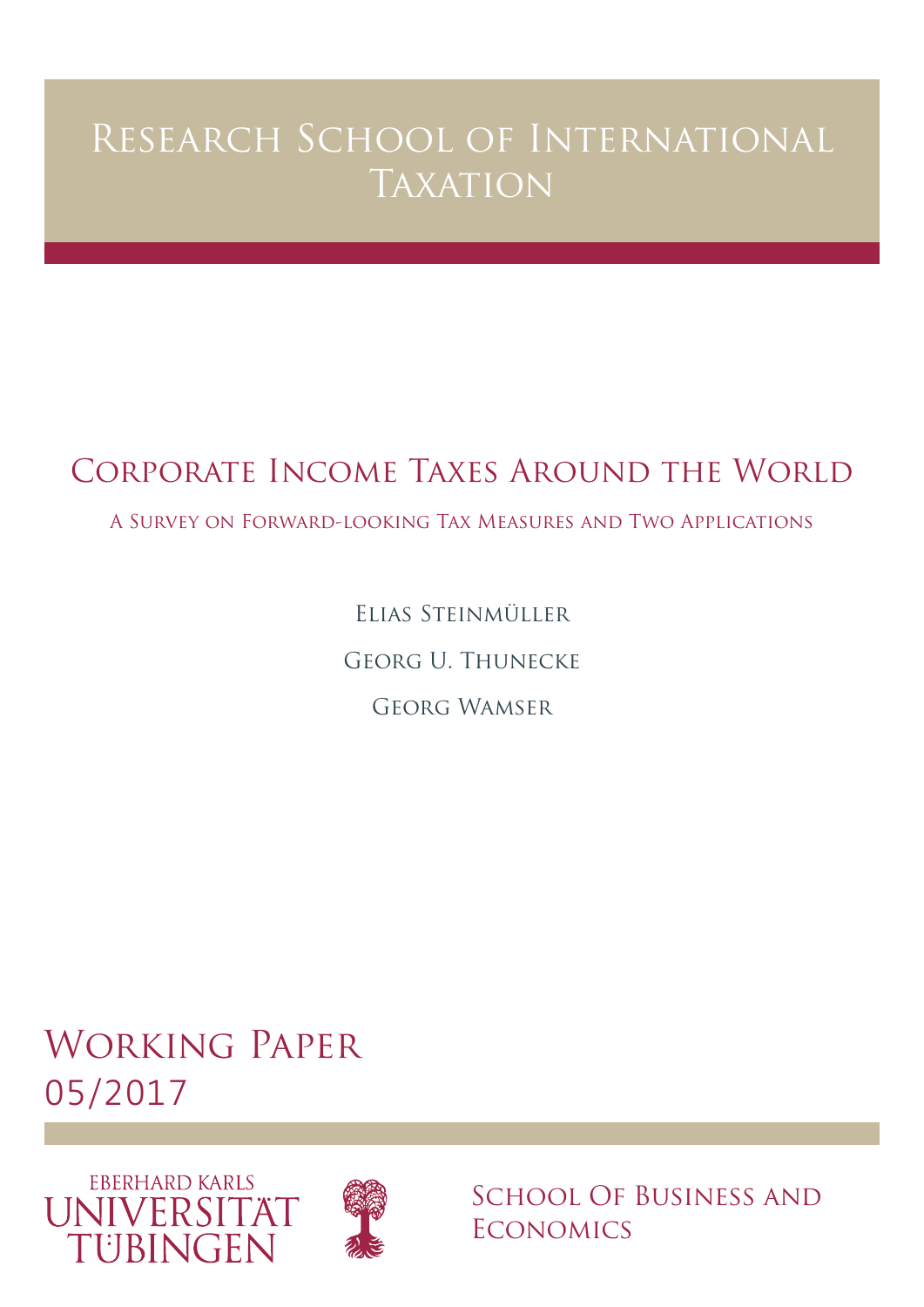## Corporate Income Taxes Around the World

A Survey on Forward-looking Tax Measures and Two Applications<sup>∗</sup>

Elias Steinmüller University of Tübingen Georg U. Thunecke University of Tübingen

Georg Wamser University of Tübingen, CESifo, and NoCeT

#### Abstract

This study provides a survey on corporate taxes around the world. Our analysis has three main objectives. First, we collect tax data and calculate (forward-looking) effective tax measures for a large sample of countries and recent years. We particularly describe how these measures vary over time and across countries. Second, we augment the country-level information with firm- and industry-level data (providing weights for financial structure and asset composition) to contrast statutory measures at the level of countries with measures accounting for firm- and industry-specific weights. Third, we utilize our new data to (i) estimate Laffer-Curves, i.e., the relationship between statutory tax rate and tax revenue, based on non-parametric as well as parametric specifications; (ii) examine how taxes affect investment in fixed assets at the level of firms. As for the latter, our preferred specification, in which we use a firm-specific effective marginal tax rate to capture tax incentives, suggests an elasticity of -0.27.

Keywords: Corporate Taxes, Depreciation Allowances, Effective Marginal (Average) Tax Rates, Laffer-Curve, Investment Responses

JEL classification: H25; H21; F23; F61

<sup>\*</sup>Comments and suggestions by seminar participants at the University of Tübingen are gratefully acknowledged.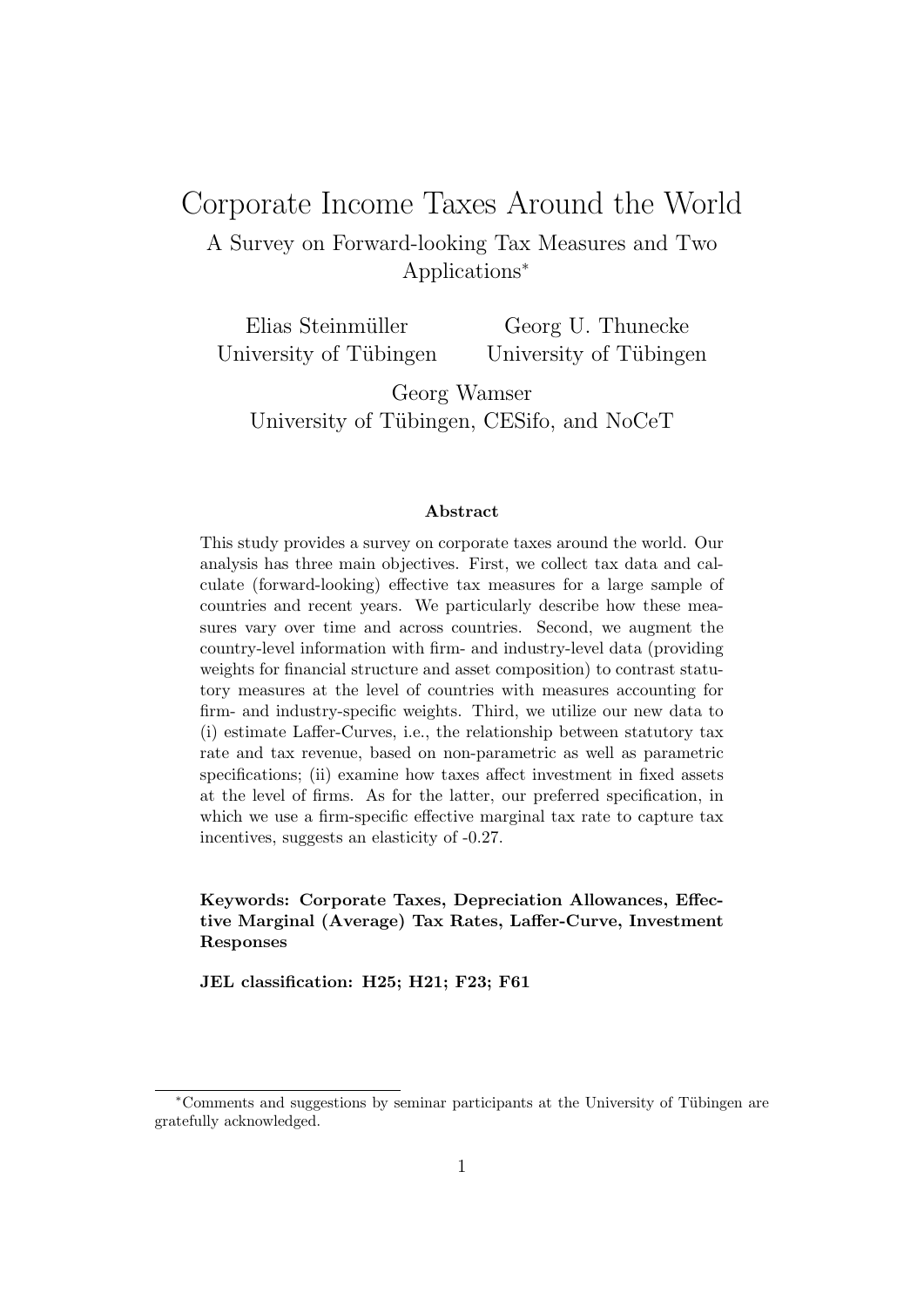### 1 Introduction

Corporate tax issues have been at the center of public debate in recent years. Very often, this debate has been related to the specific policies of countries to grant preferential tax treatment and tax exemptions for some forms of corporate income (e.g., income from intellectual property). A number of countries currently debate far-reaching corporate tax reforms, such as the US proposal to introduce a destination-based cash-flow tax (DBCFT). A DBCFT would involve immediate tax relief for all expenditures or investment costs, as well as border adjustments as under a value added tax; where exports remain untaxed, and imports are taxed [\(Auerbach, Devereux, Keen, and Vella,](#page-32-0) [2017\)](#page-32-0). Apart from this ongoing discussion, the last decades have witnessed many governments pursuing so-called tax-cut-cum-base-broadening policies. Most governments have significantly reduced their statutory tax rates  $(STRs)$  on corporate income, while broadening the tax base through less attractive depreciation allowances and reducing tax exemptions (see [Devereux, Griffith, and](#page-32-1) [Klemm](#page-32-1) [\(2002\)](#page-32-1), for an early survey).

An important objective of our research is to calculate and analyze forwardlooking measures depicting the effective tax burden of a hypothetical investment project. Thereby, we distinguish between an *effective average tax rate*  $(EATR)$ , which measures the average tax burden of an investment project, and an *effective marginal tax rate*  $(EMTR)$ , which measures the tax burden of a marginal investment precisely earning the minimum required return on capital. Examining a time series of  $EATRs$  and  $EMTRs$  for a large set of countries not only yields valuable insights about countries' tax policies over recent years, it also helps us to better understand the associated incentive effects for firm behavior and the resulting consequences for corporate tax revenue.

The analysis of effective tax rates  $(ETRs)$  has been a key point of interest in previous academic literature. [King](#page-33-0) [\(1974\)](#page-33-0) and [King and Fullerton](#page-33-1) [\(1984\)](#page-33-1) have provided a theoretical framework to investigate the effects of taxation on companies' investment decisions. [Devereux, Griffith, and Klemm](#page-32-1) [\(2002\)](#page-32-1) have calculated *ETRs* for 16 countries and 20 years (from 1982 to 2001). While they find that  $STRs$  have been cut by most countries, this policy has usually been accompanied by a broadening of the tax base. The broader tax base, however, does not fully compensate the reductions in the ST Rs, so that EATRs and EMTRs decrease over time as well. Beside the work of [Devereux, Griffith, and Klemm](#page-32-1) [\(2002\)](#page-32-1), our study is most closely related to the work of [Loretz](#page-33-2) [\(2008\)](#page-33-2). The latter paper basically confirms previous findings by providing evidence for 26 OECD countries and more recent years. Our paper also relates to the seminal contributions on EATRs by [Devereux and](#page-32-2) [Griffith](#page-32-2) [\(1998\)](#page-32-2) and [Devereux and Griffith](#page-32-3) [\(2003\)](#page-32-3). The studies of [Egger, Loretz,](#page-32-4) [Pfaffermayr, and Winner](#page-32-4) [\(2009b\)](#page-32-4) as well as [Egger and Loretz](#page-32-5) [\(2010\)](#page-32-5) draw on these earlier contributions but argue that the focus on country-specific tax law may lead to wrong conclusions as industry- and firm-specific components are neglected.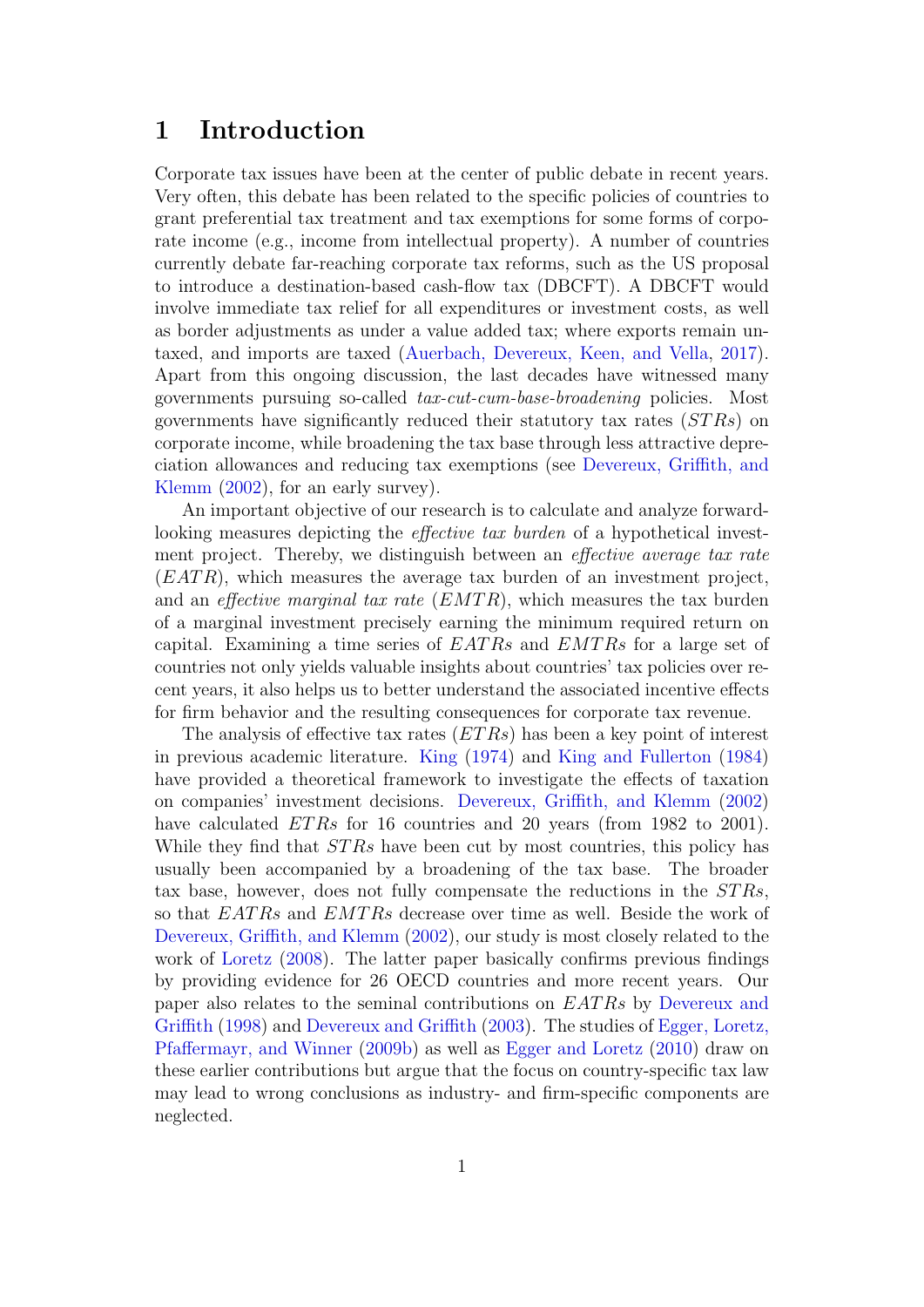The first part of our study provides a survey on corporate income taxes. In particular, novel data on corporate income taxes and depreciation rules to calculate forward-looking effective tax rates  $(ETRs)$  for 142 countries and the most recent years (2004-2016) is presented. Formal ETRs are derived from a neoclassical investment model (Section [2\)](#page-4-0), which allows us to distinguish between two effective tax measures: the EMTR and the EATR. Section [3](#page-7-0) outlines the process of data collection, discusses some important data restrictions and necessary assumptions in order to compute the effective tax measures in the most coherent and comprehensive way.

Section [4](#page-8-0) provides a descriptive analysis of the data, first focusing on tax measures at the country level (Section [4.1\)](#page-9-0). Thereafter, we demonstrate how the country-level information on taxes can be combined with industry- and firm-level financial data taken from Bureau van Dijk's Orbis database (Section [4.2\)](#page-17-0). In this regard, to begin with, we relax two fundamental assumptions made in the country-level analysis. First, we employ firm-specific debt and equity financing shares rather than relying on the assumption of symmetric financing behavior across firms. Second, we relax the assumption of a symmetric capital stock composition and use an industry-specific within-firm asset composition. In both parts of the descriptive analysis, we particularly focus on the distribution of  $STRs$ ,  $EMTRs$ , and  $EATRs$  across countries. Moreover, we also show how the average values of these measures have changed over the last 13 years. The data depict a downward trend in taxes over the period 2004 to 2016. At the same time, many countries have broadened their tax bases. To be precise, the vast majority of countries has both decreased the statutory corporate income tax rate (62.7% of all countries considered), as well as depreciation allowances (63.4%). However, average  $EMTRs$  and  $EATRs$  go down, suggesting that cutting statutory taxes outweighs the tax base effect. Extreme values in the distribution of all four variables have significantly decreased over time. Since 2011, it seems that the downward trend has come to an end and average tax measures have not changed much since then.

The second part of our study (Section [5\)](#page-21-0) presents two applications for which our new dataset can be utilized: one at the macroeconomic, country level, and one at the microeconomic, firm level. The first subsection [\(5.1\)](#page-21-1) examines whether tax avoidance behavior leads to a Laffer-Curve relationship between statutory tax incentives and data on corporate tax revenue. Our analysis provides conclusive evidence on an inverse-U-shaped relationship between statutory taxes and tax revenue, suggesting optimal taxes of  $31\%$  ( $STR$ ),  $27\%$  $(EATR)$ , and 17%  $(EMTR)$ . Our analysis makes sure that the Laffer-Curve shape is not imposed on the data by specifying tax revenue as a polynomial function of taxes: additional results show that higher-order polynomials are inferior to a polynomial of degree two; non-parametric specifications of the relationship produce very similar results. Average tax rates are significantly lower than the implied optimal tax rates, which suggest too low tax rates in equilibrium – possibly a result of strategic tax competition between countries.

Second, we combine the firm-specific tax rates analyzed above with further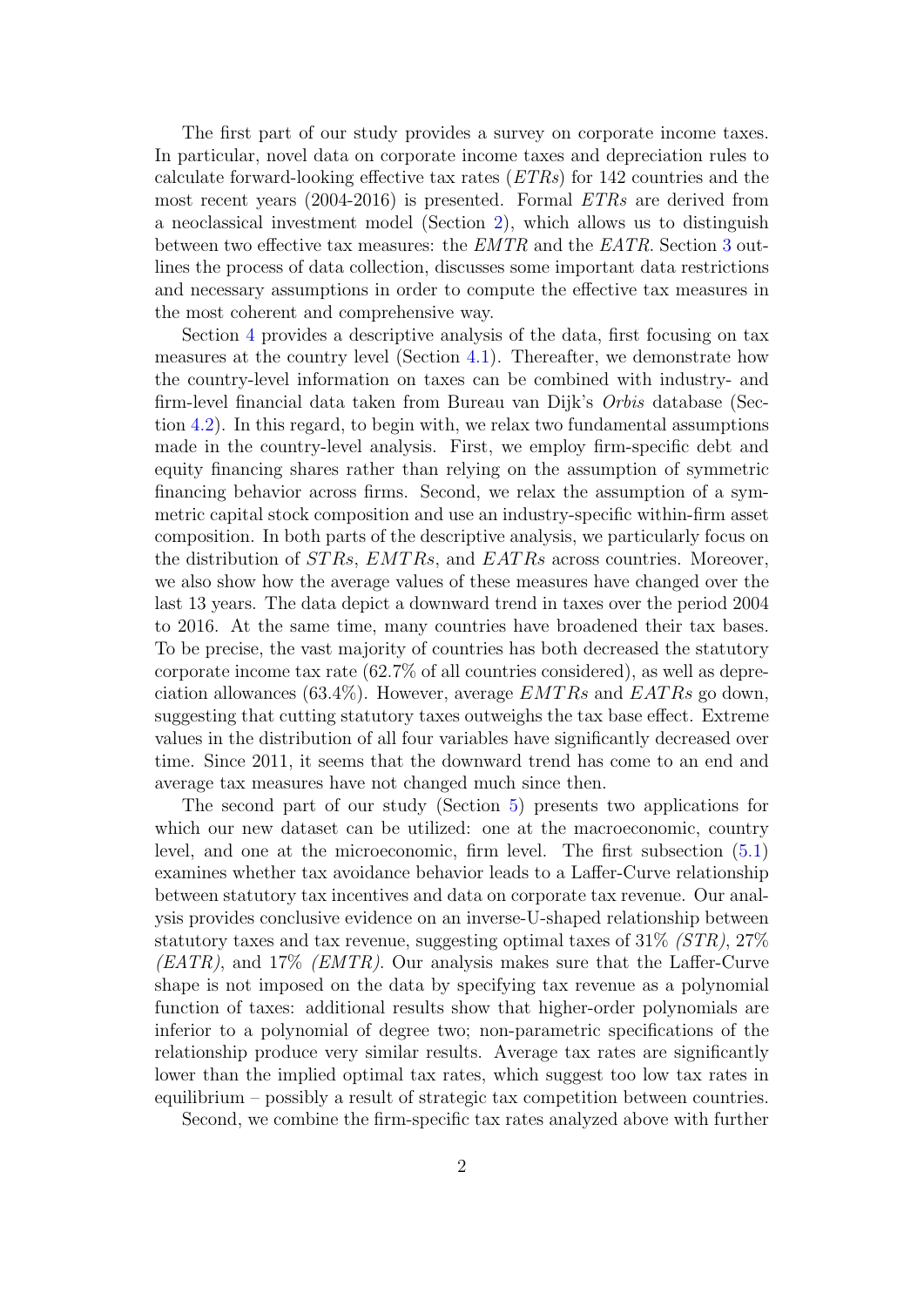micro-level data and model the fixed assets of a firm as a function of our tax measures [\(5.2\)](#page-25-0). The empirical results suggest that investment in fixed assets is negatively related to taxes. This negative relationship is particularly evident when we estimate tax rate and tax base effects separately. The estimated tax elasticities prove to lie in a range which is comparable to previous studies. To be specific, the semi-elasticity with respect to the  $EMTR$  is about -0.84. Including additional variation by alternatively using effective tax measures at the firm-industry-level appears to capture tax incentives even better.

Finally, Section [6](#page-31-0) concludes, presenting policy implications and an outlook for further fields of application of the tax measures we have collected.

### <span id="page-4-0"></span>2 Forward-looking effective tax rates

#### 2.1 Theoretical framework

The notion of a forward-looking measure of the effective tax burden on a hypothetical investment has been conceptualized by [King and Fullerton](#page-33-1) [\(1984\)](#page-33-1) and extensively used thereafter [\(OECD,](#page-33-3) [1991;](#page-33-3) [Devereux and Griffith,](#page-32-2) [1998;](#page-32-2) [Devereux, Griffith, and Klemm,](#page-32-1) [2002;](#page-32-1) [Loretz,](#page-33-2) [2008;](#page-33-2) [Egger, Loretz, Pfaffer](#page-32-4)[mayr, and Winner,](#page-32-4) [2009b;](#page-32-4) [Egger and Loretz,](#page-32-5) [2010\)](#page-32-5). Following [Devereux and](#page-32-3) [Griffith](#page-32-3) [\(2003\)](#page-32-3) and [Fabling, Gemmell, Kneller, and Sanderson](#page-33-4) [\(2014\)](#page-33-4), our forward-looking approach assumes that the firm's hypothetical, future investment project and consequently its financing structure and asset composition are organized in the same manner as previous investments.<sup>[1](#page-4-1)</sup> In contrast to previous approaches, we derive ETRs from a neoclassical investment model which is briefly outlined in the following.

Let us define the profit of a firm facing an investment decision as

$$
\Pi = - (1 - A) \cdot I
$$
  
+ 
$$
\frac{1}{1 + \rho} [(1 - \tau)(1 + \pi) \cdot p + (1 - A)(1 + \pi - \sigma(1 + \pi))] \cdot I
$$
 (1)

where  $I$  is the firm's (real) investment and  $A$  represents the net present value  $(NPV)$  of tax depreciation allowances per unit of investment, which may be interpreted as an upfront subsidy provided by the government.<sup>[2](#page-4-2)</sup> The statutory

<span id="page-4-1"></span><sup>&</sup>lt;sup>1</sup>We are aware of the fact that this is a fairly strong assumption. To capture incentive effects, however, forward-looking measures are to be preferred to backward-looking measures, which are based on firms' operating profits and tax payments stated in the balance sheet. First, backward-looking rates do not comply with the forward-looking nature of investment decisions [\(Egger, Loretz, Pfaffermayr, and Winner,](#page-32-4) [2009b\)](#page-32-4). Second, the amount of taxes paid is strongly affected by tax-planning activities, making backward-looking measures prone to severe endogeneity issues [\(Fabling, Gemmell, Kneller, and Sanderson,](#page-33-4) [2014\)](#page-33-4).

<span id="page-4-2"></span><sup>&</sup>lt;sup>2</sup>Note that, in line with most of the previous literature,  $A$  is already defined as a share of the statutory corporate tax rate  $\tau$ , hence it is not necessary to multiply A with  $\tau$  to get the tax shield [\(Egger and Loretz,](#page-32-5)  $2010$ ). For a detailed overview on how A is calculated, consider the Appendix [A.1.](#page-35-0)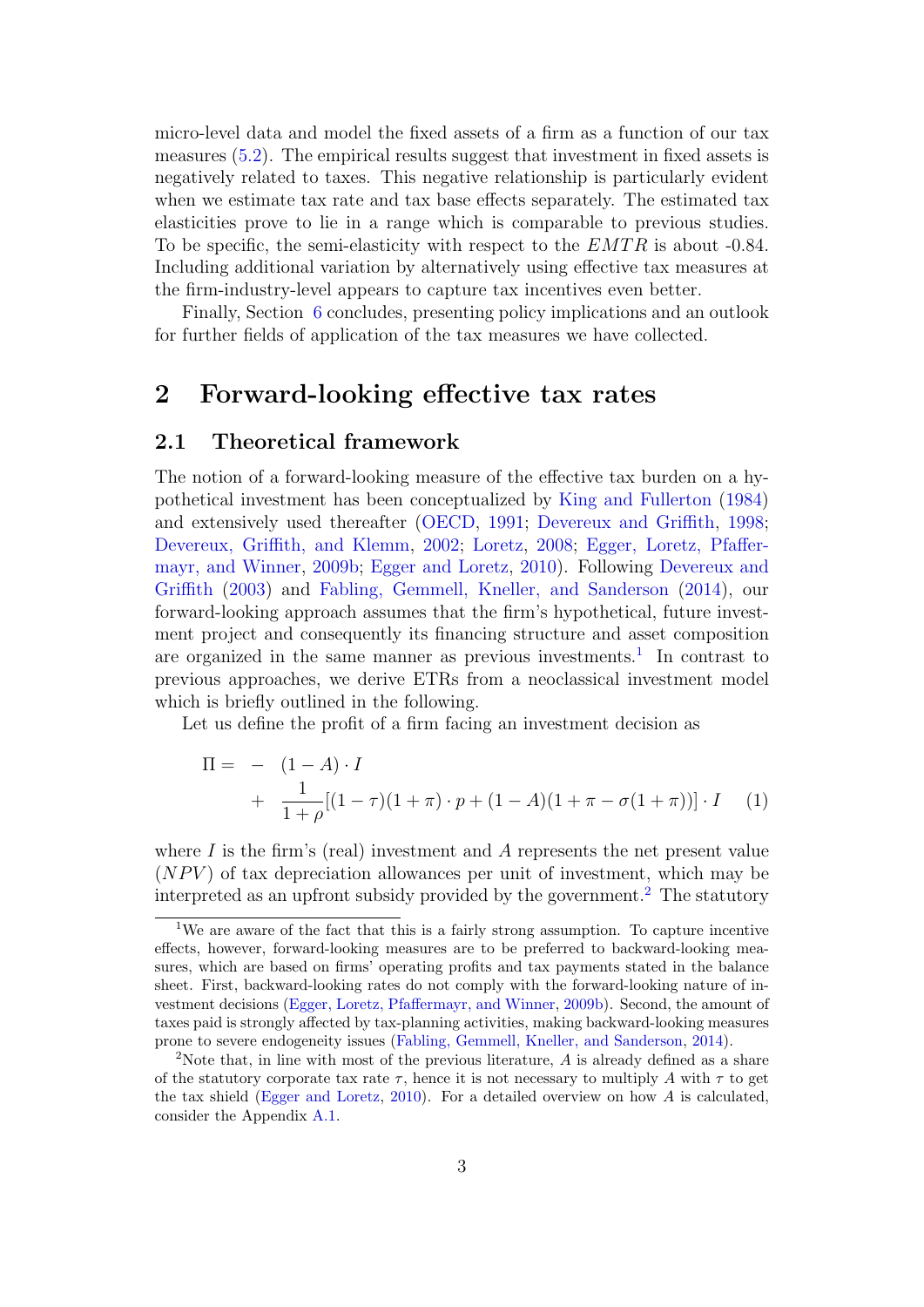tax rate on business profits is denoted by  $\tau$ ,<sup>[3](#page-5-0)</sup>  $\rho$  is the discount rate,<sup>[4](#page-5-1)</sup>  $\pi$  represents the inflation rate,  $\sigma$  the economic rate of depreciation, and p depicts the pre-tax rate of return. Solving the associated first-order condition with respect to  $I$  for  $p$  yields

$$
\hat{p} = \frac{1 - A}{(1 - \tau)(1 + \pi)} [(1 + \rho) - (1 + \pi)(1 - \sigma)].
$$
\n(2)

 $\hat{p}$  can be interpreted as the minimum required pre-tax rate of return, for which the investment is marginal [\(Devereux, Griffith, and Klemm,](#page-32-1) [2002\)](#page-32-1). This means that  $\hat{p}$  is equivalent to the (post-tax) rate of return on an alternative investment, also known as the *user cost of capital* [\(Auerbach,](#page-32-6) [1979\)](#page-32-6).<sup>[5](#page-5-2)</sup> In the course of this paper, we abstract from inflation and economic depreciation (i.e.  $\pi = \sigma = 0$ ), to suggest the following user cost of capital

<span id="page-5-4"></span>
$$
\hat{p} = \frac{1 - A}{(1 - \tau)} \cdot \rho.
$$
\n(3)

Recalling that A is defined as a share of  $\tau$ , it becomes evident that, in the absence of taxation, the user cost of capital is just equal to the nominal interest rate. This suggests a tax wedge, i.e., the difference between the required pretax rate of return and the interest rate, equal to  $\hat{p} - \rho$ . The EMTR is then defined as the ratio of this tax wedge and the user cost of capital:

$$
EMTR = \frac{\hat{p} - \rho}{\hat{p}} = \frac{\tau - A}{1 - A} \tag{4}
$$

Note that in a cash flow tax model, which is part of the DBCFT proposal referred to in the introduction, we would have  $A = \tau$ , i.e. a full deduction of investment expenses. As a consequence, the user cost  $\hat{p}$  would be equivalent to the discount rate  $\rho$  and the  $EMTR$  would be zero.

While the  $EMTR$  is the relevant measure when considering marginal investment projects, an  $EATR$  is the essential criterion for an investment decision at the extensive margin. It serves as a measure of the effective tax burden of all infra-marginal (*average*) units of capital invested.<sup>[6](#page-5-3)</sup> To be more precise, the  $EATR$  is calculated as the difference between the pre-tax  $NPV(R^*)$  and

<span id="page-5-0"></span><sup>3</sup>We abstract from taxation at the shareholder level, and therefore ignore personal income taxes.

<span id="page-5-1"></span><sup>4</sup>The discount rate is defined as a weighted average of the rates applicable to equity- and debt-financed investment, respectively (see below).

<span id="page-5-2"></span><sup>&</sup>lt;sup>5</sup>This result, derived from a neoclassical investment model, is equivalent to the results obtained by [Devereux, Griffith, and Klemm](#page-32-1) [\(2002\)](#page-32-1) and [Egger, Loretz, Pfaffermayr, and](#page-32-4) [Winner](#page-32-4) [\(2009b\)](#page-32-4) in a cash-flow focused framework. This is shown in the Appendix [A.3.](#page-36-0)

<span id="page-5-3"></span><sup>&</sup>lt;sup>6</sup>Note that, for a marginal investment, the  $EATR$  is equal to the  $EMTR$ . The  $EATR$ can hence be interpreted in a way that it summarizes the distribution of tax rates for an investment as long as the latter is profitable, and the EMTR represents the special case of a marginal investment [\(Devereux and Griffith,](#page-32-2) [1998\)](#page-32-2).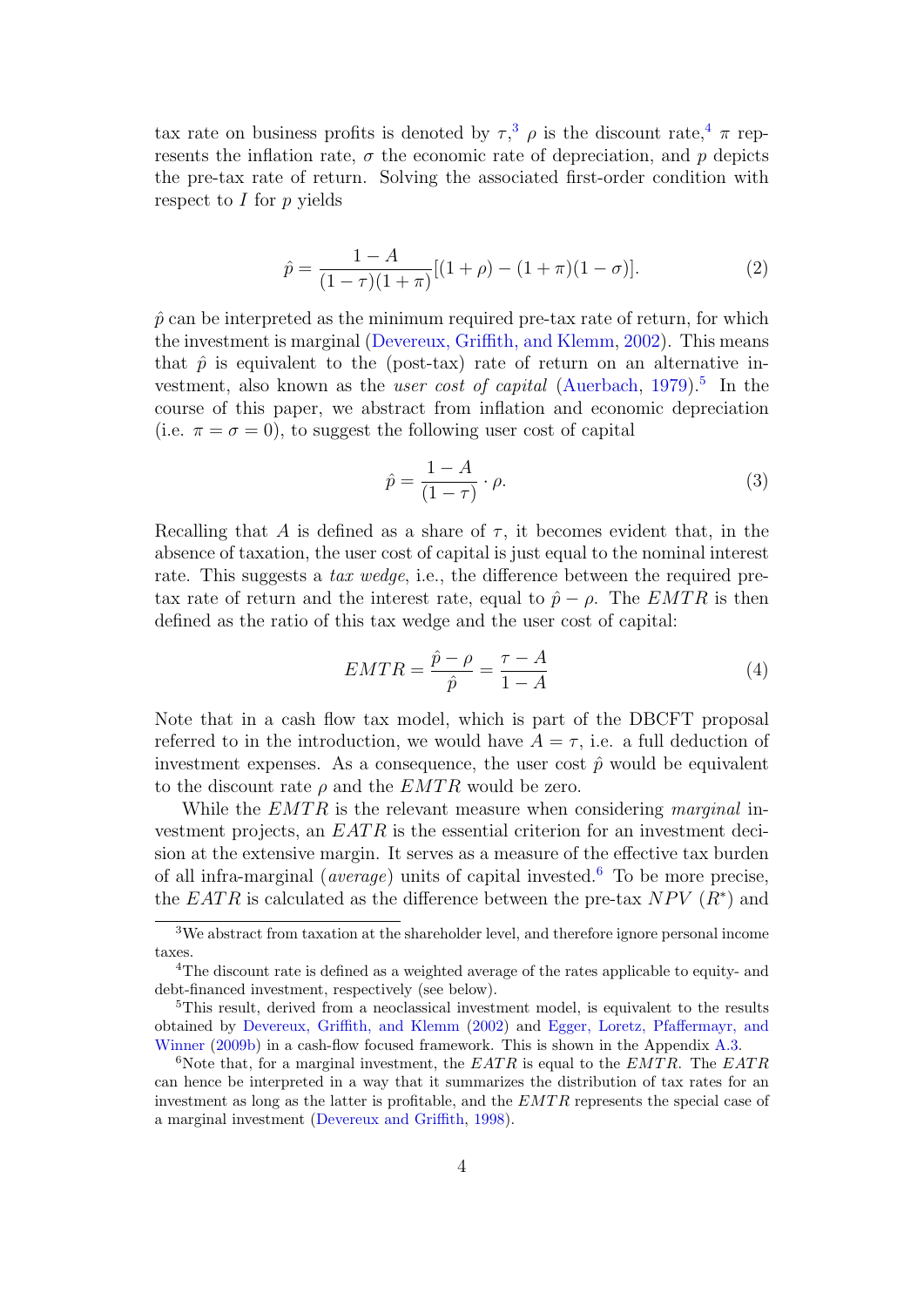the post-tax  $NPV(R)$  of the investment for a given pre-tax rate of return p [\(Devereux and Griffith,](#page-32-2) [1998\)](#page-32-2):[7](#page-6-0)

<span id="page-6-3"></span>
$$
EATR = \frac{R^* - R}{p/(1+\rho)} = \frac{\tau p - \rho A}{p}
$$
\n<sup>(5)</sup>

#### 2.2 Parameterization

In order to calculate an  $EMTR$  and an  $EATR$  for a large number of countries, we need to make a series of assumptions with respect to (i) financing options, (ii) the asset composition within firms, (iii) the discount rate  $\rho$ , and (iv) the pre-tax rate of return.<sup>[8](#page-6-1)</sup> While these parameters are assumed to be common across firms in all countries in the first place, we relax some of these assumptions (financing options and asset composition) below when constructing  $\lim_{m \to \infty}$  industry-level  $EMTR$  and  $EATR$  measures.

| Parameter               |                                           | Value assigned          |
|-------------------------|-------------------------------------------|-------------------------|
| ρ                       | Market interest rate                      | 0.05                    |
|                         |                                           | (for equity)            |
|                         |                                           | $0.05 \cdot (1 - \tau)$ |
|                         |                                           | (for debt)              |
| π                       | Inflation rate                            | $\theta$                |
| $\sigma$                | Economic depreciation rate                | 0                       |
| p                       | Pre-tax rate of return                    | 0.2                     |
| debt                    | Debt-financing share                      | 1/3                     |
| equity                  | Equity-financing share                    | 2/3                     |
| <i>Asset structure:</i> |                                           |                         |
| $s_b$                   | Share of investment in buildings          | 0.38                    |
| $S_{inv}$               | Share of investment in inventory          | 0.26                    |
| $s_m$                   | Share of investment in machinery          | 0.2                     |
| Sifas                   | Share of investment in intangibles        | 0.11                    |
| $s_c$                   | Share of investment in computer equipment | 0.02                    |
| $s_v$                   | Share of investment in vehicles           | 0.02                    |
| $\boldsymbol{S}_{O}$    | Share of investment in office equipment   | 0.01                    |

<span id="page-6-2"></span>Table 1: Parameter values

Notes: More information on variable definitions and sources is provided in Table [A.2](#page-38-0)

Table [1](#page-6-2) depicts the parameter values we assume, in line with previous work [\(OECD,](#page-33-3) [1991;](#page-33-3) [Devereux and Griffith,](#page-32-2) [1998;](#page-32-2) [McKenzie, Mansour, and](#page-33-5)

<span id="page-6-1"></span><span id="page-6-0"></span><sup>&</sup>lt;sup>7</sup>See the Appendix [A.2, for more details on](#page-33-5) R and  $R^*$ .

<sup>8</sup>[We make the assumption of a common 'market interest rate' due to \(broadly\) two](#page-33-5) [reasons. First, a meaningful measure in this regard is not available, also given the fact that](#page-33-5) [many \(multinational\) firms finance investments partly via internal capital markets \(Desai,](#page-33-5) [Foley, and Hines,](#page-32-7) [2004\), and it is unclear which interest rates apply to such internal capital.](#page-33-5) [Second, it is not our focus to analyze the effect of variations in interest rates across countries.](#page-33-5)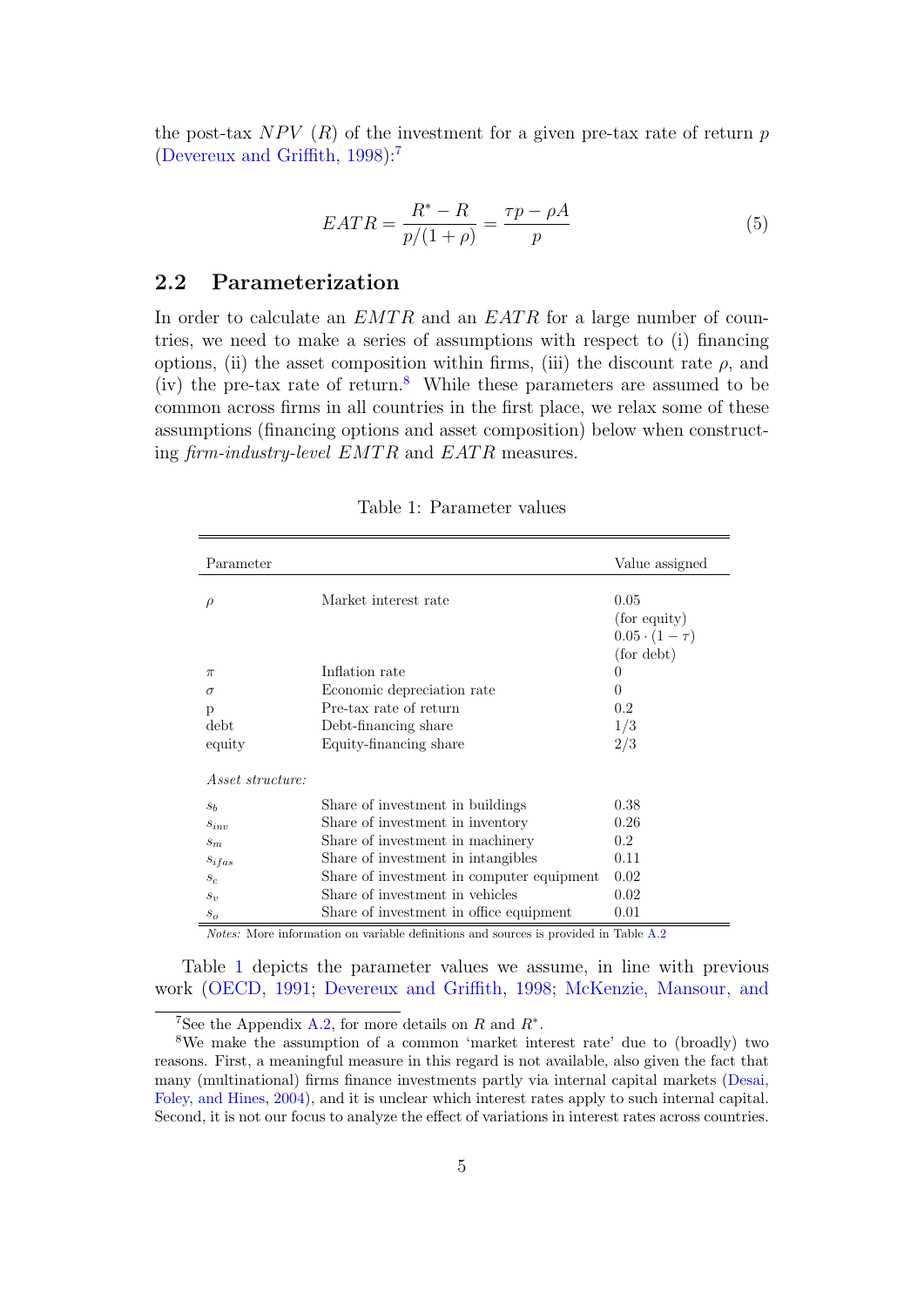Brûlé, [1998;](#page-33-5) [Devereux, Griffith, and Klemm,](#page-32-1) [2002;](#page-32-1) [Devereux and Griffith,](#page-32-3) [2003;](#page-32-3) [Yoo,](#page-33-6) [2003;](#page-33-6) [Egger, Loretz, Pfaffermayr, and Winner,](#page-32-4) [2009b;](#page-32-4) [Fabling,](#page-33-4) [Gemmell, Kneller, and Sanderson,](#page-33-4) [2014\)](#page-33-4). With respect to the financing methods, we merely make the broad distinction between debt and retained earnings, rather than considering retained earnings and new equity as distinct modes of financing. This is, however, fully consistent because we ignore shareholder taxation. [Egger, Loretz, Pfaffermayr, and Winner](#page-32-4) [\(2009b\)](#page-32-4) argue that, in this case, financing via retained earnings is identical to financing via new equity. Moreover, note that debt financing implies a reduced discount rate, as to the fact that the cost of debt financing is tax-deductible. The composition of assets within a firm is crucial when it comes to computing the  $NPV$  of tax depreciation allowances as allowance rates and schedules vary widely, both across asset types and countries. We follow [OECD](#page-33-3) [\(1991\)](#page-33-3) in large parts, but adjust their suggested asset composition to also include the asset types Computers, Vehicles, and Office equipment.

### <span id="page-7-0"></span>3 Data collection

For our calculation of effective tax measures, we have compiled data on corporate tax regimes of 193 countries for the time period from 1996 to 2016. This section provides an overview on the data and their sources, obstacles and problems, as well as important assumptions made to warrant a comprehensive and reliable database.

The two key statutory variables for our analysis are the statutory corporate income tax rate and the depreciation allowance rate, including schemes for six asset categories (Buildings, Machinery, Office equipment, Computers, Intangible fixed assets, and Vehicles). The EY Worldwide Corporate Tax Guides  $(WCTG)$  serve as primary data source. These annual tax guides provide de-tailed information on the corporate tax regimes of 162 jurisdictions.<sup>[9](#page-7-1)</sup> In spite of considering multiple sources, data coverage strongly varies across countries. The data on statutory corporate income taxes exhibit the best coverage with reliable and complete information for 178 countries from 1996 to 2016. Since WCTG only provides country-level statutory corporate income tax rates, the reported rates for countries imposing federal- and state-level taxes may be inaccurate. In order to account for regional taxes, we retrieve data for the respective jurisdictions from the *OECD* and *World Bank* databases.<sup>[10](#page-7-2)</sup>

In addition to the statutory tax rates, information on tax depreciation allowances constitutes the second main data compiled from WCTG. In this regard, reliable data covering many countries is only available starting from

<span id="page-7-1"></span><sup>&</sup>lt;sup>9</sup>When the information from the  $WCTG$  is insufficient or counterintuitive, additional sources are considered, including the OECD and World Bank databases as well as tax guides provided by  $PwC$  and  $KPMG$ .

<span id="page-7-2"></span><sup>10</sup>Most notably, these countries include Germany, Switzerland, Japan, USA, and Canada.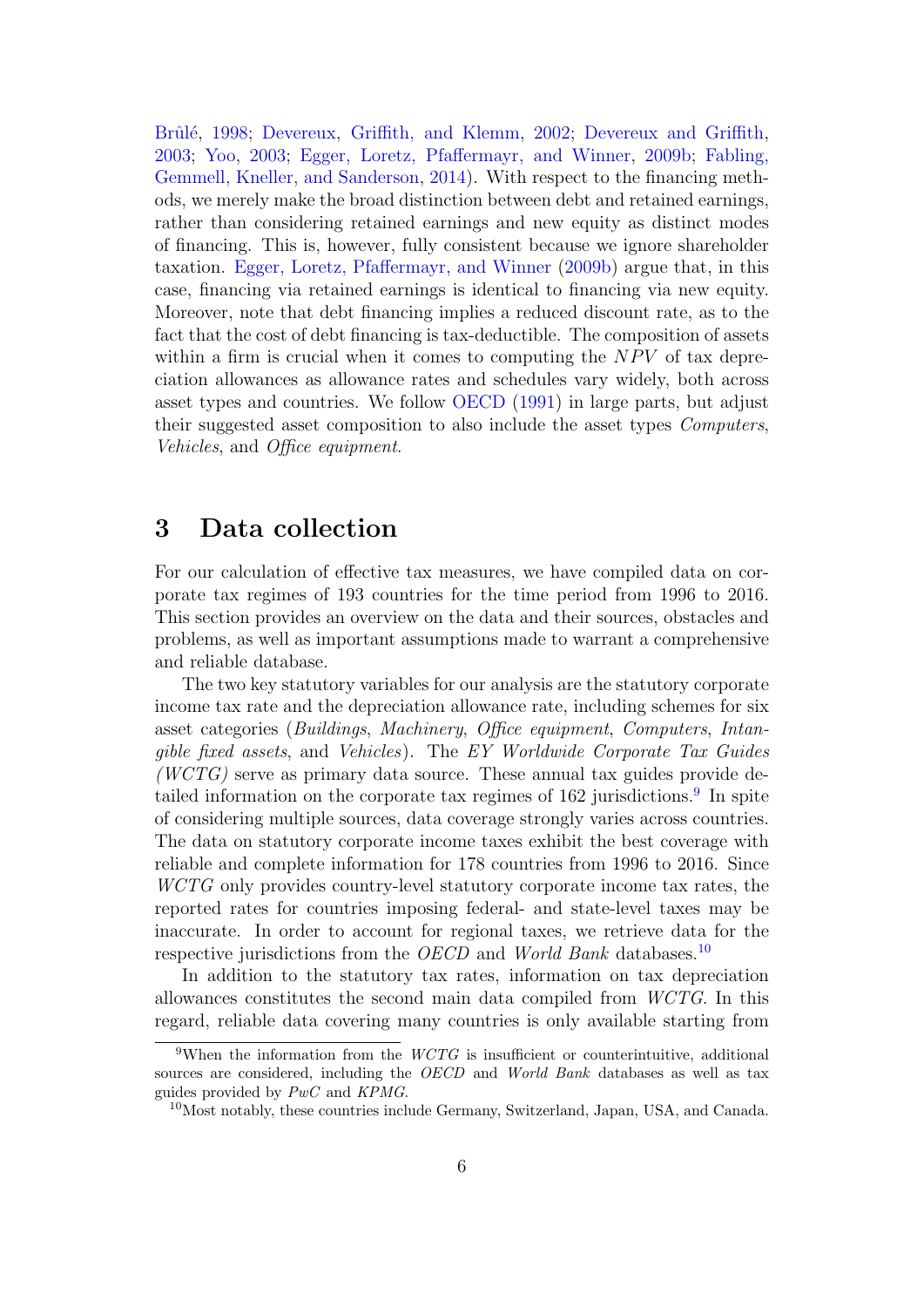2004, which is the reason why we calculate our effective tax measures for the years 2004 to 2016. Data coverage varies both across countries and with respect to depreciation regulations for the different asset types. More specifically, information in WCTG is most comprehensive for Buildings, Machinery and Vehicles, while the (initial) data coverage for Computers, Office equipment and Intangible fixed assets is somewhat fragmentary.<sup>[11](#page-8-1)</sup>

In order to obtain a balanced panel for a broad and possibly comprehensive analysis of effective tax measures, we make several assumptions which are briefly outlined in the following. Two problems have been frequently encountered: First, no specific rates apply but a 'useful life' should be assumed for the depreciation of assets. Second, depreciation rates may not be available for all asset types within a country. Concerning the 'useful life' principle, we follow previous approaches (e.g., [Spengel, Endres, Nicolay, Heckemeyer, Bartholmess,](#page-33-7) Bräutigam, Braun, Pfeiffer, Evers, Harendt, Streif, Todtenhaupt, and Halter [\(2017\)](#page-33-7)), and assume the useful life of Machinery to be 7 years and the useful life of *Intangible fixed assets* to be 10 years.<sup>[12](#page-8-2)</sup> Moreover, for both asset types, a straight line depreciation method is assumed to apply. Concerning the problem of missing rates for some asset types, we resort to the assumption that depreciation patterns are equal to the ones of similar asset categories, for which information is available. For instance, if no rates for *Office equipment* are specified, we assume the depreciation rates of *Office equipment* to equal the ones of Machinery. Similarly, Computers is assumed to be part of Office equipment whenever rates are not specified. When no rates for Vehicles are provided, we also assume Vehicles to depreciate like Machinery.

Nonetheless, we have to disregard 15 countries, for which information is insufficient. In many cases, this is related to political reasons: some countries have dissolved during the considered time period, e.g., the Netherlands Antilles or Yugoslavia, other countries face violent interior or exterior conflicts, such as Syria or Afghanistan.

#### <span id="page-8-0"></span>4 Taxes around the world

The purpose of this section is to survey the three types of forward-looking tax measures we have collected, first at the country level (Section [4.1\)](#page-9-0), then at the firm-industry level (Section [4.2\)](#page-17-0).<sup>[13](#page-8-3)</sup> The first tax measure we will present is the statutory tax rate  $(STR)$  on corporate profits. We have collected data on ST Rs for 178 countries and over the time period from 1996 to 2016. The second measure includes information on countries' depreciation rules to account

<span id="page-8-1"></span><sup>&</sup>lt;sup>11</sup>Concerning the allowances for buildings, we always choose the available rate for industrial buildings. Furthermore, we have treated Furniture to be representative for *Office* equipment if not specified differently.

<span id="page-8-2"></span> $12\text{As}$  data coverage for *Intangible fixed assets* is particularly fragmentary, we assume a straight line depreciation scheme for a period of 10 years whenever no information is specified for this asset type, yet data on all other types is available.

<span id="page-8-3"></span> $13A$  precise definition of what we mean with *firm-industry level* is given below.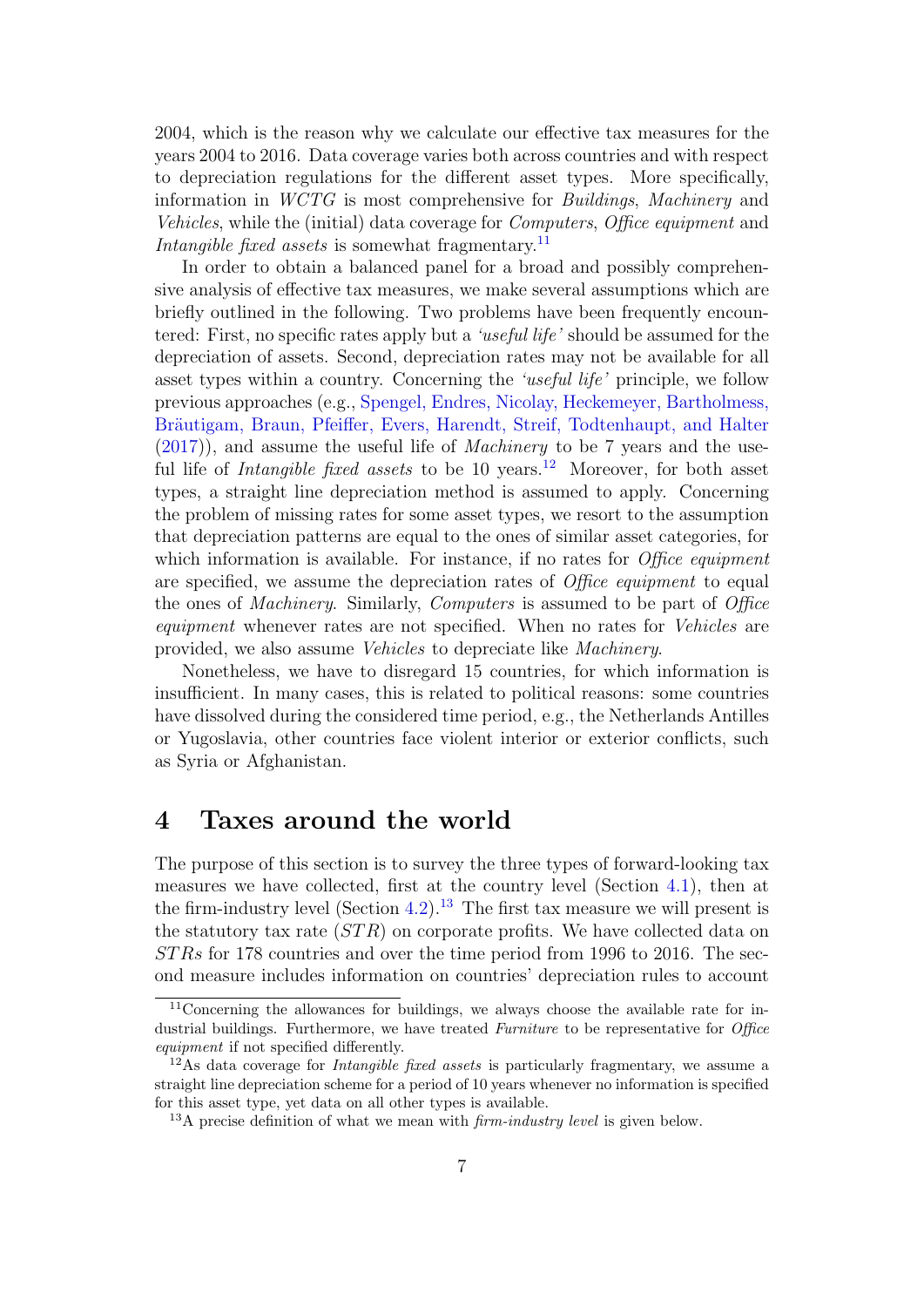for tax base effects. In particular, we calculate the  $NPV$  of depreciation allowances and measure an effective marginal tax rate  $(EMTR)$ . The  $EMTR$ captures the tax burden on a marginal investment project that just breaks even. We further present measures on an effective average tax rate  $(ERTR)$ , which captures the *average* tax burden of a hypothetical investment project. The average tax burden considers that the total project may earn above-normal returns and is therefore the relevant incentive variable for discrete decisions of firms, such as location choices.  $EMTRs$  as well as  $EATRs$  are presented for a sample of 142 countries and over the time period 2004 to 2016. Both  $EMTRs$ and EATRs are calculated following the theoretical approach discussed in Section [2.](#page-4-0)

#### <span id="page-9-0"></span>4.1 Country-level tax measures

#### 4.1.1 Statutory tax rates

[Devereux, Griffith, and Klemm](#page-32-1) [\(2002\)](#page-32-1) demonstrate that there is a clear downward trend when depicting the yearly average of the statutory tax rate  $(STR)$ throughout the 1980s and 1990s. For our sample of 178 countries and 21 years, Figure [1](#page-9-1) confirms this long-run pattern in the STR.



<span id="page-9-1"></span>Figure 1: Statutory tax rates

While it appears that this process has slowed down and the average  $STR$ converges to a lower level of roughly 22%, between the years 1996 and 2016, 129 countries have cut their STRs, only 12 have increased it, and 37 countries have kept it constant. The reduction in the average STR between 1998 and 2011 is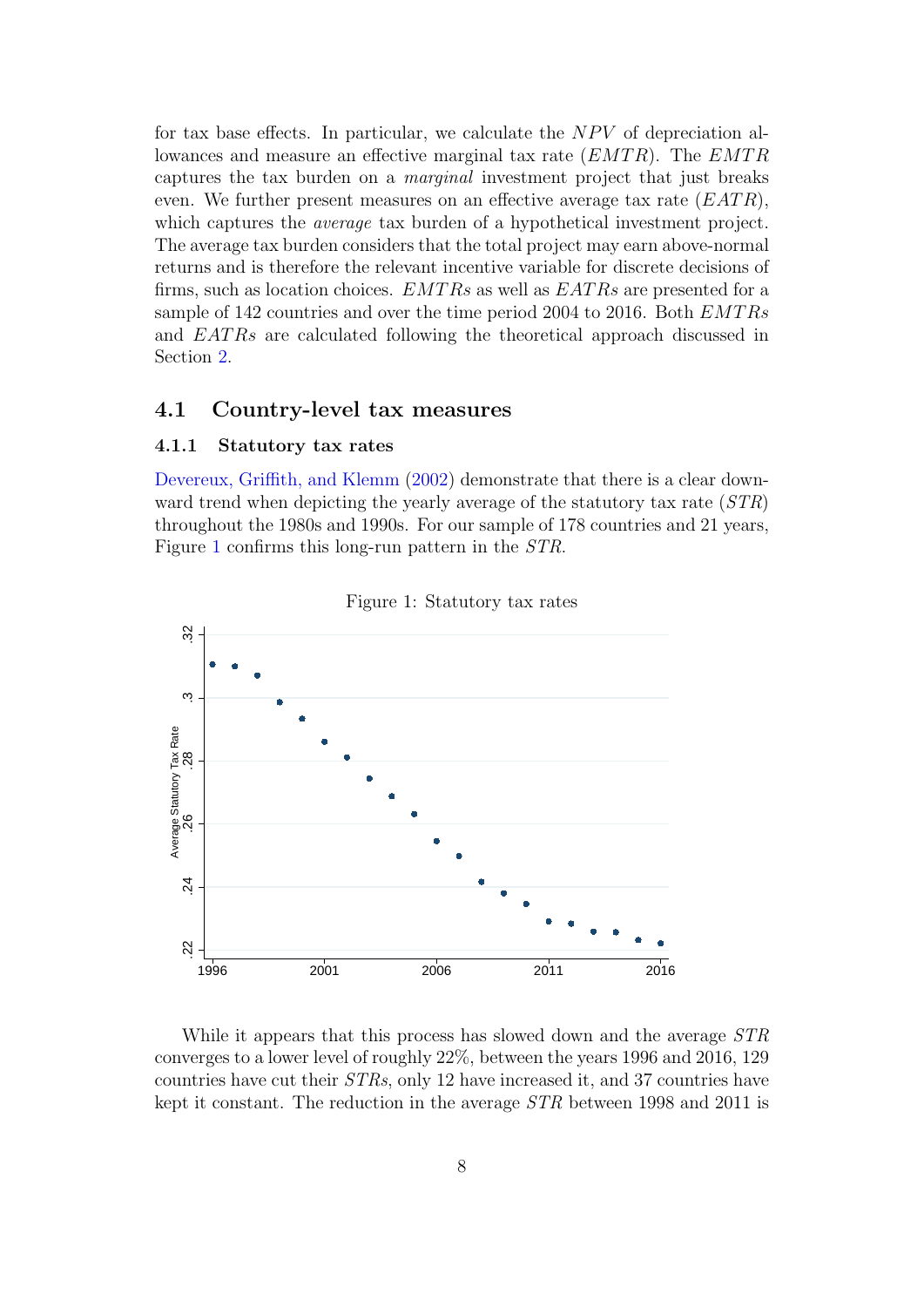particularly evident (7.8 percentage points), compared to the 0.7 percentage points from 2011 to 2016.[14](#page-10-0)



<span id="page-10-1"></span>Figure 2: Statutory tax rates

Notes: The box portrays the interquartile range (IQR) of the STR distribution. The vertical line in the box represents the median. The whisker's range includes the most extreme values within the  $1.5 \times IQR$ . The dots indicate extreme values outside of the  $1.5 \times$  IQR.

Figure [2](#page-10-1) suggests that the distribution of the  $STRs$  has shifted to the left. Very high values of the  $STR$  have disappeared over time. An interesting observation is that, from 2009 on, the median value is virtually unchanged. Very few countries have imposed  $STRs$  of more than 40%. Many larger economies have implemented  $STRs$  above the average value of 26.03%, for example, France, Germany, Japan, and Canada in the late 1990s.<sup>[15](#page-10-2)</sup> In 2011, only Japan and Puerto Rico sustained rates above 40%; in 2016, only the United States, Puerto Rico, and the U.S. Virgin Islands imposed rates around 40%.

In Figure [3,](#page-11-0) we provide an alternative way of illustrating the distribution of the STRs over time, depicting a non-parametric conditional density. In line with the observation that the distribution has shifted, the most frequent  $STR$  values have decreased from around 35% in 1996 to about 25% in 2016. Moreover, the density is steeper in earlier years, whereas the flatter slope of

<span id="page-10-0"></span><sup>&</sup>lt;sup>14</sup>Note that we have collected data on  $STRs$  from 1996 to 2016. Although the focus of this survey is on effective tax measures, which have been collected for the time period 2004 to 2016 – for reasons of data availability –, we present the  $STRs$  for the extended period of time to additionally show a more long-run development which can be compared to previous studies [\(Devereux, Griffith, and Klemm,](#page-32-1) [2002;](#page-32-1) [Loretz,](#page-33-2) [2008\)](#page-33-2).

<span id="page-10-2"></span><sup>&</sup>lt;sup>15</sup>Note that the German  $STR$  accounts for the (average) local (municipality) business tax.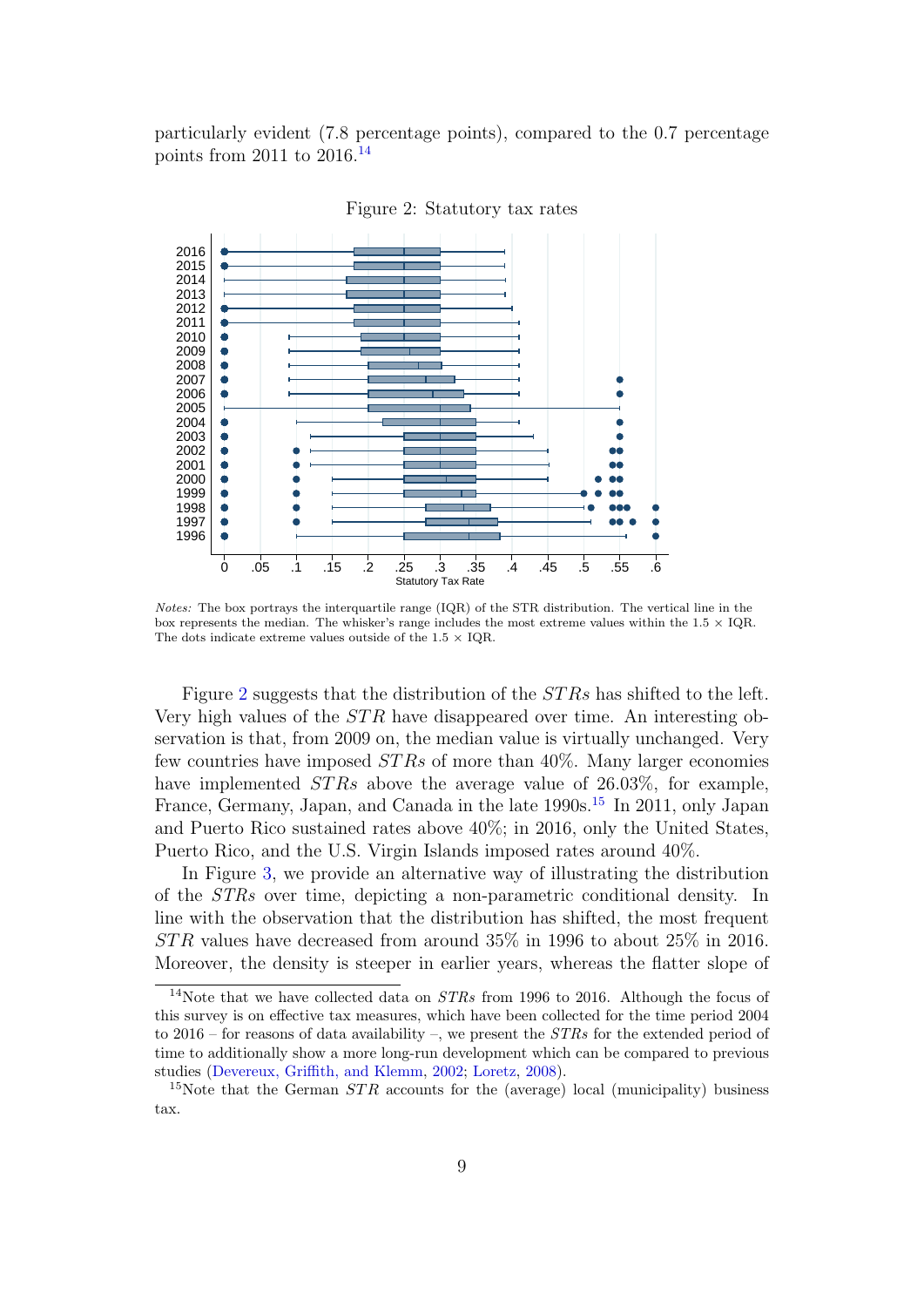Figure 3: Statutory tax rates (non-parametric conditional density)

<span id="page-11-0"></span>

Notes: For the above illustration, we choose a bandwidth of the kernel according to Silverman's rule of thumb, the underlying density being Gaussian [\(Silverman,](#page-33-8) [1986\)](#page-33-8).

the conditional density function in recent years most importantly implies that an increasing number of countries exhibit relatively low ST Rs. The figure also shows that a non-negligible share of countries do not tax corporate income at all, i.e., the  $STR$  is equal to 0.

In addition to the development and distribution of the tax over time, it is worthwhile to shed light on the STR variation across countries. In order to do so, for each country, we pool the annual STRs over the period from 1996 to 2016 and subtract the global average  $STR$  (26.1%) from each country's time average. These demeaned tax rates are illustrated in Figure [4.](#page-12-0) Note that the blue colored countries are those with STRs below the grand mean, red color indicates that a country's STR is above the grand mean. One can see that there is substantial variation across countries, indicating that the tax-setting behavior of countries vastly differs. Highly developed countries like the US, Germany and Japan, but also a considerable number of very poor countries in Sub-Saharan Africa exhibit STRs that are well above the global average. In contrast to this, the majority of Eastern European countries, including Russia, have comparatively low statutory tax rates.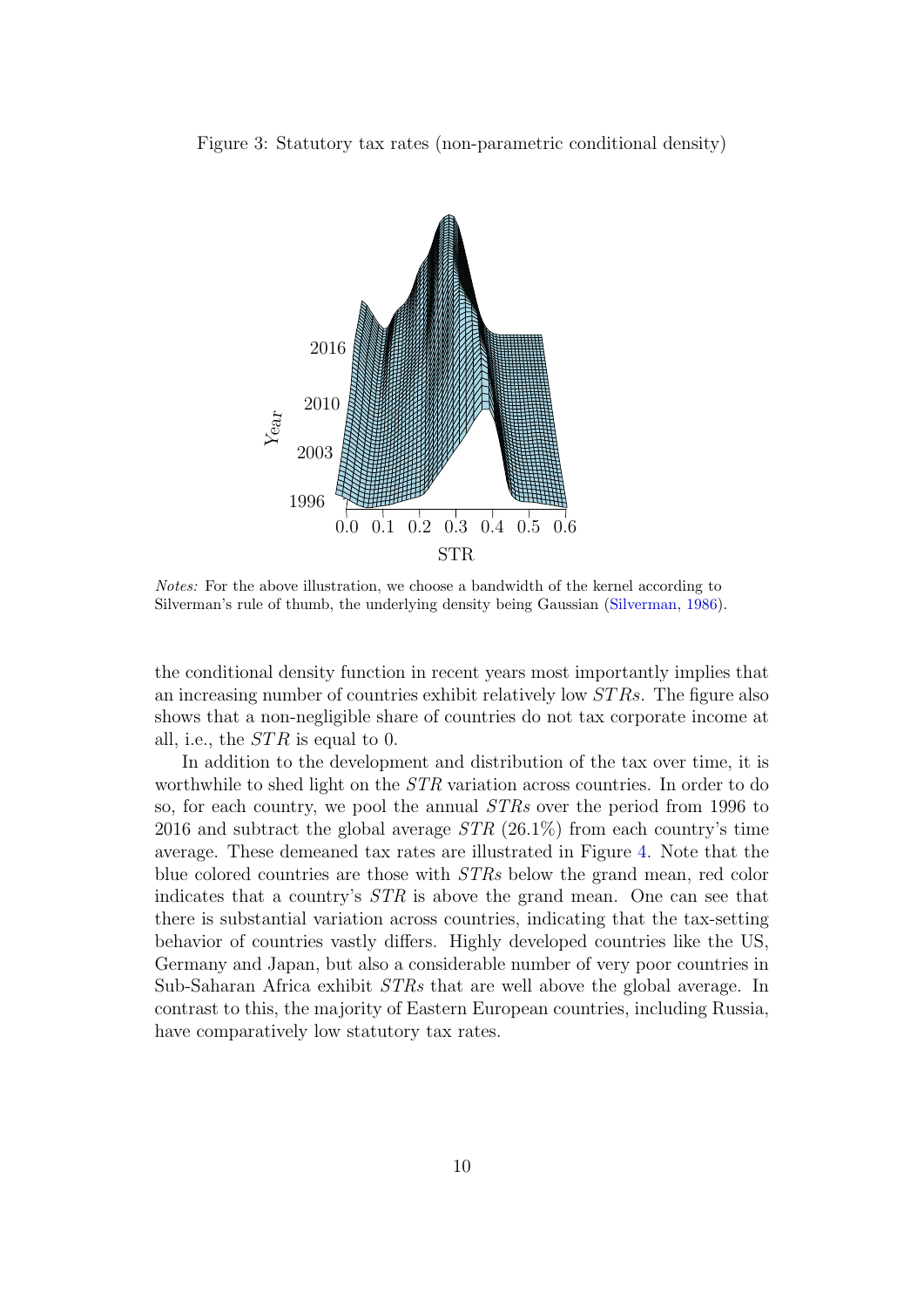<span id="page-12-0"></span>Figure 4: (Demeaned) Statutory taxes across countries



Notes: Blue (red) color indicates that a country's  $STR$  is above (below) the grand mean of the statutory tax rate.

#### 4.1.2 NPV of depreciation allowances

Since depreciation rules are the second major factor influencing ETRs, we will first provide information on the  $NPVs$  of depreciation allowances for 142 countries over the time period 2004 to 2016. A higher  $NPV$  of depreciation allowances means a reduction in taxable income (tax base) and therefore leads to a lower effective tax burden. The values presented in Figure [5](#page-13-0) are calculated following the method established in [OECD](#page-33-3)  $(1991)$ <sup>[16](#page-12-1)</sup> [Devereux, Griffith, and](#page-32-1) [Klemm](#page-32-1) [\(2002\)](#page-32-1) have identified a pattern of base-broadening throughout the 1980s and 1990s. According to Figure [5,](#page-13-0) it seems that the more recent cuts in ST Rs have also been accompanied by less generous depreciation rules.

The trend depicted in Figure [5](#page-13-0) looks very similar to the previously identified downward trend in average  $STRs$ . The largest changes in the  $NPV$  of depreciation allowances happened between 2005 and 2006 (0.0056) as well as between 2007 and 2008 (0.0048). The average  $NPV$  has dropped by roughly 0.0252 from 2004 to 2016. As before, there seems to be some convergence to a value of about 0.117. Over the 13 years covered in our data, the  $NPV$ of depreciation allowances has decreased in 90 countries, increased in 21 and has not changed in 31. We can identify similar tendencies as for the average  $STR$ , also when considering the distribution of the  $NPVs$  in Figure [6.](#page-13-1) The mean has shifted to the left, which implies less generous depreciation rules and a broader tax base (less deductions). Nevertheless, the median has remained relatively stable, while fewer very high values are observed. The analysis of the ETRs will shed light on whether the base broadening policies (less generous  $NPVs$  outweigh the tax cuts (lower  $STRs$ ).

<span id="page-12-1"></span><sup>16</sup>See the Appendix [A.1](#page-35-0) for more information.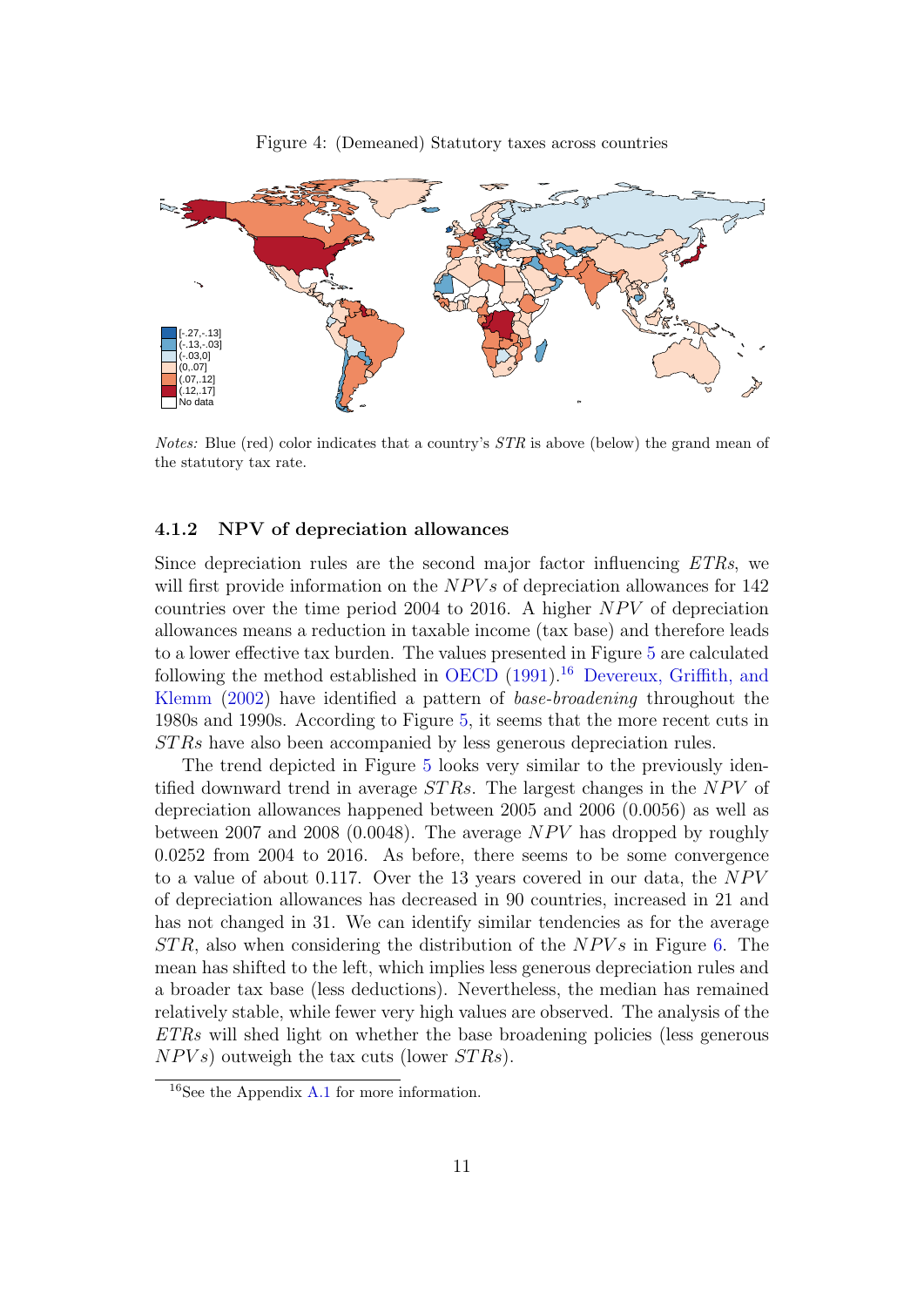

<span id="page-13-0"></span>Figure 5: NPV of tax depreciation allowances

<span id="page-13-1"></span>Figure 6: NPV of tax depreciation allowances



Notes: The box portrays the interquartile range (IQR) of the NPV distribution. The vertical line in the box represents the median. The whisker's range includes the most extreme values within the  $1.5 \times IQR$ . The dots indicate extreme values outside of the 1.5  $\times$  IQR.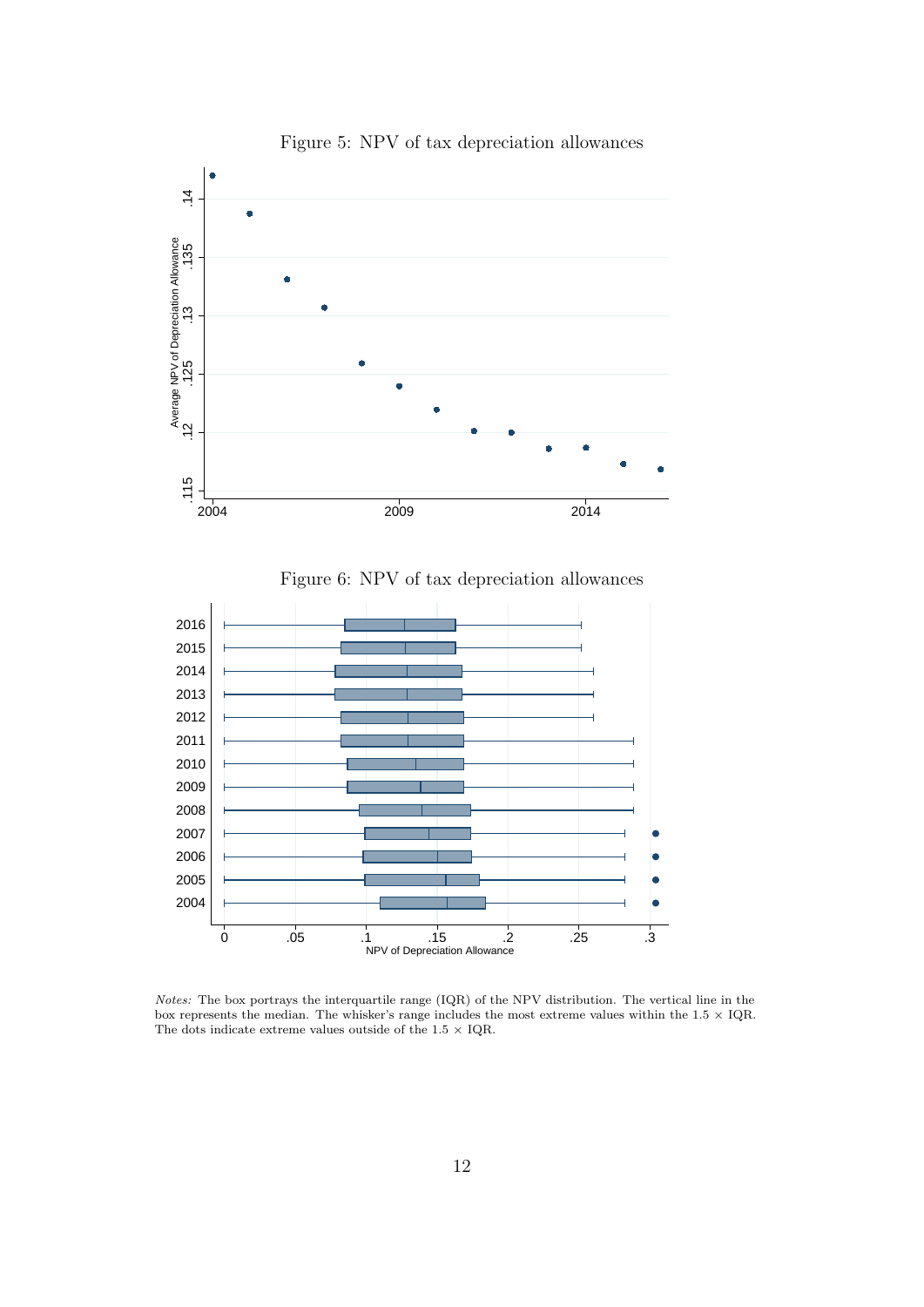#### 4.1.3 Effective marginal tax rates

This section presents our data on effective marginal tax rates. The  $EMTR$ , as outlined in Section [2,](#page-4-0) is a measure to quantify the corporate tax burden for a marginal investment, which just earns the cost of capital. All calculations concerning the EMTR follow the theoretical model introduced above.

We have demonstrated that between the years 1996 (2004) and 2016, tax policy is characterized by a pattern economists have called tax-cut-cum-base broadening. If the base broadening outweighs the tax cutting, such policy may even explain an upward trend in  $EMTRs$  over time. While [Devereux, Griffith,](#page-32-1) [and Klemm](#page-32-1) [\(2002\)](#page-32-1) do not identify any clear trend when analyzing  $EMTRs$ – although they find a tendency for falling rates in the late 1990s –, Figure [7](#page-14-0) suggests that the average  $EMTR$  has substantially declined between 2004 and 2011, but has then remained rather stable in the years until 2016.

<span id="page-14-0"></span>

Over the whole time period, i.e., from 2004 to 2016, the average  $EMTR$ has dropped from roughly  $14.04\%$  to  $11.23\%$ . In 98 countries, the *EMTR* has decreased, it has increased in 13 countries and has not changed in 31 between 2004 and 2016. While there is a positive increase from 2013 to 2014, it is a relatively small one  $(0.003\%)$ . Turning to Figure [8,](#page-15-0) where we again use box plots to illustrate effects on the distribution of the  $EMTR$ , we see broadly the same pattern as before in Figures [2](#page-10-1) and [6.](#page-13-1) It shows that the downward trend in Figure [7](#page-14-0) is not only driven by the disappearance of extreme values.

To sum up, given the findings of the previous sections, we can conclude that cutting taxes outweighs the effect of a broader tax base, so that the average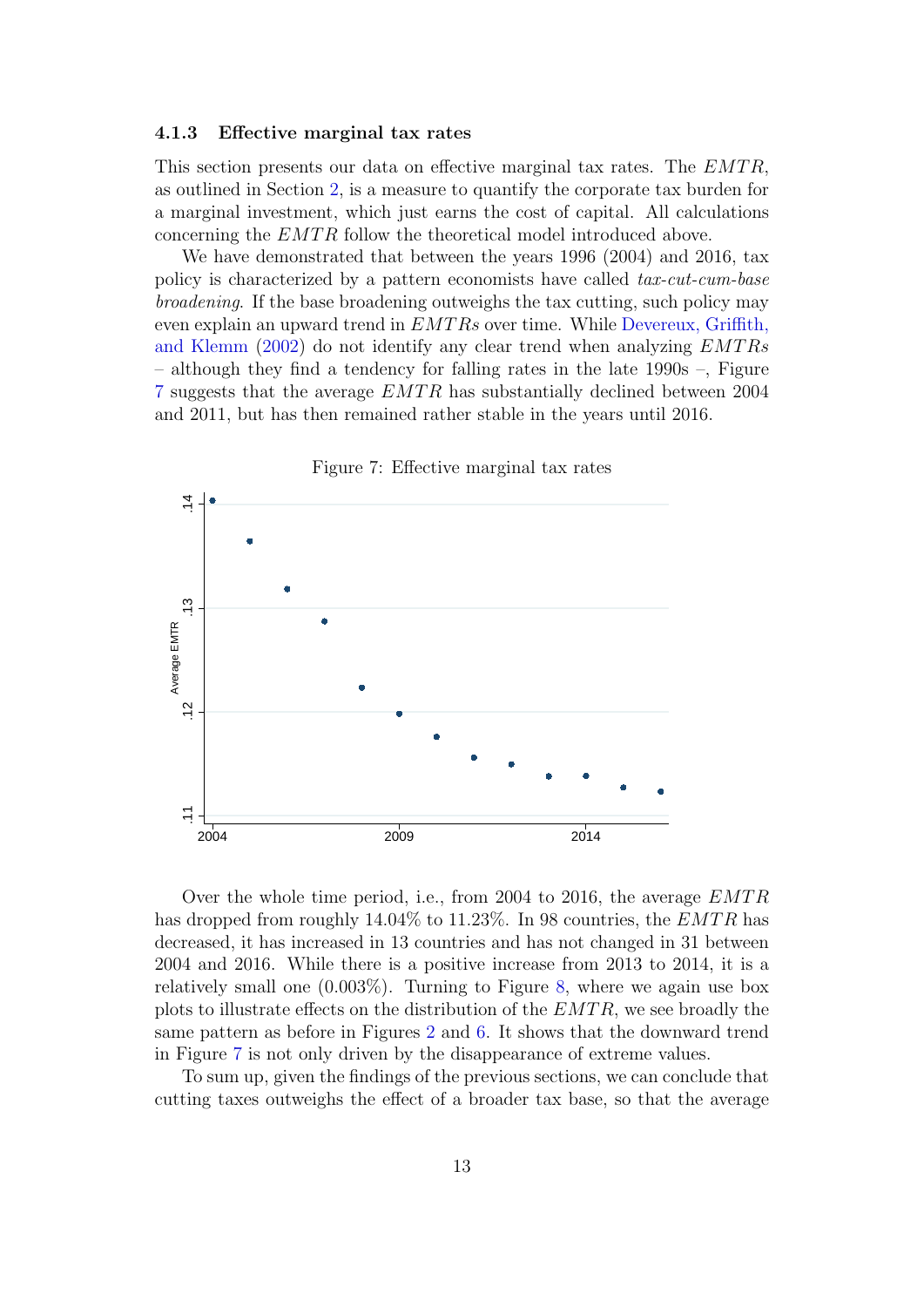

<span id="page-15-0"></span>Figure 8: Effective marginal tax rates

Notes: The box portrays the interquartile range (IQR) of the EMTR distribution. The vertical line in the box represents the median. The whisker's range includes the most extreme values within the  $1.5 \times$  IQR. The dots indicate extreme values outside of the  $1.5 \times$  IOR.

 $EMTR$  is declining over most of the time. Figure [7](#page-14-0) suggests that the average value has converged to a level of approximately 11.2%.

#### <span id="page-15-1"></span>4.1.4 Effective average tax rates

This section focuses on the measure of the average tax burden, the effective average tax rate  $(EATR)$  for the years 2004 until 2016. As explained in Section [2,](#page-4-0) the  $EATR$  is a more appropriate measure for discrete or extensive margin investment decisions. We calculate it according to equation [\(5\)](#page-6-3) above.

[Devereux, Griffith, and Klemm](#page-32-1) [\(2002\)](#page-32-1) have demonstrated that the average  $EATR$  has mostly decreased in the 1[9](#page-16-0)80s and 1990s. Figure 9 suggests that this trend has continued for the years from 2004 to 2016. In particular, the  $EATR$  has decreased by 3.98 percentage points from 22.4% in 2004 to 18.42% in 2016. It seems that it has stabilized at a value of below 19% since 2011. Over the whole time span, the  $EATR$  has decreased in 98 countries, increased in 13 and has not changed in 31 countries. Similar to the  $EMTR$ , the decrease in the average value happened at a relatively fast pace between 2004 and 2011. Thereafter, however, the  $EATR$  remains at a rather constant level. Mainly the higher  $EATR$  of Puerto Rico in 2014 has contributed to the small positive difference  $(0.00775$  percentage points) in the average  $EATR$  between the years 2013 and 2014. Figure [10](#page-16-1) depicts the same pattern as the figures for the  $STR$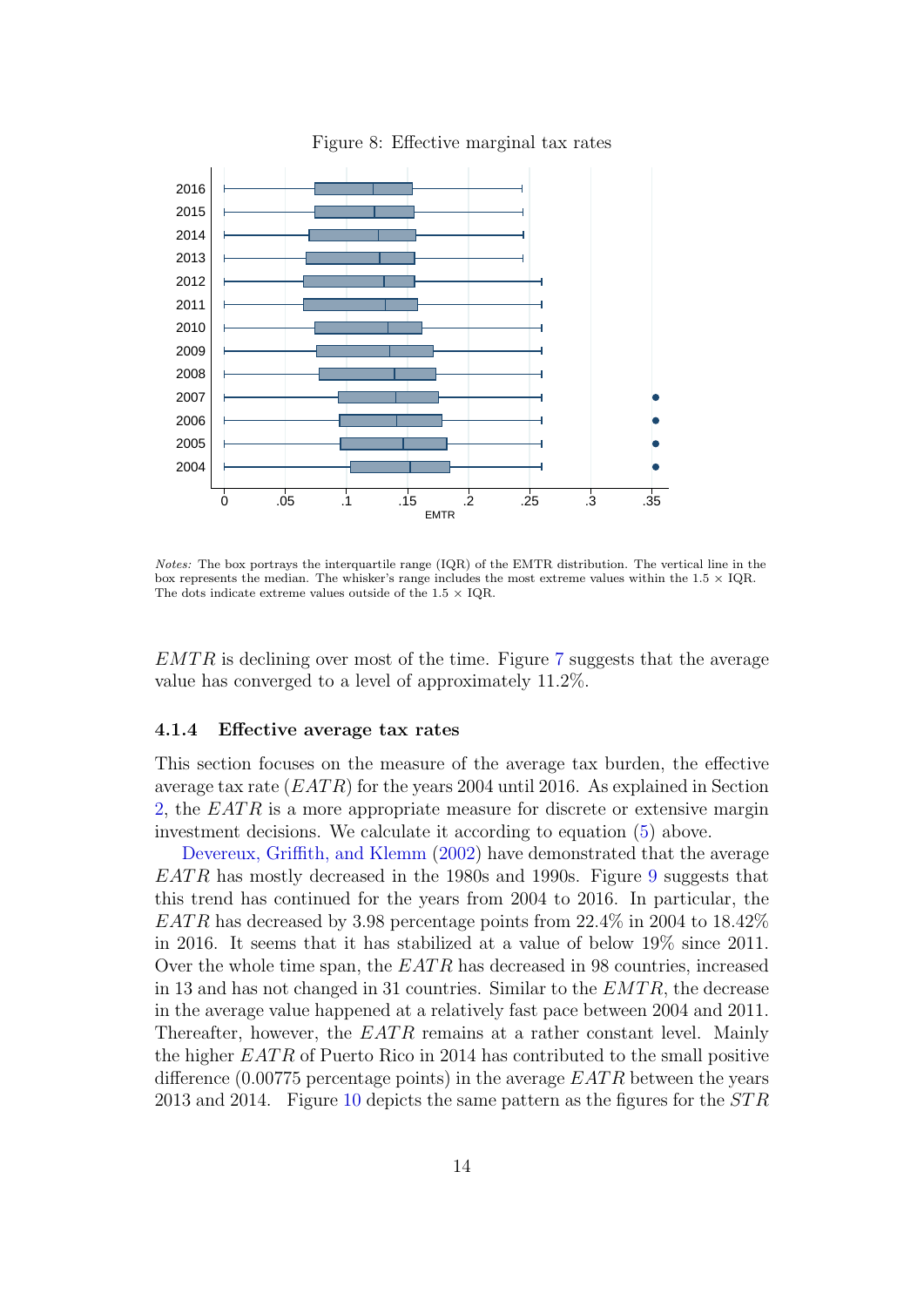

<span id="page-16-0"></span>Figure 9: Effective average tax rates

<span id="page-16-1"></span>Figure 10: Effective average tax rates



Notes: The box portrays the interquartile range (IQR) of the EATR distribution. The vertical line in the box represents the median. The whisker's range includes the most extreme values within the  $1.5 \times IQR$ . The dots indicate extreme values outside of the 1.5  $\times$  IQR.

and the  $EMTR$ . Extreme values (e.g., Kuwait) have disappeared over time; the median value has slightly shifted to the left; the variance has declined.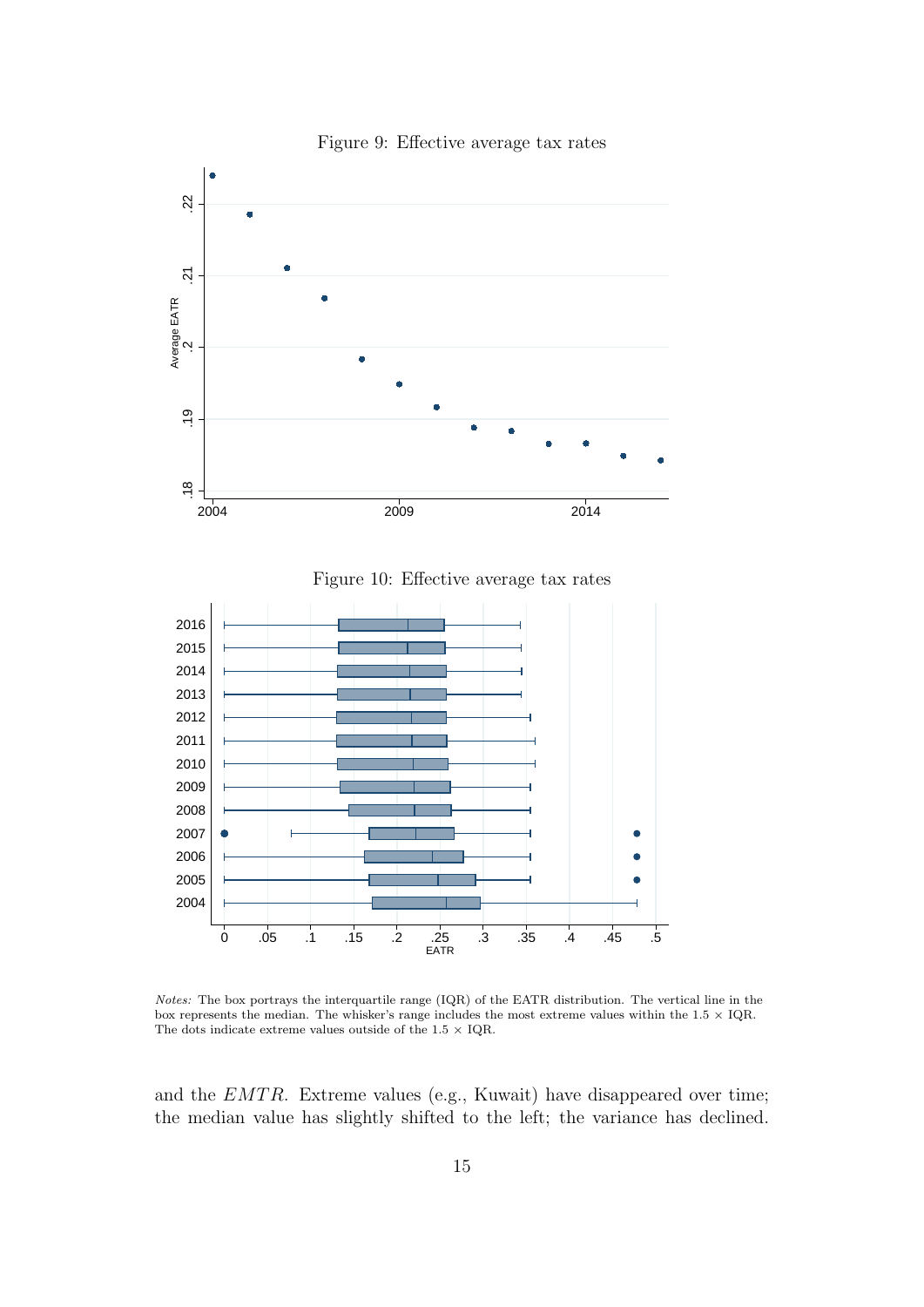Again, we clearly see that the tax-cutting effect outweighs the impact of the base-broadening.

#### <span id="page-17-0"></span>4.2 Firm-industry-level tax measures

The conceptual framework presented in Section [2](#page-4-0) has shown that the forwardlooking effective tax measures are non-linear functions of numerous determinants, most notably (i) statutory tax rates, (ii) depreciation allowances specific to the type of investment, and (iii) modes of financing [\(Egger and Loretz,](#page-32-5) [2010\)](#page-32-5). While statutory corporate tax rates are country specific (abstracting from the distinction between state, federal and local taxes), the asset composition of an investment as well as the share of debt financing are naturally specific to the single firm. In this section, we show how the country-level statutory tax rates can be combined with firm- and industry-specific data in order to yield firm-industry-level tax measures. The latter may be particularly useful when analyzing behavioral incentives on the micro level, such as firms' investment decisions (see Section [5.2\)](#page-25-0).

In the preceding analysis of *country-specific* effective tax measures, we have assumed a given set of asset types (Buildings, Machinery, Office equipment, Computers, Intangible fixed assets, and Vehicles) and financing opportunities (Debt and Equity) to calculate  $EMTR$  and  $EATR$  as a weighted average over these investment and financing opportunities [\(Egger, Loretz, Pfaffermayr, and](#page-32-4) [Winner,](#page-32-4) [2009b\)](#page-32-4). In line with most of the existing literature referred to above, the weights we employ are defined as identical across all countries. However, to the extent that asset composition and the shares of debt-financed investment vary considerably across firms, effective tax measures at the country level may be inaccurate. Disregarding the heterogeneous nature of firms with respect to their investment and financing opportunities implies that tax measures based on uniform weights may not capture the correct incentive effects for future decisions. In a sense, we would neglect that firms are in different situations, reflecting choices made in the past [\(Egger and Loretz,](#page-32-5) [2010\)](#page-32-5). We therefore combine the collected (country-level) data on statutory taxes and depreciation allowances with micro-level data for a large sample of firms, provided in Bureau van Dijk's Orbis database.[17](#page-17-1)

In the country-level analysis (Section [4\)](#page-8-0), assumptions on debt-financing shares and asset composition necessarily have to be made. With respect to the first point, exploiting balance-sheet data allows us to get firm-specific information in this regard. More specifically, we calculate a firm's long-term debt (non-current liabilities) ratio, i.e., long-term debt relative to total as-sets.<sup>[18](#page-17-2)</sup> When it comes to the composition of a firm's capital stock, the Orbis

<span id="page-17-1"></span><sup>&</sup>lt;sup>17</sup>Orbis is a commercial database, providing comprehensive balance-sheet data for firms from across the globe. In particular, we make use of 17,024,351 firm observations for the time period 2004 to 2014.

<span id="page-17-2"></span><sup>&</sup>lt;sup>18</sup>In contrast to [Egger and Loretz](#page-32-5) [\(2010\)](#page-32-5), who employ the sum of non-current and current liabilities, we think that long-term debt is the relevant measure to be considered in terms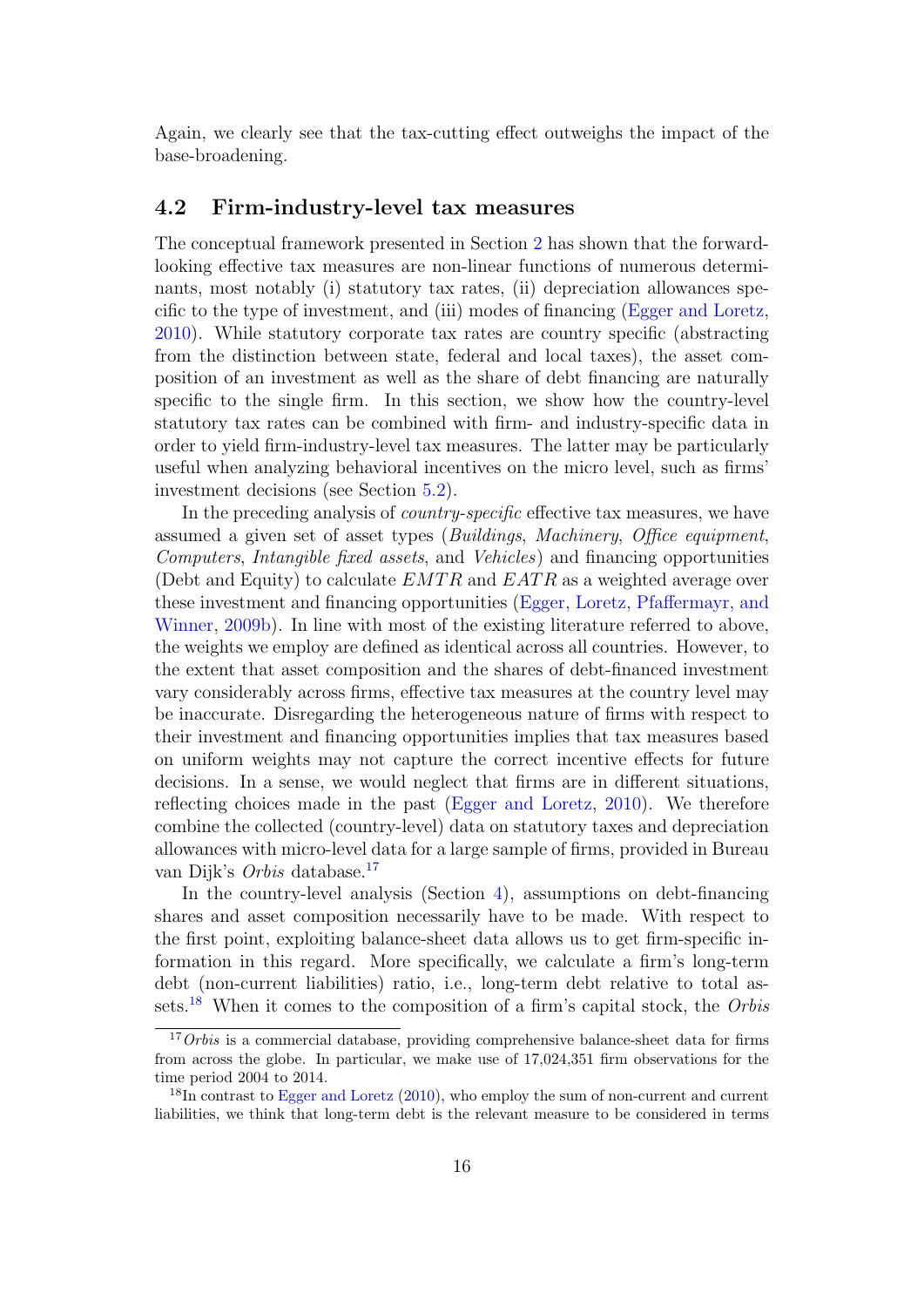database does not report firm-specific asset-type distributions. Similar to [Eg](#page-32-4)[ger, Loretz, Pfaffermayr, and Winner](#page-32-4) [\(2009b\)](#page-32-4), however, we exploit variation at the industry-level to account for heterogeneous asset composition. We do so by using industry-specific asset-type shares provided by [Fabling, Gemmell,](#page-33-4) [Kneller, and Sanderson](#page-33-4) [\(2014\)](#page-33-4), matching their industry codes with the ones available in Orbis. [19](#page-18-0)

Based on the asset composition specific to industry  $i$  and the firm- $j$ -specific debt-equity ratio, we then calculate effective tax measures at the firm-industry level  $(EMTR_{ijct}$  and  $EATR_{jict}$ , respectively). To this end, we consider the 17,024,351 firm observations in our Orbis sample and compute average ETRs for every industry  $i$  in country  $c$  and year  $t$ .

| Industry                                | Firm observations | <b>EMTR</b> | <b>EATR</b> |
|-----------------------------------------|-------------------|-------------|-------------|
| Accommodation and Food Services         | 228,124           | 0.1401      | 0.2577      |
| Agriculture, Forestry, Fishing          | 514,975           | 0.1293      | 0.2303      |
| Information Media and Telecommunication | 71,455            | 0.1277      | 0.2433      |
| Construction                            | 2,334,641         | 0.1388      | 0.2828      |
| Cultural and Recreational Services      | 180,568           | 0.1410      | 0.2615      |
| Electricity, Gas, Water, Waste Services | 351,376           | 0.1287      | 0.2487      |
| Education and Training                  | 105,443           | 0.1392      | 0.2518      |
| Financial and Insurance Services        | 1,636,346         | 0.1336      | 0.2661      |
| Health Care and Social Assistance       | 386,035           | 0.1434      | 0.2792      |
| Manufacturing                           | 4,581,178         | 0.1325      | 0.2504      |
| Mining                                  | 145,685           | 0.1373      | 0.2467      |
| Other Services                          | 99,588            | 0.1435      | 0.2619      |
| Rental, Hiring and Real Estate Services | 1,706,884         | 0.1409      | 0.2631      |
| Retail Trade                            | 1,411,142         | 0.1398      | 0.2614      |
| Transport, Postal, Warehousing          | 796,796           | 0.1313      | 0.2563      |
| Wholesale Trade                         | 2,474,115         | 0.1342      | 0.2555      |

<span id="page-18-1"></span>Table 2: Firm-industry-level effective taxes, pooled over time (2004-2014)

Notes: We use two-digit ANZSIC96 industry codes to determine industry-specific asset compositions. Firm-specific debt and equity shares are taken from Orbis. For all industries, we pool firm observations over the years 2004-2014 and calculate average firm-industry-level ETRs.

Table [2](#page-18-1) presents industry-specific average ETRs, pooling all observations from 2004 to 2014. We see that there is substantial variation across industries. For the  $EMTR$ , we observe values between 12.77% and 14.35%, values of the  $EATR$  lie in the range of 23.03% and 28.28%. While the (pooled) industryspecific  $EMTRs$  are only slightly larger than the average  $EMTRs$  at the country level  $(12,32\%)$ , it becomes evident that the industry-specific EATRs are much higher than their country-level counterpart, calculated in Section

of a firm's investment opportunity. Only non-current liabilities can be harnessed to finance investment projects. The long-term debt-to-total assets ratio, of course, underestimates a firm's (total) debt ratio, yet seems to be more accurate in the given context.

<span id="page-18-0"></span><sup>19</sup>[Fabling, Gemmell, Kneller, and Sanderson](#page-33-4) [\(2014\)](#page-33-4) use data from Statistics New Zealand's Longitudinal Business Database, which combines administrative and survey data on New Zealand firms and provide the asset-type shares based on two-digit ANZSIC96 codes. The latter are very closely related to the commonly used ISIC codes.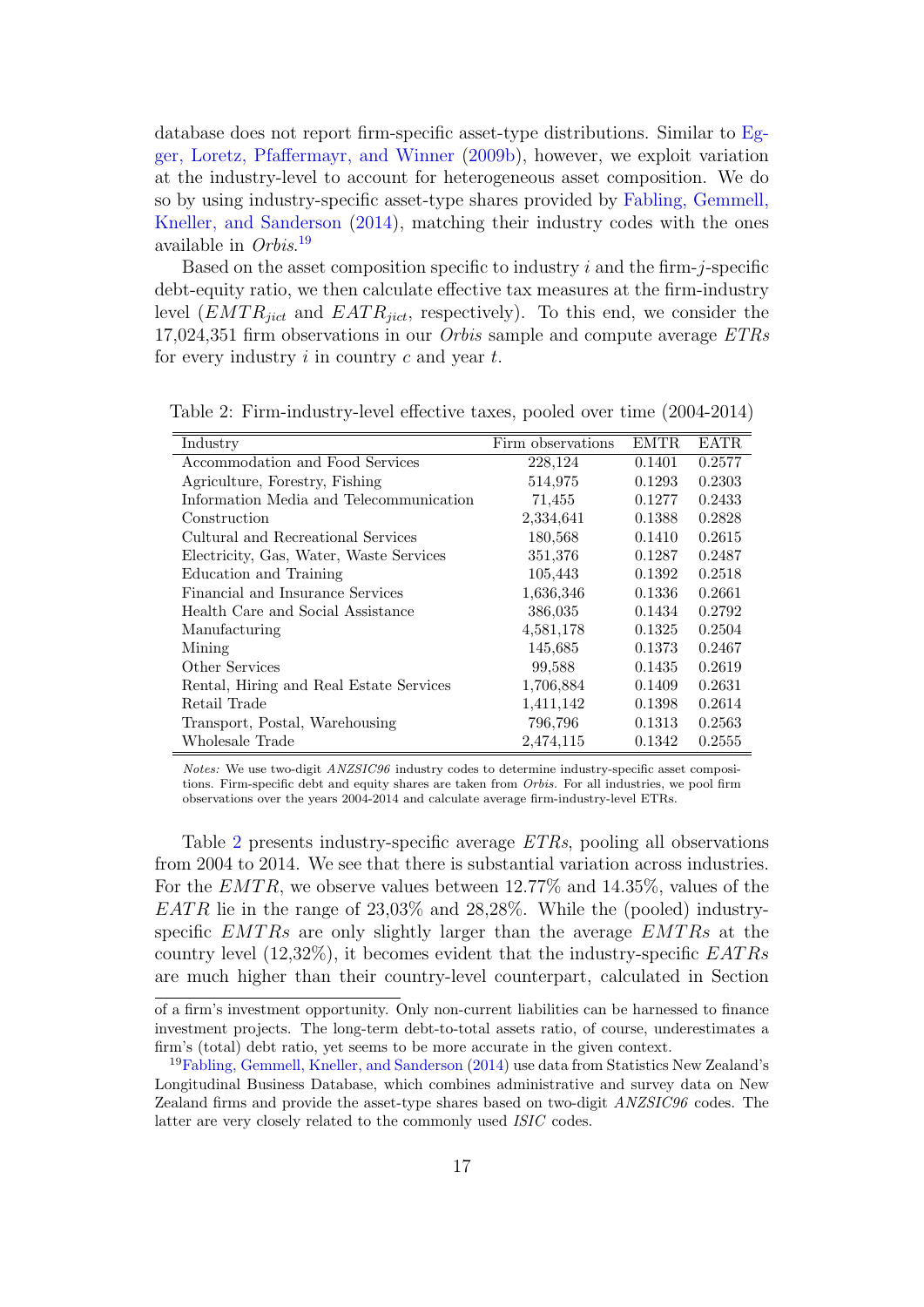[4.1.4](#page-15-1) (19,96%). A straightforward explanation for this is that the firm-specific long-term debt ratio, which is our measure for the share of debt financing, is on average substantially lower than before, where we assume a share of 1/3. This, in turn, leads to a higher weighted market interest rate and a ceteris paribus higher  $EATR$ . A further source of variation lies in the industryspecific capital stock composition. As depreciation allowances for asset types vary considerably, this may either increase or decrease the EATR.



<span id="page-19-0"></span>Figure 11: *EMTRs* across countries - Country vs. firm-industry-level

*Notes:* Blue (red) color indicates that a country's  $STR$  is above (below) the grand mean of the statutory tax rate.

As in Figure [4,](#page-12-0) we present an overview of the country-level tax measures, demeaned by the global mean, in Figures [11](#page-19-0) and [12.](#page-20-0) Considering the  $EMTR$ , we see that countries like Canada, France, and India tend to exhibit taxes ex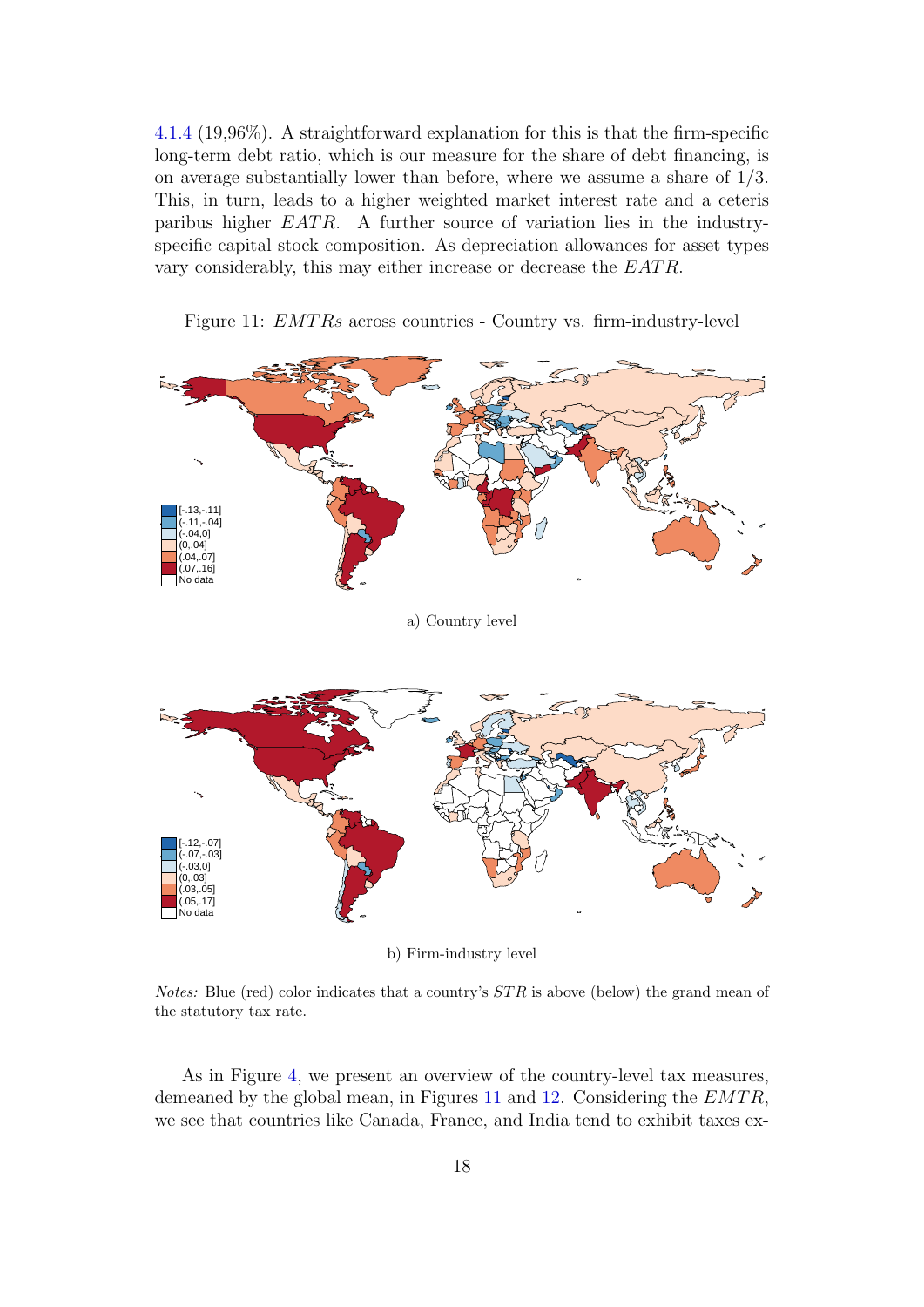ceeding the average more distinctly than in the country-level analysis. In contrast, the UK, Italy, Portugal, Sweden, and Finland seem to decrease  $EMTRs$  compared to the average  $EMTR$ . Turning to the  $EATR$ , only for very few countries (Canada and Brasil), taxes in relation to the average become higher when we exploit variation at the firm-industry level. Numerous countries both in Europe (France, Poland, Slovakia, and Hungary), South America (Venezuela, Peru, Chile) and Australia exhibit lower firm-industry EAT Rs than country-level  $EATRs$  (compared to the respective world average).



<span id="page-20-0"></span>Figure 12: *EATRs* across countries - Country vs. firm-industry-level

b) Firm-industry level

*Notes:* Blue (red) color indicates that a country's  $STR$  is above (below) the grand mean of the statutory tax rate.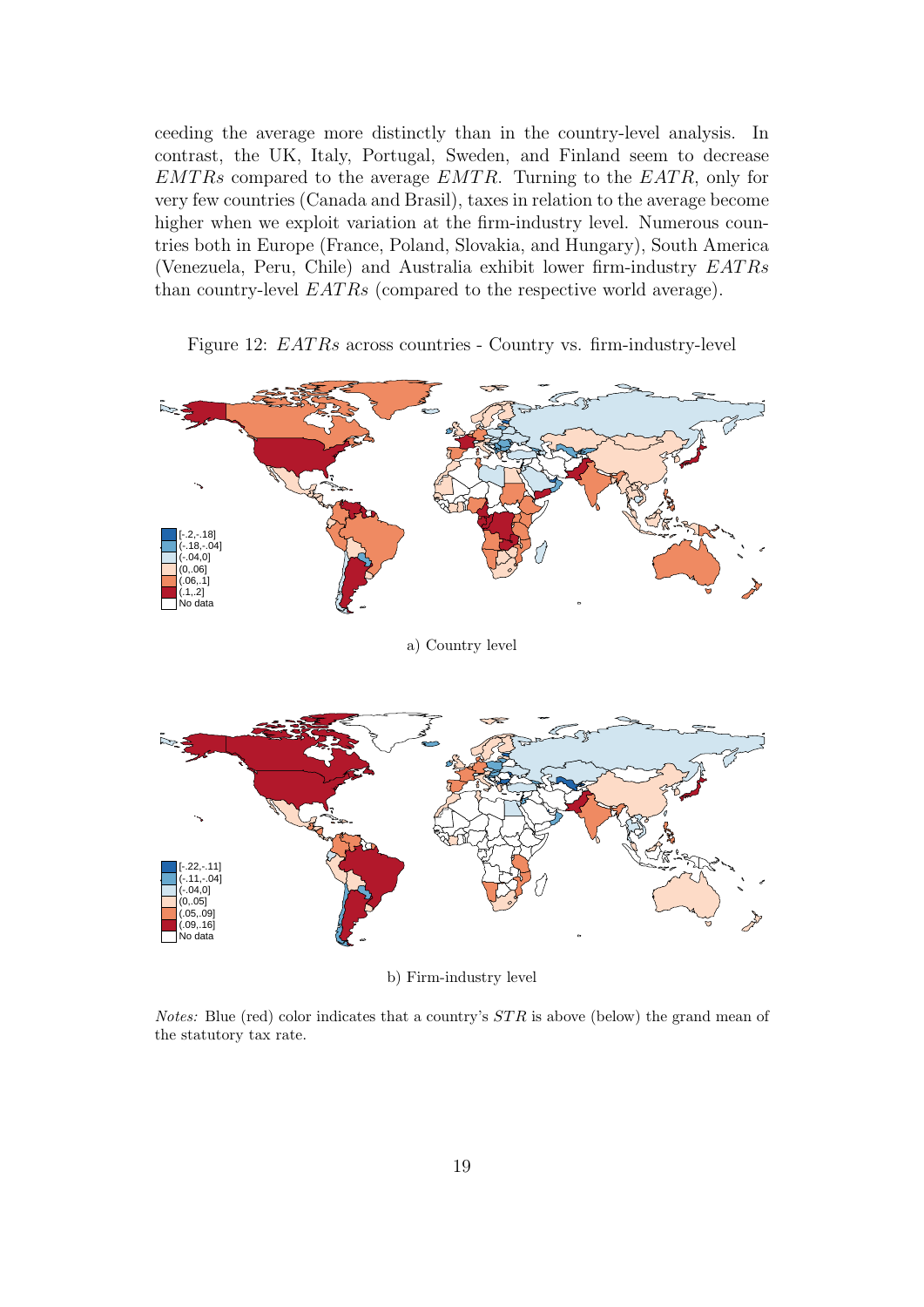### <span id="page-21-0"></span>5 Two applications

#### <span id="page-21-1"></span>5.1 Laffer-Curve estimates

The objective of this section is to estimate whether corporate income tax revenue (expressed relative to GDP) and statutory tax incentives are related in a way known as the Laffer-Curve.<sup>[20](#page-21-2)</sup> The latter is supposed to show an inverted-U-shape as depicted in Figure [13,](#page-21-3) where we present the smoothed values of a kernel-weighted local polynomial regression of tax revenue on the statutory tax rate for the period between 1996 and  $2014$ <sup>[21](#page-21-4)</sup>

<span id="page-21-3"></span>Figure 13: Non-parametric Laffer-Curve  $(STR)$ 



The concept of the Laffer-Curve reflects the insight that tax revenue is determined by statutory rate and tax base, where the latter is not a fixed quantity but rather an endogenous outcome of tax avoidance activities. Economists would broadly agree on the existence of the concept and the associated notion of the presence of a statutory tax rate that maximizes tax revenue. At which exact point (or tax rate), however, the slope of the revenue function becomes negative depends on the extent of behavioral responses of firms and individuals to a tax and the specific design of the tax under consideration.

<span id="page-21-2"></span><sup>20</sup>Arthur Laffer, economist and member of Reagan's Economic Policy Advisory Board (1981 to 1989), became famous for making the argument that the relationship between tax revenue and statutory tax incentives is such that a tax rate between 0% and 100% maximizes tax revenue. [Piketty and Saez](#page-33-9) [\(2013\)](#page-33-9) argue that economists have known the concept of the inverted-U-shaped revenue curve long before, early contributions going back more than 170 years (e.g., [Dupuit](#page-32-8) [\(1844\)](#page-32-8)).

<span id="page-21-4"></span> $21$ Note that more recent tax revenue data have not been made available.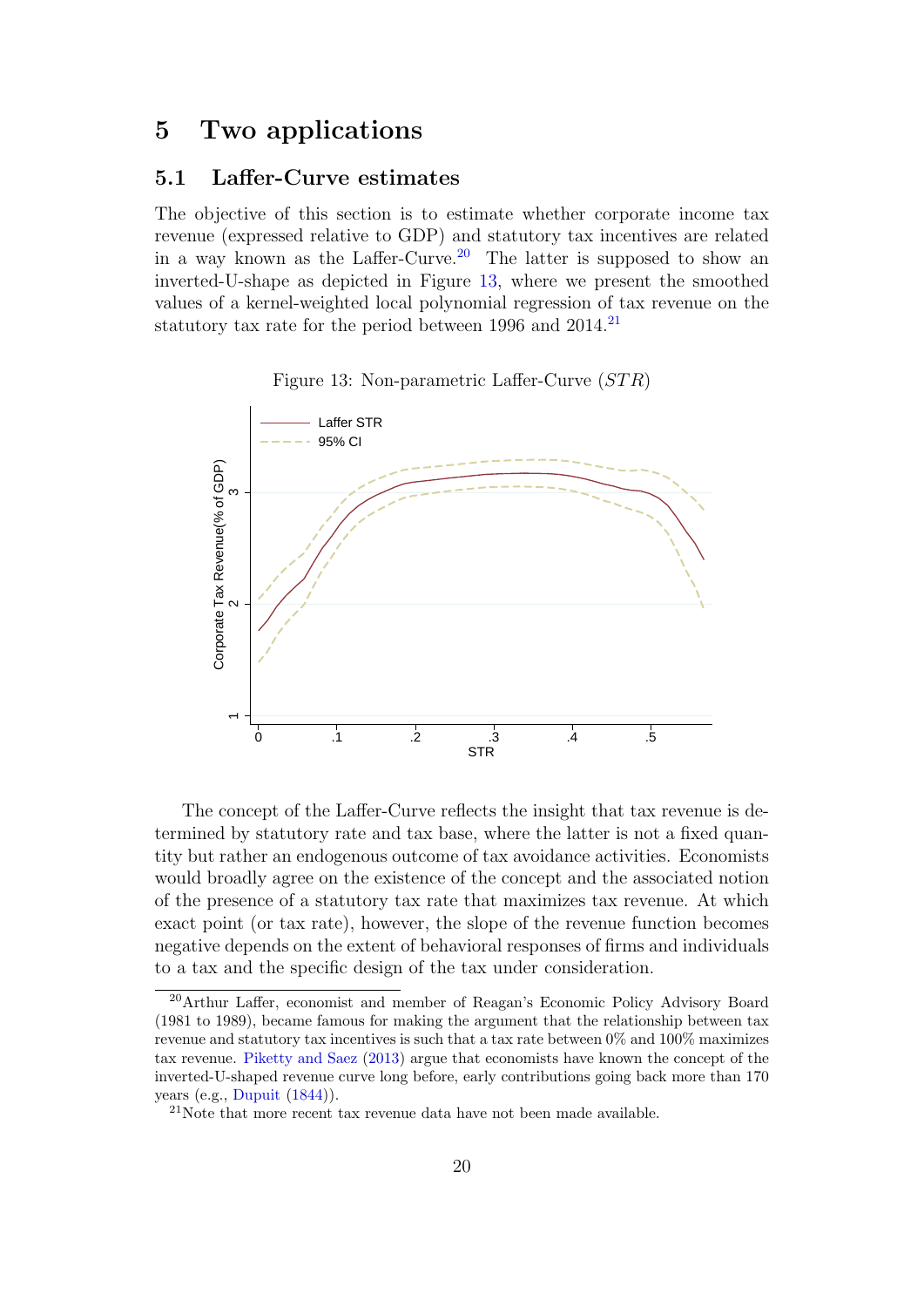In the following, we will illustrate how corporate income tax revenue as percent of GDP  $(TAX$   $REVENUE)$  is related to our measures of tax burden  $(STR, EMTR$  and  $EATR$ ). The data for the corporate income tax revenue are taken from the IMF's World Revenue Longitudinal Data (WoRLD). The analysis is based on 1,073 observations from 2004 to 2014 and 112 countries. Our estimation approach accounts for time-constant country-specific characteristics and aggregate year effects. To control for time-varying determinants of tax revenue, we also include the variable  $GROWTH_{ct}.^{22}$  $GROWTH_{ct}.^{22}$  $GROWTH_{ct}.^{22}$  In particular, we estimate the following linear regression model:

$$
TAX REVIEW_{ct} = \alpha + \beta_1 TAX_{ct} + \beta_2 TAX_{ct}^2 + \beta_3 GROWTH_{ct} + Y_t + C_c + \epsilon_{ct}.
$$

The variable  $TAX_{ct}$  is one of our measures of tax burden (STR, EMTR, or  $EATR$ ).  $Y_t$  and  $C_c$  are year and country effects. The Laffer-Curve concept would suggest that  $TAX_{ct}$  and  $TAX_{ct}^2$  predict an inverted U-shape relationship with  $TAX$  REVENUE<sub>ct</sub>.

|                     | STR                    | EMTR                    | <b>EATR</b>            |
|---------------------|------------------------|-------------------------|------------------------|
| $TAX_{ct}$          | $9.801***$<br>(3.722)  | 13.200**<br>(5.805)     | $11.190***$<br>(4.284) |
| $TAX_{ct}^2$        | $-15.690**$<br>(6.785) | $-38.610**$<br>(17.560) | $-20.890**$<br>(8.989) |
| $GROWTH_{ct}$       | $0.056***$<br>(0.011)  | $0.056***$<br>(0.011)   | $0.056***$<br>(0.011)  |
| Constant            | $1.295**$<br>(0.535)   | $1.694***$<br>(0.484)   | $1.326**$<br>(0.535)   |
| <i>Year dummies</i> | Yes                    | Yes                     | Yes                    |
| Country effects     | Yes                    | Yes                     | Yes                    |
| Observations        | 1,073                  | 1,073                   | 1,073                  |
| $R-squared$         | 0.875                  | 0.875                   | 0.875                  |

<span id="page-22-1"></span>Table 3: Laffer-Curve estimates (OLS regressions)

Notes: Standard errors in parentheses. \*\*\*, \*\* and \* indicate significance at the 1%, 5% and 10% level, respectively.

The estimation results presented in Table [3](#page-22-1) suggest that  $GROWTH$  is always positively related to tax revenue, as expected.  $TAX$  and  $TAX^2$  (or the respective measures thereof, to be precise) are always estimated with a positive  $(TAX)$  and negative  $(TAX^2)$  sign.

<span id="page-22-0"></span> $^{22}GROWTH_{ct}$  is taken from the World Bank's World Development Indicators (WDI) database and is defined as GDP growth per capita.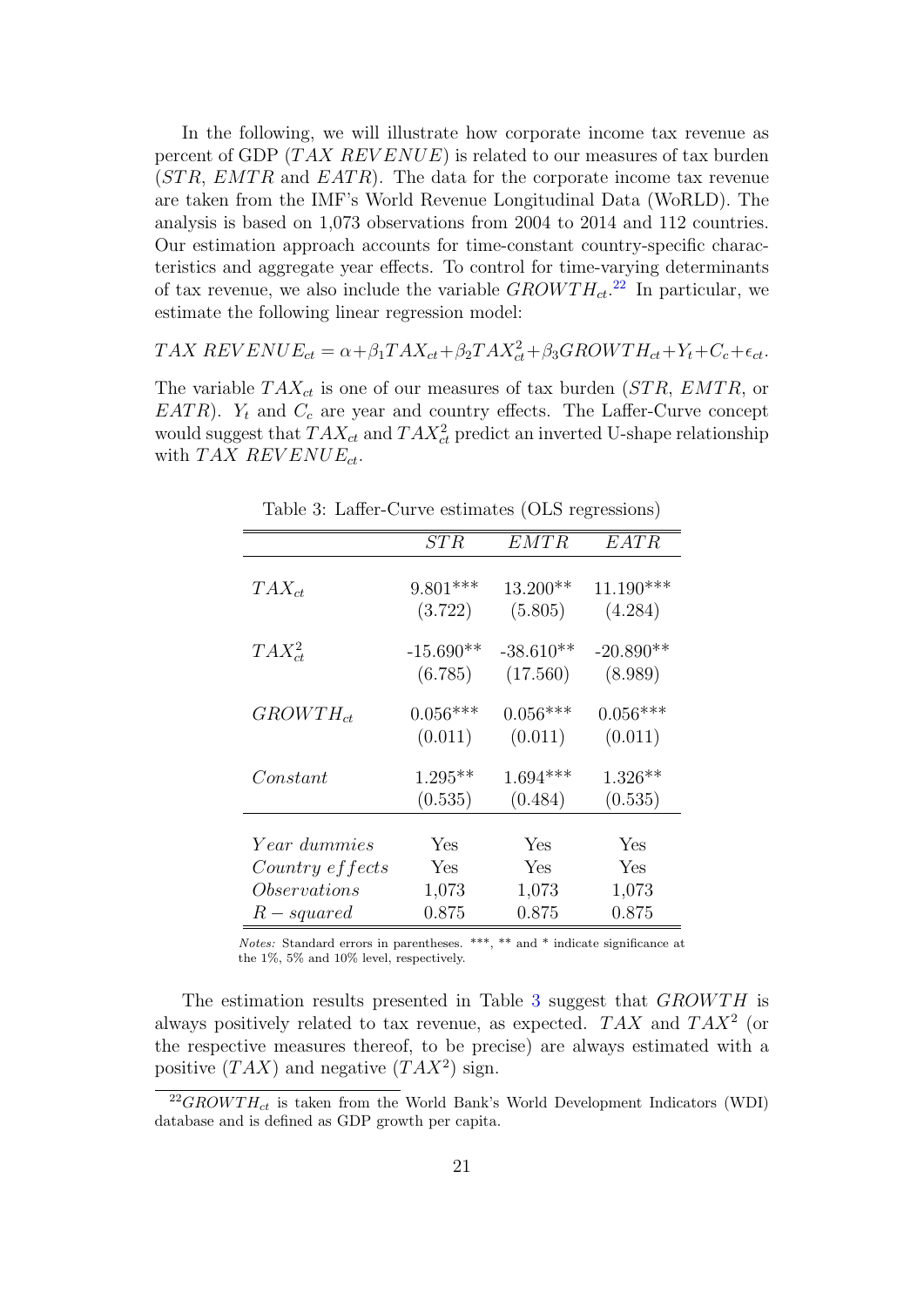Note that we have also produced results where we include higher-order polynomials, which turned out to be insignificant. Formal testing, where we compare higher-order polynomials to the squared term specification, show that the latter captures the shape of the revenue curve better than the former specifications. The tests, based on the Bayesian information criterion (BIC) as well as the Akaike information criterion (AIC), clearly suggest that a polynomial function of order two best fits the data (see Table [4\)](#page-23-0).

<span id="page-23-0"></span>

| Tax         | Polynomial     | <b>BIC</b> | <b>AIC</b> |
|-------------|----------------|------------|------------|
| measure     | degree         |            |            |
|             |                |            |            |
| <b>STR</b>  | 2              | 2946.18    | 2876.49    |
|             | 3              | 2952.88    | 2878.21    |
|             | 4              | 2959.41    | 2879.76    |
| <b>EMTR</b> | $\overline{2}$ | 2948.49    | 2878.80    |
|             | 3              | 2953.58    | 2878.90    |
|             | 4              | 2960.35    | 2880.70    |
| <b>EATR</b> | $\overline{2}$ | 2946.43    | 2876.73    |
|             | 3              | 2953.04    | 2878.37    |
|             |                | 2959.64    | 2879.99    |

Table 4: Laffer-Curve estimation: Comparison of specifications

Notes: Based on AIC and BIC, we compare the three models of degree 2,3, and 4. The lower the AIC and BIC values, the smaller is the estimated information loss.

Figures [14](#page-23-1) to [16](#page-24-0) visualize the predicted revenue curves for the three tax measures. The first insight of these estimates is that the shape of the revenue curve looks quite similar, with a specific maximum point depending on the respective tax.

#### <span id="page-23-1"></span>Figure 14: Parametric Laffer-Curve  $(STR)$

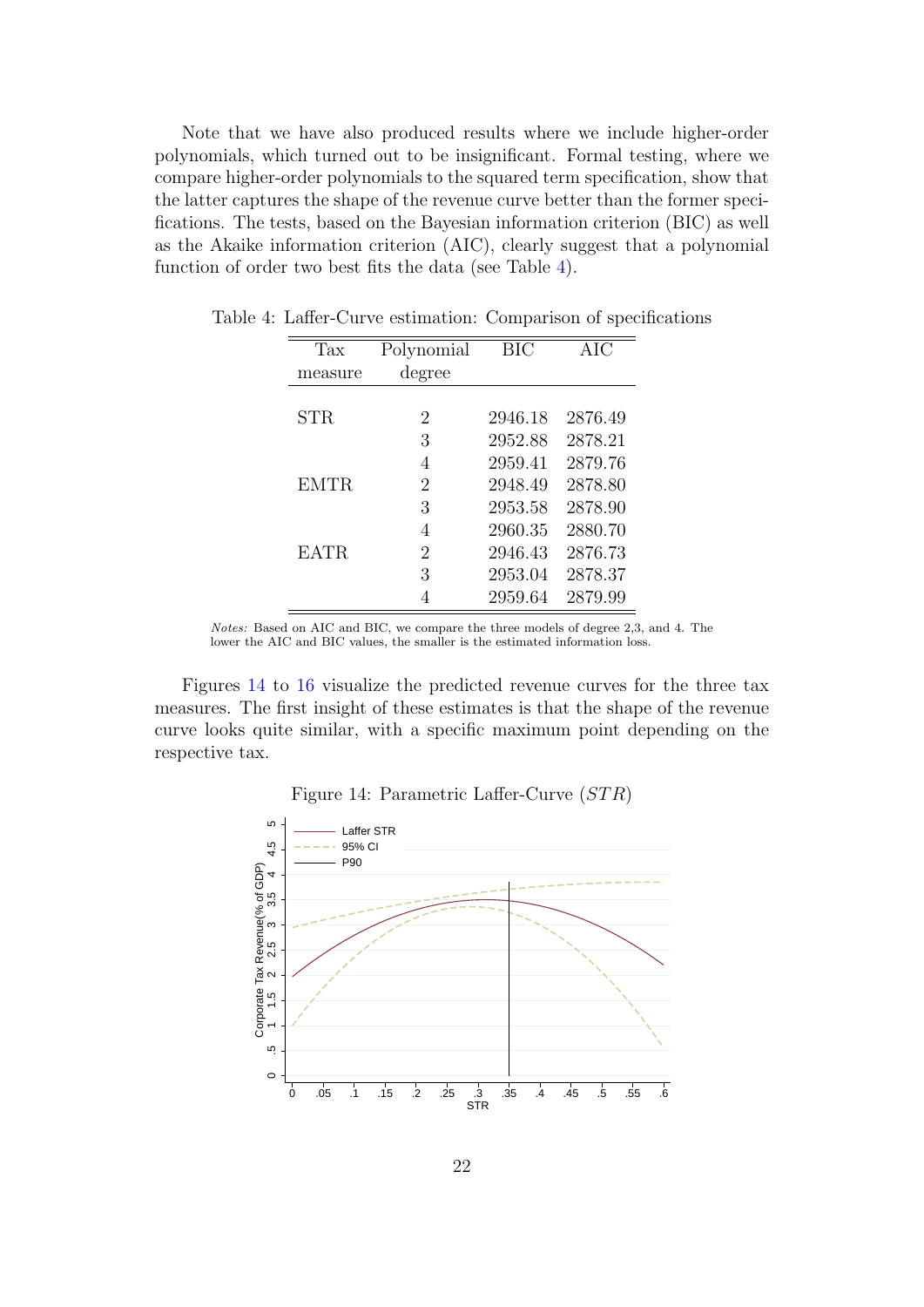

<span id="page-24-0"></span>

Table [5](#page-25-1) illustrates the estimated optimal values of the respective measures, the tax revenue associated with the optimal tax rate and the mean tax rate actually observed in our data. The optimal  $STR$  is estimated to be roughly 31%, the optimal  $EMTR$  about 17%, and the optimal  $EATR$  is around 27%. Comparing these maximizing rates with the actual averages reveals that all measured mean values lie clearly below the predicted optimum: the means of  $STR, EMTR,$  and  $EATR$  are 25%, 14%, and 22%, respectively (see Table [5\)](#page-25-1). This suggests that taxes are, on average, too low, which is consistent with arguments on tax competition resulting in too low taxes in equilibrium (see, for example, [\(Oates,](#page-33-10) [1972;](#page-33-10) [Zodrow and Mieszkowski,](#page-34-0) [1986;](#page-34-0) [Bucovetsky,](#page-32-9) [1991;](#page-32-9) [Wilson,](#page-33-11) [1999\)](#page-33-11)). As a large literature on profit shifting argues that countries compete not only for productive capital but also for taxable profits, it is not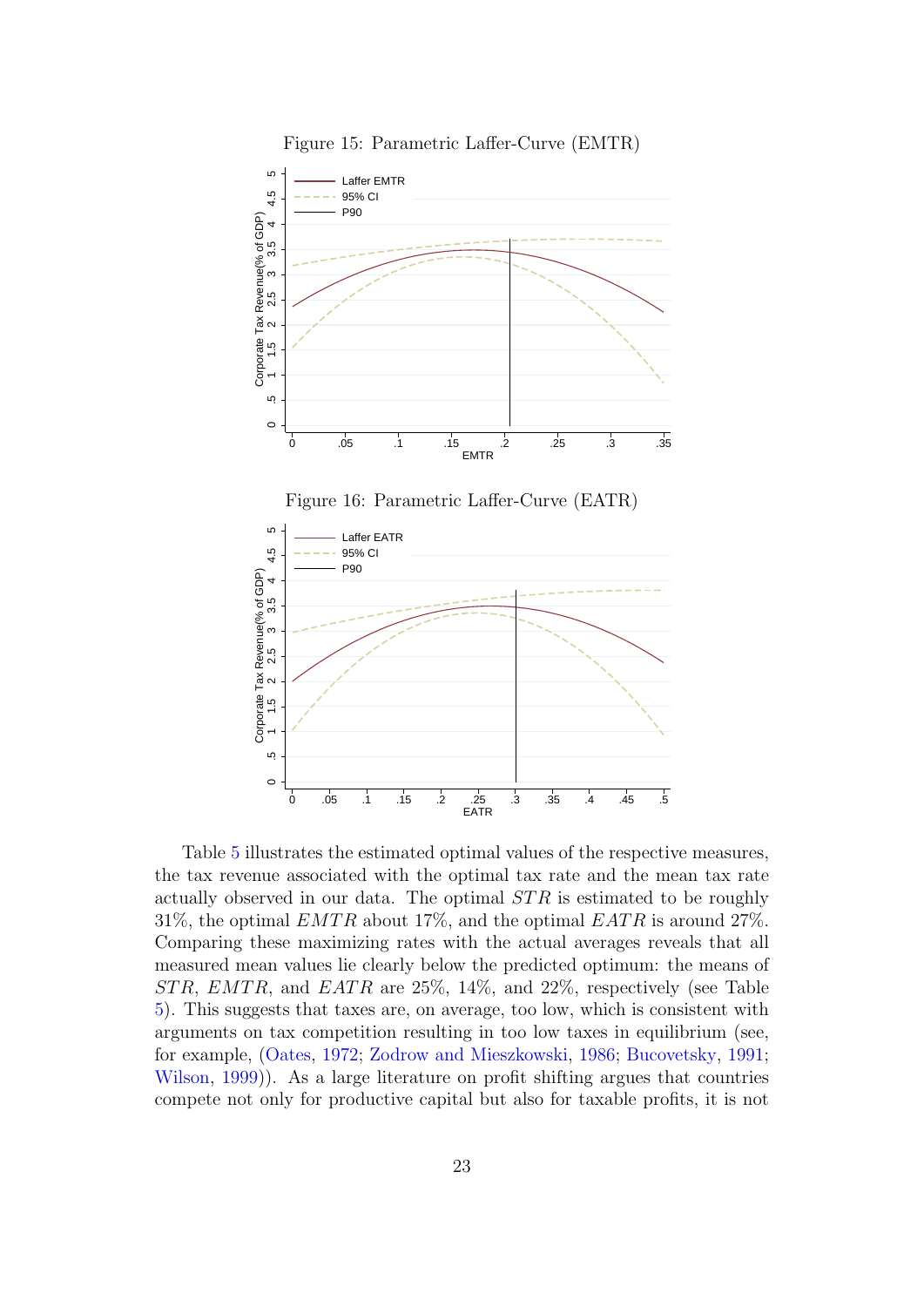surprising that the difference between optimum tax and average tax is largest for the  $STR^{23}$  $STR^{23}$  $STR^{23}$ 

<span id="page-25-1"></span>

| Tax         | Optimal  | Tax revenue with | Average  |
|-------------|----------|------------------|----------|
| measure     | tax rate | optimal tax      | tax rate |
|             |          |                  |          |
| <b>STR</b>  | 31%      | 3.5038           | 25\%     |
| <b>EMTR</b> | 17%      | 3.4912           | 14\%     |
| EATR.       | 27%      | 3.4991           | 22%      |

Table 5: Laffer-Curve estimation: Optimal and observed tax rates

Notes: The optimal tax values are those of the specific maximum points from the Laffer-Curves in Figures [14](#page-23-1) to [16.](#page-24-0) The average tax values are those actually observed in the sample used for the Laffer-Curve estimates.

In order to underpin the robustness of the estimated Laffer-Curve relationship, we include 95% confidence bands depicted by the dotted lines in the figures. Taking into account that, as indicated by the vertical lines for the 90th percentiles in Figures [14](#page-23-1) to [16,](#page-24-0) the vast majority of countries have implemented tax rates in a range where the confidence bands are rather narrow, the predicted revenue curves prove to be precisely estimated. We see that in both tails of the respective tax measures' distributions, the confidence bands are broadening. Particularly for high values of the tax measures, this can be explained by a lower support of observations. To conclude, the larger the deviation from the predicted optimal rates, the more difficult it is to precisely estimate the Laffer-Curves. All in all, though, the estimates seem to predict a very plausible and robust pattern of the relationship between statutory rates and revenue.

#### <span id="page-25-0"></span>5.2 Taxes and investment

This section utilizes our tax data to better understand the micro-level investment behavior of firms. For this purpose, we combine the tax data with firm-level information on firm  $i$ 's tangible fixed assets reported in the *Orbis* database. Tables [6](#page-27-0) and [7](#page-29-0) provide OLS results where we define the logarithm of the fixed assets of firm  $j$  as the dependent variable. The two tables crucially differ with respect to the definition of the employed tax measures: In Table [6,](#page-27-0) we use taxes measured at the country level, while in Table [7,](#page-29-0) we analyze the impact of the firm-industry-specific taxes calculated above (Section [4.2\)](#page-17-0).

All regressions include firm and year effects, descriptive statistics of all variables are presented in Table [A.1](#page-37-0) in the Appendix.<sup>[24](#page-25-3)</sup> As to Table [6,](#page-27-0) we are mainly interested in the following tax variables measured at the level of

<span id="page-25-2"></span><sup>&</sup>lt;sup>23</sup>The  $STR$ , which does not consider depreciation rules, is the relevant indicator when the goal is to measure incentives in the context of profit shifting.

<span id="page-25-3"></span><sup>24</sup>Note that our sample basically captures information from all unconsolidated balancesheets reported in Orbis for the years 2004 until 2014. We exclude firms operating in the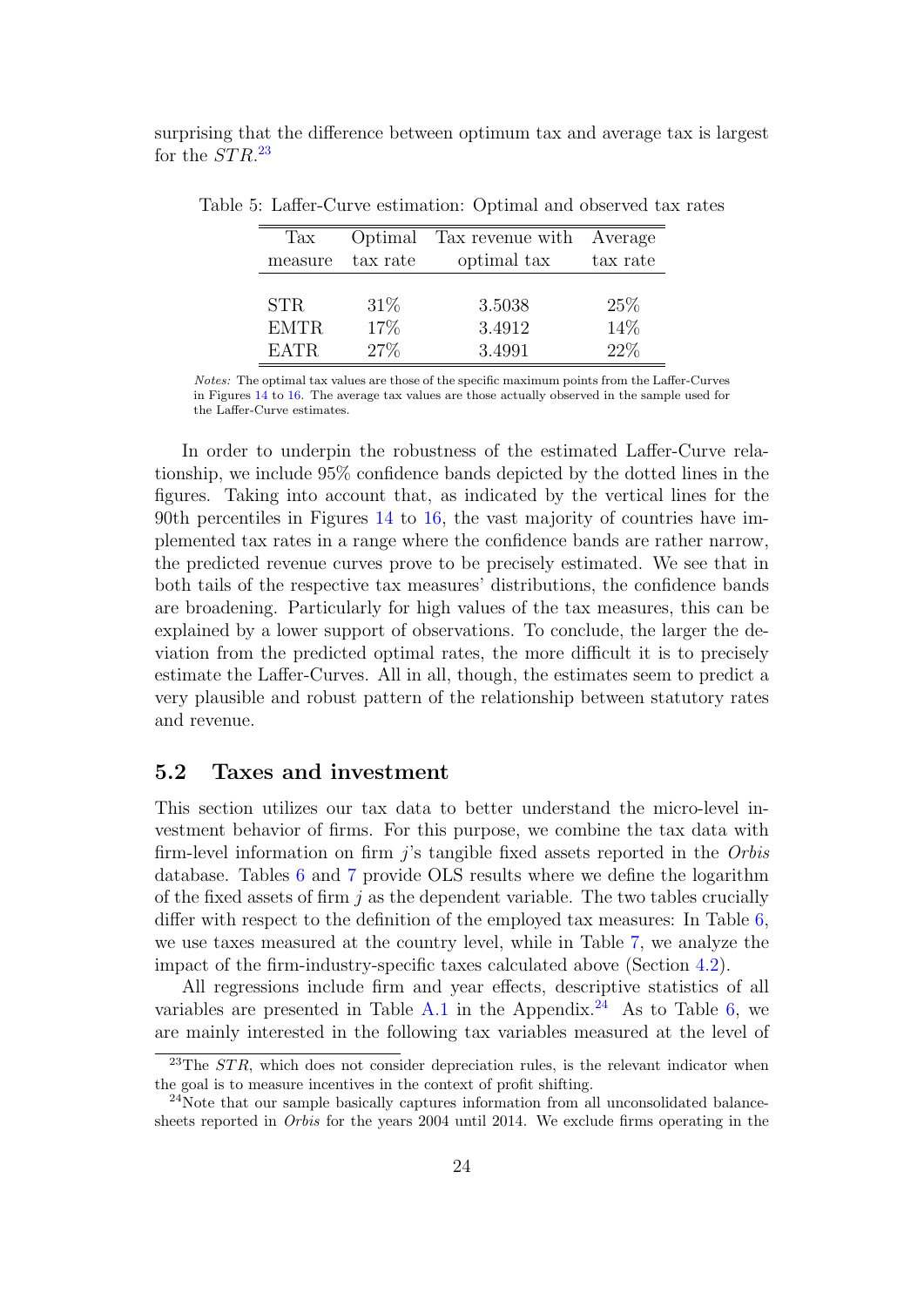country c at time t:  $EMTR_{ct}$ ,  $EATR_{ct}$ ,  $STR_{ct}$ , and  $NPV_{ct}$  (see above). We further include two firm-j-specific variables: the one-period lagged log of sales (log  $SALES_{it-1}$ ), and the one-period lagged log of the number of employees,  $(log EMPL_{it-1})^{25}$  $(log EMPL_{it-1})^{25}$  $(log EMPL_{it-1})^{25}$  At the level of countries c, we control for the host country's GDP (log  $GDP_{ct}$ ), GDP per capita (log  $GDPPC_{ct}$ ), and GDP growth  $(GDP\ growth_{ct})$  (all GDP measures are taken from the World Bank's World Development indicator database). The variable  $CPI_{ct}$  is an index measuring corruption perception. It takes values from 0 to 10, where 10 is the hypothetical case of a country that is completely free from corruption (the variable is provided by Transparency International).  $FIF_{ct}$  is an index measuring financial freedom. It takes values from 0 to 100, where higher values indicate more financial freedom  $(FIF)$  is provided in the Heritage indicator database). The variable domestic credit provided by the banking sector (in  $\%$  of GDP),  $DCB_{ct}$ , is included to capture the depth of country c's financial market (the variable is taken from the World Bank's World Development indicator database).  $NDTT_{ct}$  and  $NBIT_{ct}$  count the number of double taxation treaties (DTTs) and the number of bilateral investment treaties (BITs) concluded by country c (NDTT<sub>ct</sub> and NBIT<sub>ct</sub> are based on own calculations, where the respective information is taken from UNCTAD). Finally, we condition on  $log TCAP_{ct-1}$ to capture the general attractiveness of a location. It is measured as the sum over the total assets of all firms included in our data in a given country  $c$  and year  $t-1$ .

The results provided in Table [6](#page-27-0) are based on 607,632 observations and 100,487 firms. The panel is unbalanced with most observations in the year 2012 (77,209). The results indicate that taxes are negatively related to investment in fixed assets. Below each column, for each tax measure, we provide the corresponding tax elasticity. The estimated coefficient on the  $EMTR$  is significant at the 10% level. Note that reported standard errors are robust and clustered at the country-year level. The coefficient on the  $EATR$  is not significantly related to the fixed assets. Given the specification of the estimation equation (focusing on the intensive margin of asset investment), and particularly given that we focus on time variation by conditioning on firm-specific effects, we would expect that the  $EMTR$  captures tax incentives in a more appropriate way.

Column (3) suggests that the tax parameters can be estimated with more precision when we separate tax rate and tax base effects. Expressing the tax semi-elasticities as elasticities demonstrates that our results are in a reasonable range and comparable to previous studies. The recent study by [Zwick](#page-34-1) [and Mahon](#page-34-1) [\(2017\)](#page-34-1) suggests that US firms (particularly small ones) are very responsive to changes in bonus depreciation.

financial and insurance business as well as all firms associated with public administration, as these are often subject to different tax rules and regulation. We finally require that a firm is observed for at least 4 years in our data.

<span id="page-26-0"></span><sup>&</sup>lt;sup>25</sup>We have chosen control variables in line with the paper by [Egger, Merlo, and Wamser](#page-32-10)  $(2014)$ , as far as the respective information was available in *Orbis*.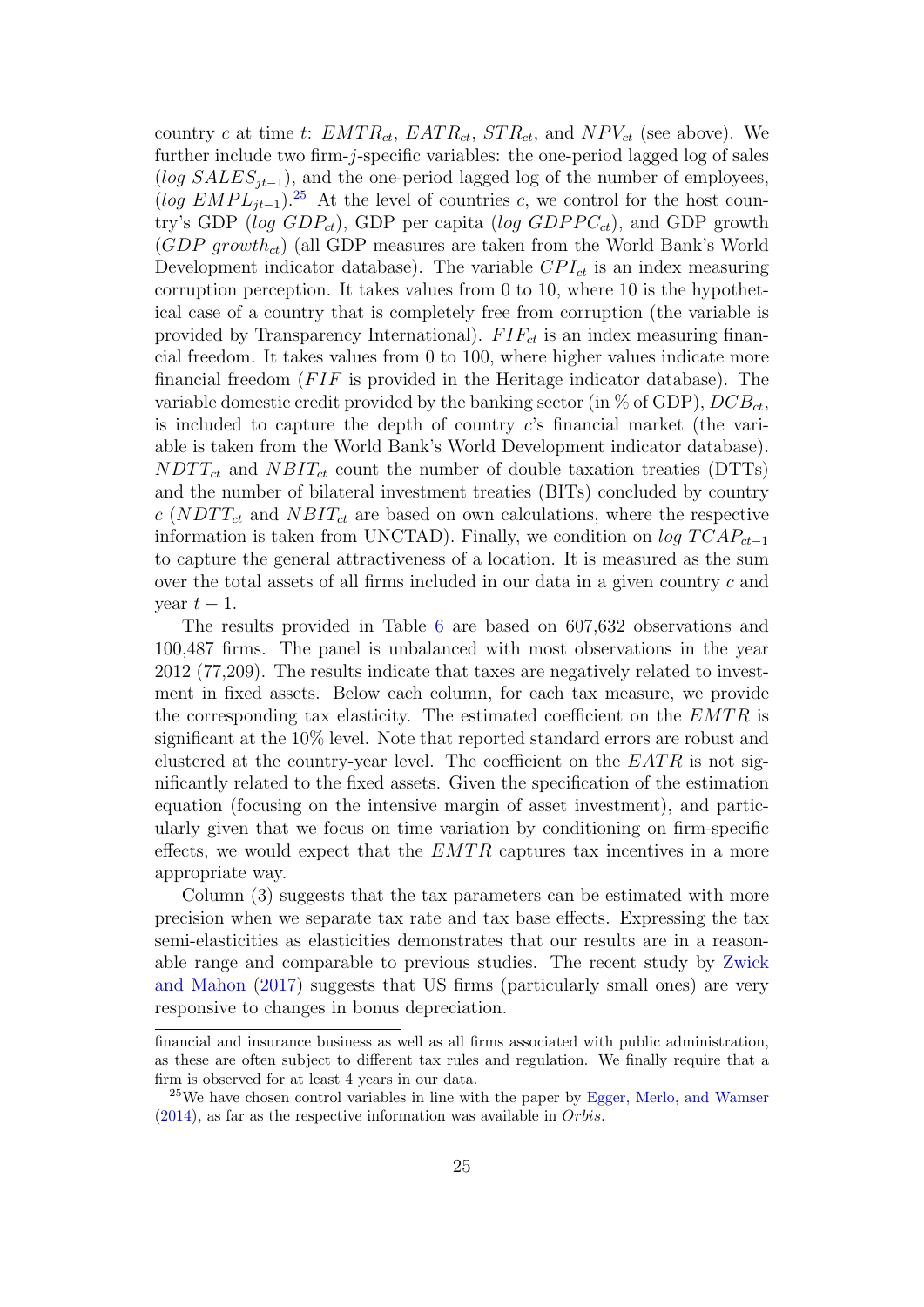|                                | (1)                    | (2)                   | (3)                     |
|--------------------------------|------------------------|-----------------------|-------------------------|
| $EMTR_{ct}$                    | $-0.8378*$<br>(0.4887) |                       |                         |
| $EATR_{ct}$                    |                        | $-0.5165$<br>(0.3733) |                         |
| $STR_{ct}$                     |                        |                       | $-2.9187**$<br>(1.1781) |
| $NPV_{ct}$                     |                        |                       | 4.5312*<br>(2.3194)     |
| $log SALES_{it-1}$             | $0.0714***$            | $0.0714***$           | $0.0714***$             |
|                                | (0.0058)               | (0.0058)              | (0.0058)                |
| $log$ EMPL <sub>it-1</sub>     | $0.2920***$            | $0.2919***$           | $0.2921***$             |
|                                | (0.0147)               | (0.0147)              | (0.0147)                |
| $log$ $GDP_{ct}$               | $-0.2380$              | $0.7866**$            | $-0.2752$               |
|                                | (0.3652)               | (0.3670)              | (0.3666)                |
| $log GDPPC_{ct}$               | $0.7816**$             | $0.7866**$            | $0.7780**$              |
|                                | (0.3585)               | (0.3602)              | (0.3524)                |
| $log GDP$ growth <sub>ct</sub> | $0.0070**$             | $0.0069**$            | $0.0075**$              |
|                                | (0.0034)               | (0.0034)              | (0.0034)                |
| $CPI_{ct}$                     | 0.0179                 | 0.0173                | 0.0171                  |
|                                | (0.0228)               | (0.0224)              | (0.0220)                |
| $FIF_{ct}$                     | 0.0017                 | 0.0017                | 0.0017                  |
|                                | (0.0011)               | (0.0011)              | (0.0011)                |
| $DCB_{ct}$                     | 0.0004                 | 0.0004                | 0.0005                  |
|                                | (0.0006)               | (0.0006)              | (0.0006)                |
| $NDTT_{ct}$                    | $-0.0039$              | $-0.0032$             | $-0.0055**$             |
|                                | (0.0026)               | (0.0026)              | (0.0024)                |
| $NBIT_{ct}$                    | 0.0021                 | 0.0021                | $0.0026*$               |
|                                | (0.0014)               | (0.0014)              | (0.0014)                |
| $log TCAP_{ct-1}$              | $0.0676***$            | $0.0667**$            | $0.0746***$             |
|                                | (0.0261)               | (0.0266)              | (0.0255)                |
| Observations                   | 607,632                | 607,632               | 607,632                 |
| $adjR - sq$                    | 0.9424                 | 0.9424                | 0.9424                  |
| $EMTR$ (elast.)                | $-0.1259*$             |                       |                         |
| $EATR$ (elast.)                |                        | $-0.1344$             |                         |
| $STR$ (elast.)                 |                        |                       | $-0.8425**$             |
| $NPV$ (elast.)                 |                        |                       | $0.7446**$              |

<span id="page-27-0"></span>Table 6: The effect of taxes and depreciation rules

Notes: Robust and clustered (country-year level) Standard errors in parentheses.  $^{***},$   $^{**}$  and  $^{*}$  indicate significance at the 1%, 5% and 10% level, respectively.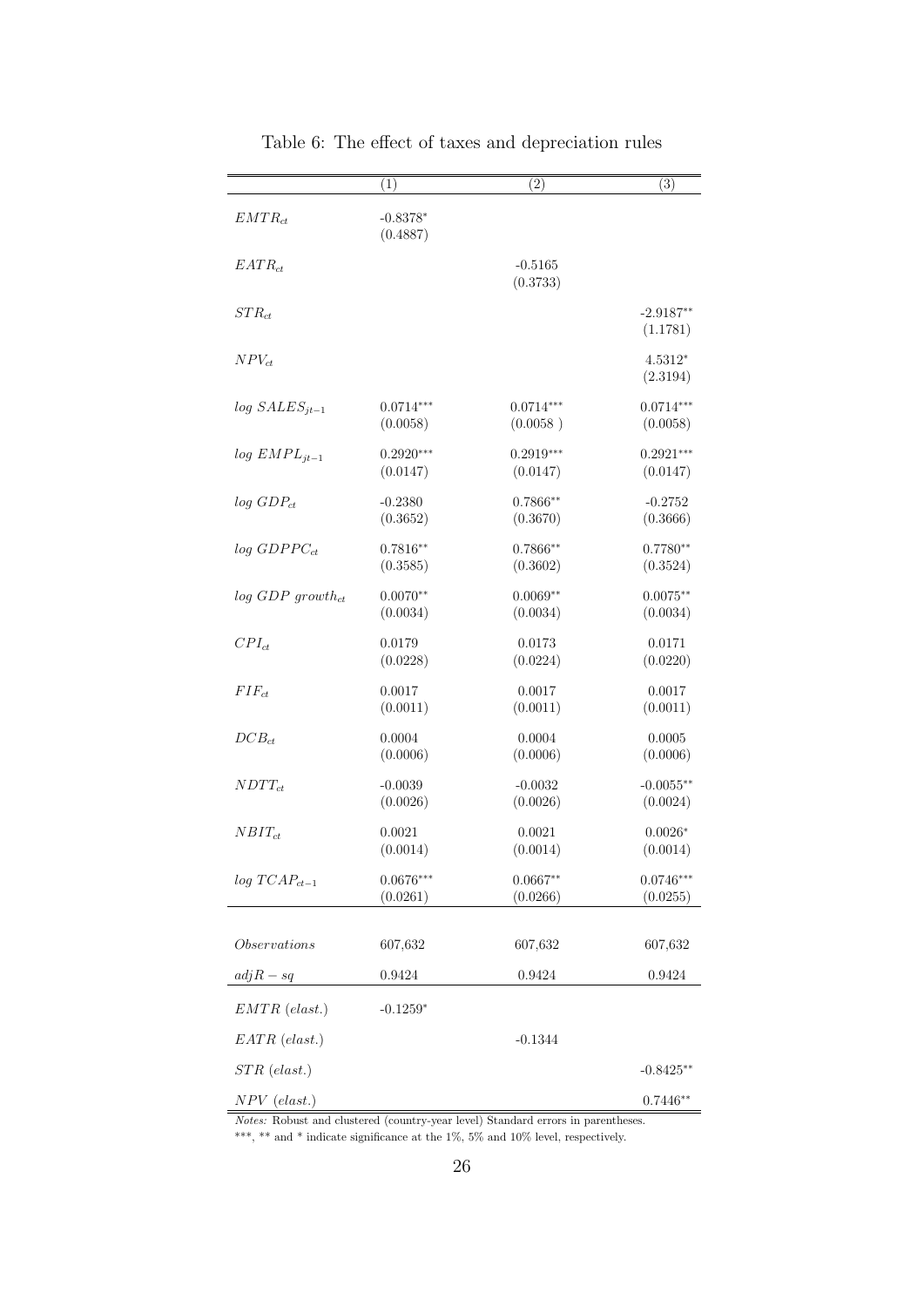Their average semi-elasticity of 3.7 with respect to bonus depreciation compares to the  $NPV$ -semi-elasticity of 4.5 shown in the last column of Table [6.](#page-27-0) They also provide a tax-term semi-elasticity of -1.6, which is about half the estimated coefficient on STR. While the estimated semi-elasticities are relatively large, note that the changes in  $NPV_{ct}$  are rather small: the average change in  $NPV_{ct}$  is equal to -.002 (over all observations in our sample). While the estimated effects of the control variables are in line with previous findings, let us briefly mention that the negative effect of  $NDTT_{ct}$  can be interpreted as the consequence of more regulation and information exchange – for example, to reduce profit-shifting activities of multinational firms – between countries when concluding DTTs. The positive effect of  $NBIT_{ct}$  suggests that bilateral investment treaties facilitate foreign direct investment in a country. Before we discuss the results of Table [7,](#page-29-0) we should note that the time variation of the country-specific measures used above is substantial, as, given the estimation sample, the  $EMTR_{ct}$  changes its value more than 80 times (focusing on within-country variation and neglecting all cross-country differences).

Note that we may be concerned about how precisely the tax variables capture incentive effects as firms differ in asset composition and financial choices. We may therefore make use of the weighted tax variables as calculated in Section [4.2.](#page-17-0) The main advantage of using the weighted variables is that they introduce additional variation through weights at the industry- and firm-level. The estimation results of this latter analysis are presented in Table [7.](#page-29-0) We see that the tax measures prove to have a more significant influence on fixed asset investment. Both  $EMTR$  and  $EATR$  measured at the firm-industrycountry level are significant at the 1% level, and the reported elasticities also suggest a quantitatively more pronounced influence of taxes on investment. To be precise, a 1% increase in  $EMTR_{jict}$  triggers a 0.27% decrease in fixed asset investment. Concerning the effective average tax measure on the firmindustry level, our results suggest that a  $1\%$  increase in  $EATR_{iict}$  is associated with a decrease of 0.28% in fixed asset investment. If we ignore the variation across countries and only distinguish by industries  $(EMTR_{ijt}$  and  $EATR_{ijt})$ , the  $EMTR$  is still significant at the 5% level. The  $EATR$ , however, does not seem to have a significant impact on fixed asset investment, which is consistent with the notion explained above, namely that the  $EMTR$  is the appropriate measure when we are focusing on the intensive margin investment. But of course, variation in the  $EATR$  may still be related to changes in investment as many big projects are less marginal but rather lumpy.

Surprisingly, the variables  $NDTT_{ct}$  and  $NBIT_{ct}$  turn out to be insignificant in Table [7.](#page-29-0) This means that neither a higher level of regulation and information exchange nor an increase in bilateral investment treaties seem to have a significant impact on a firm's fixed asset investment. One way to explain this result is that including (endogenous) variation at the firm and industry level implies that we allow for firms engaging in tax-planning behavior.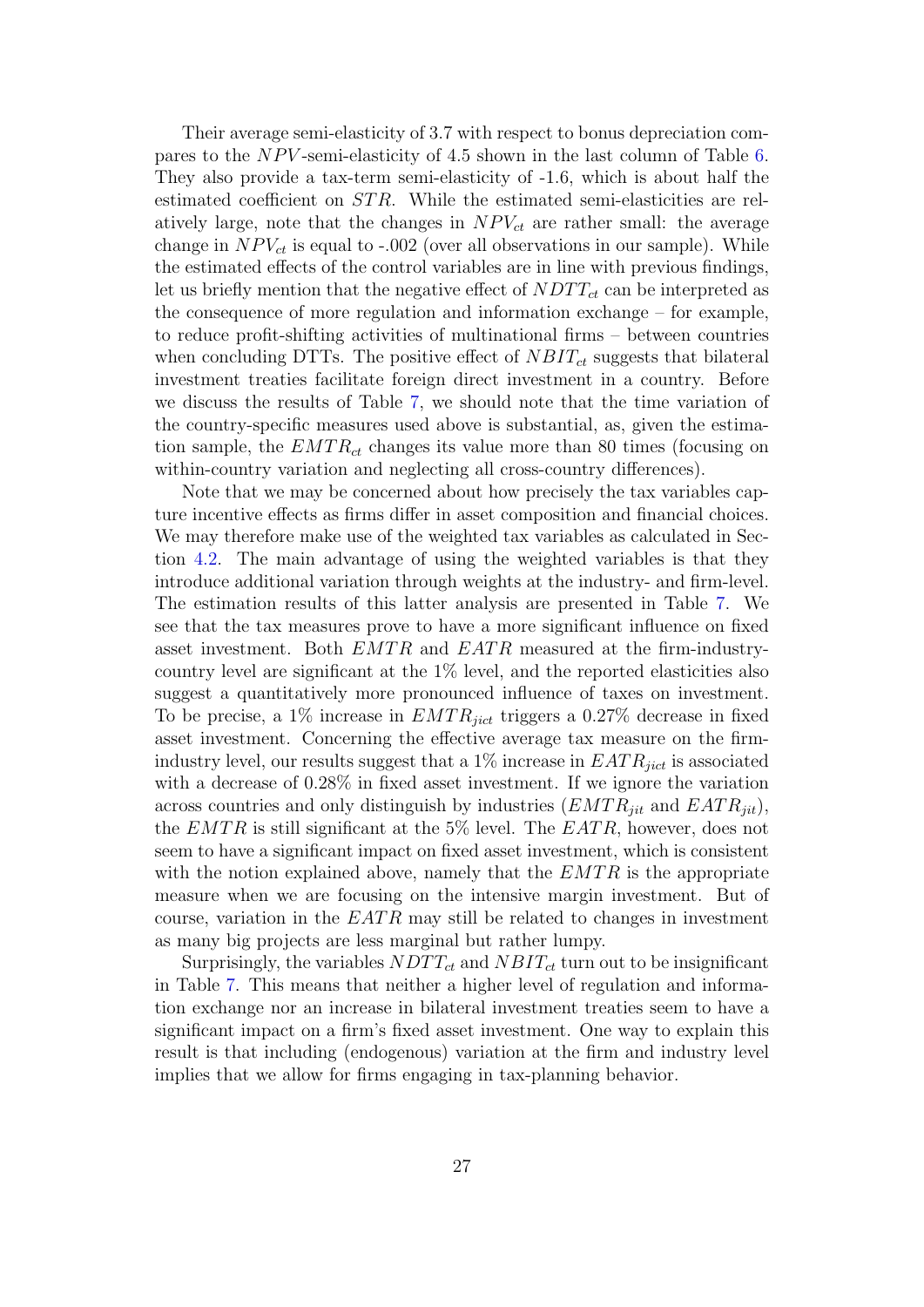|                            | $\overline{(1)}$         | $\overline{(2)}$         | $\overline{(3)}$        | $\overline{(4)}$      |
|----------------------------|--------------------------|--------------------------|-------------------------|-----------------------|
| $EMTR_{jict}$              | $-2.0904***$<br>(0.6089) |                          |                         |                       |
| $EATR_{ijct}$              |                          | $-1.1156***$<br>(0.3898) |                         |                       |
| $EMTR_{jit}$               |                          |                          | $-1.5170**$<br>(0.7370) |                       |
| $EATR_{jit}$               |                          |                          |                         | $-0.1409$<br>(0.4870) |
| $log SALES_{it-1}$         | $0.0711***$              | $0.0711***$              | $0.0716***$             | $0.0716***$           |
|                            | (0.0058)                 | (0.0058)                 | (0.0058)                | (0.0058)              |
| $log$ EMPL <sub>it-1</sub> | $0.2923***$              | $0.2922***$              | $0.2919***$             | $0.2916***$           |
|                            | (0.0147)                 | (0.0147)                 | (0.0149)                | (0.0149)              |
| $log$ $GDP_{ct}$           | $-0.1050$                | $-0.1438$                | $-0.2458$               | $-0.2460$             |
|                            | (0.3686)                 | (0.3744)                 | (0.3702)                | (0.3713)              |
| $log$ GDPP $C_{ct}$        | $0.5999*$                | $0.6464*$                | $0.7885**$              | $0.7917**$            |
|                            | (0.3548)                 | (0.3620)                 | (0.3649)                | (0.3659)              |
| $GDP$ growth <sub>ct</sub> | $0.0067**$               | $0.0068**$               | $0.0067**$              | $0.0067**$            |
|                            | (0.0033)                 | (0.0033)                 | (0.0034)                | (0.0034)              |
| $CPI_{ct}$                 | 0.0245                   | 0.02313                  | 0.0121                  | 0.0123                |
|                            | (0.0223)                 | (0.0220)                 | (0.0227)                | (0.0227)              |
| $\mathit{FIF}_{ct}$        | $0.0015\,$               | 0.0015                   | 0.0017                  | 0.0016                |
|                            | (0.0011)                 | (0.0011)                 | (0.0011)                | (0.0011)              |
| $DCB_{ct}$                 | $0.0002\,$               | 0.0002                   | $0.0005\,$              | 0.0005                |
|                            | (0.0006)                 | (0.0006)                 | (0.0006)                | (0.0006)              |
| $NDTT_{ct}$                | $-0.0035$                | $-0.0031$                | $-0.0020$               | $-0.0019$             |
|                            | (0.0023)                 | (0.0023)                 | (0.0023)                | (0.0023)              |
| $NBIT_{ct}$                | 0.0016                   | 0.0016                   | $\,0.0023\,$            | 0.0023                |
|                            | (0.0013)                 | (0.0013)                 | (0.0014)                | (0.0014)              |
| $log TCAP_{ct-1}$          | $0.0581**$               | $0.0595**$               | $0.0729***$             | $0.0729***$           |
|                            | (0.0267)                 | (0.0272)                 | (0.0260)                | (0.0260)              |
| Observations               | 607632                   | 607632                   | 607632                  | 607632                |
| $adj.R - sq$               | 0.9424                   | 0.9424                   | 0.9424                  | 0.9424                |
| $EMTR_{ict}$ (elast.)      | $-0.2674***$             |                          |                         |                       |
| $EATR_{ict}$ (elast.)      |                          | $-0.2821***$             |                         |                       |
| $EMTR_{it}$ (elast.)       |                          |                          | $-0.2010**$             |                       |
| $EATR_{it}$ (elast.)       |                          |                          |                         | $-0.0357$             |

#### <span id="page-29-0"></span>Table 7: The Effect of taxes and depreciation rules

Notes: Robust and clustered (country-year level) Standard errors in parentheses. \*\*\*, \*\* and \* indicate significance at the 1%, 5% and 10% level, respectively.  $28\,$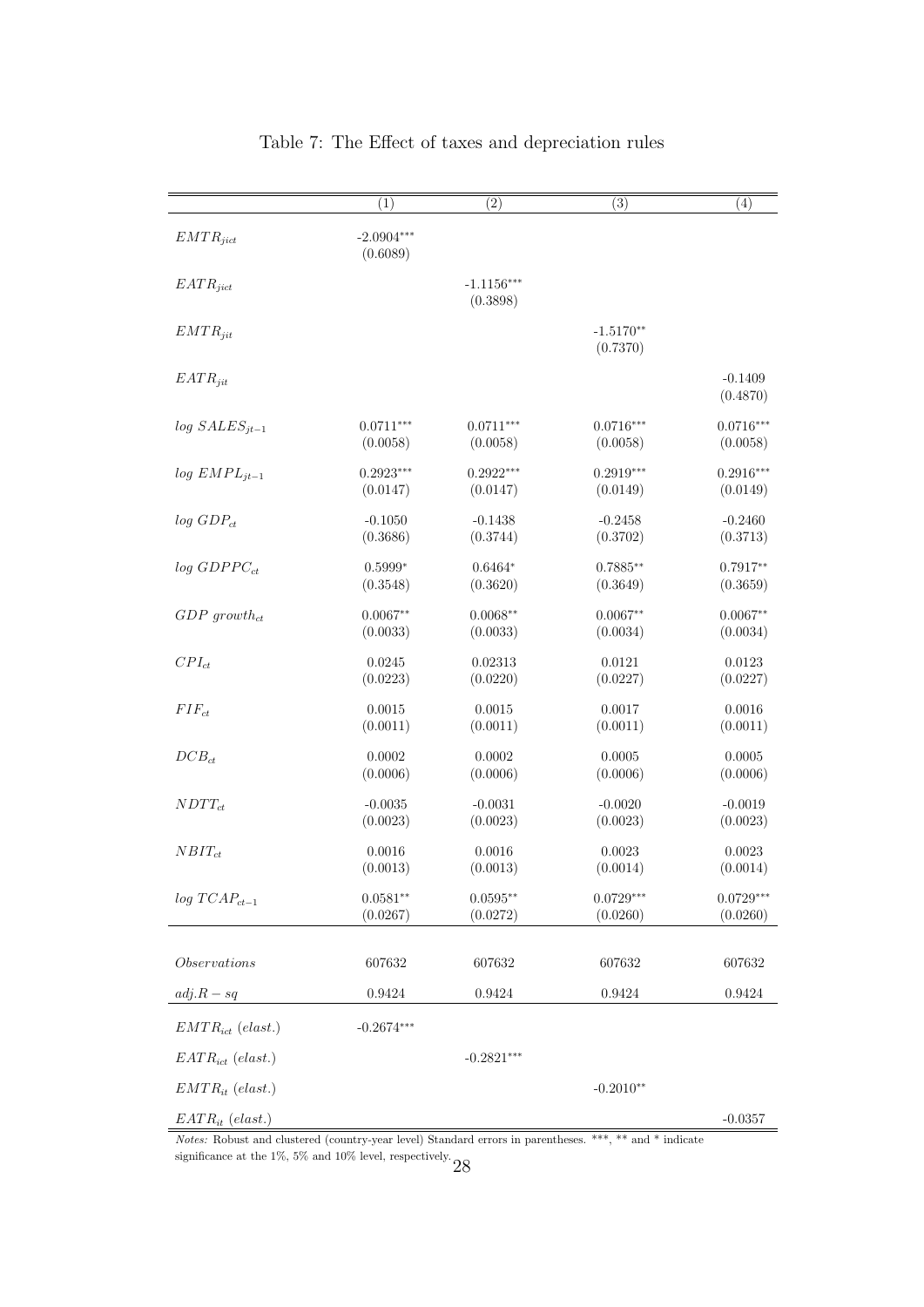We finally address two concerns about the estimations in Tables [6](#page-27-0) and [7.](#page-29-0) First, it may be that adjustment costs are relevant when analyzing the log of the fixed assets. We therefore first-difference the estimation equation and run dynamic regression models by including the lagged dependent variable as explanatory variable. Since the latter approach violates strict exogeneity, we apply the difference GMM estimator as suggested by [Arellano and Bond](#page-32-11) [\(1991\)](#page-32-11). Second, we instrument  $EMTR_{iict}$  as the weights used to capture financing and asset composition may cause endogeneity issues.

|                  | $\left(1\right)$        | $\left( 2\right)$       | $\left( 3\right)$       | $\left( 4\right)$       | $\left( 5\right)$       |
|------------------|-------------------------|-------------------------|-------------------------|-------------------------|-------------------------|
| $log FA_{jt-1}$  | $0.6557***$<br>(0.0147) | $0.6440***$<br>(0.0142) | $0.6178***$<br>(0.0144) | $0.6601***$<br>(0.0147) | $0.5890***$<br>(0.0140) |
| $STR_{ct}$       | $-3.1841***$            |                         |                         |                         |                         |
|                  | (.4506)                 |                         |                         |                         |                         |
| $NPV_{ct}$       | $6.2352***$             |                         |                         |                         |                         |
|                  | (.4506)                 |                         |                         |                         |                         |
| $EMTR_{jict}$    |                         | $-0.7081***$            | $-0.7522***$            | $-6.9389***$            | $-3.3931***$            |
|                  |                         | (.1163)                 | (0.1163)                | (0.3392)                | (0.2647)                |
|                  |                         |                         |                         |                         |                         |
| Test for $AR(1)$ | 0.000                   | 0.000                   | 0.000                   | 0.000                   | 0.000                   |
| Test for $AR(2)$ | 0.383                   | 0.246                   | 0.233                   | 0.103                   | 0.152                   |

<span id="page-30-0"></span>Table 8: Dynamics and endogeneity

Notes: 481,439 observations, dynamic panel-data estimation, two-step difference GMM (see [\(Arellano and Bond,](#page-32-11)<br>[1991\)](#page-32-11)). Robust standard errors in parentheses. \*\*\*, \*\*, and \* indicate significance at the 1%, 5%, and 10% level, (1): differenced lag ( $\Delta log \ FA_{jt-1}$ ) instrumented by the two-period lagged level (log  $FA_{jt-2}$ ); Specification (2): differenced lag ( $\Delta log \ FA_{jt-1}$ ) instrumented by the two-period lagged level (log  $FA_{jt-2}$ ); Specification (

The results of the dynamic model are presented in Table [8.](#page-30-0) Note that we include all additional control variables as before. The specifications differ in the number of instruments used. Columns  $(1)$ ,  $(2)$ , and  $(4)$  are parsimonious specifications employing only the two-period lagged levels to instrument for the endogenous regressors; columns (3) and (5) use all available instruments to instrument for  $log FA_{jt-1}$  and  $EMTR_{jict}$  (specification (5)).

The approach seems to produce reliable estimates for the following reasons: (i) the estimate on the lagged fixed asset variable lies in a plausible range; (ii) we always reject (cannot reject) the hypothesis of autocorrelation of order 1  $(2)$  at the 5% significance level; (iii) the estimated tax coefficients are negative; the coefficient on  $EMTR_{iict}$  is estimated to be -0.7, which corresponds to a long-run effect of about -2, and this compares to the coefficient of -2.1 in Table [7.](#page-29-0)

The results where we instrument  $EMTR_{jict}$  by using lagged levels thereof are particularly interesting. The last two columns suggest that the estimated semi-elasticities are substantially larger in this case. Given an average change in  $EMTR_{iict}$  of -.0024 and specification (5), a coefficient of -3.3931 suggests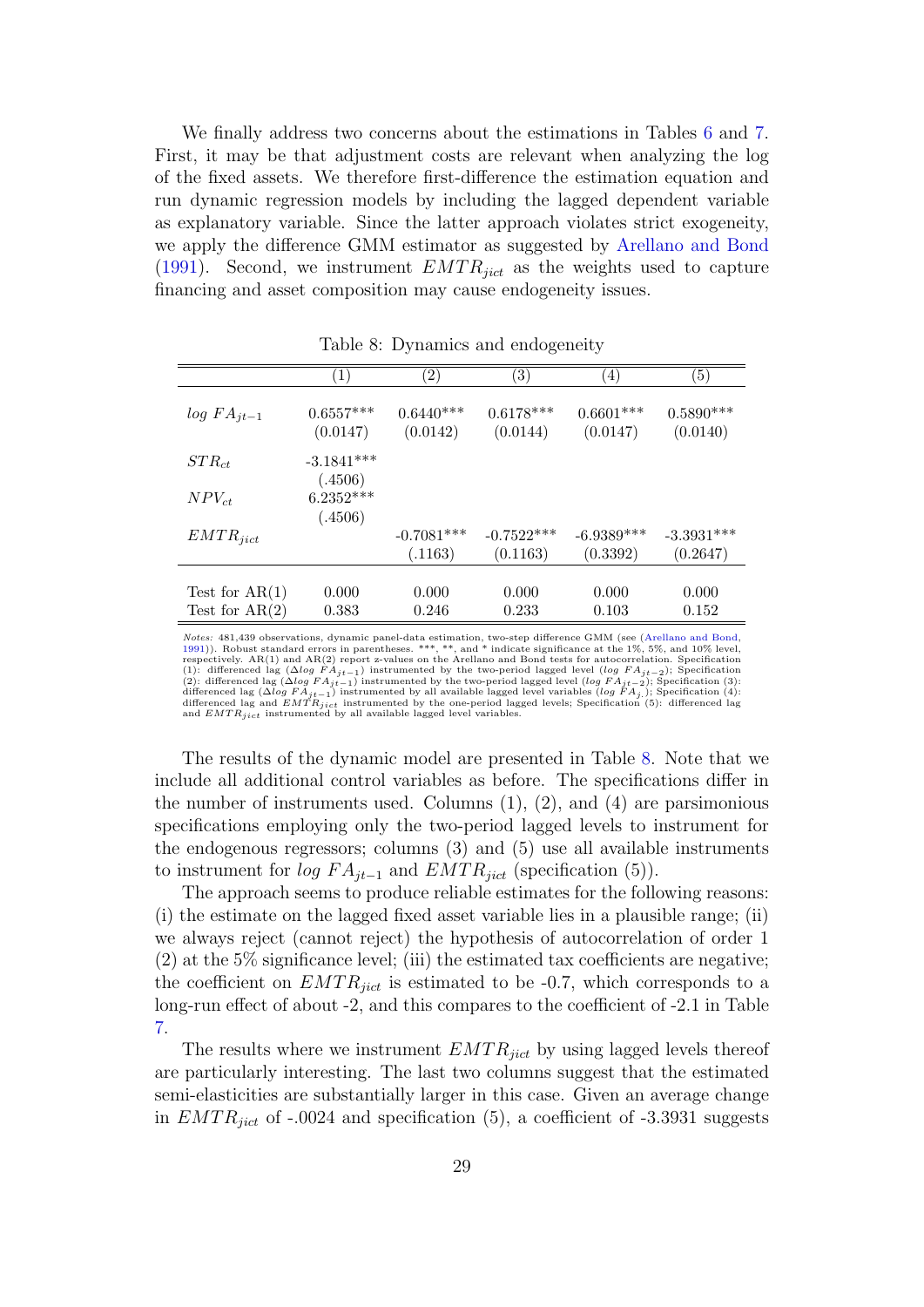that investments have increased by 0.82 log points, on average.

### <span id="page-31-0"></span>6 Conclusions

This study demonstrates that there is significant variation in taxes on corporate profits across countries and over time. To the best of our knowledge, no study has calculated tax measures for such a large sample of countries as we do (including measures of tax base, as well as effective marginal and average tax measures). We describe the recent trends in tax policy and highlight salient features of the cross-country distributions of different tax measures. We then combine statutory rules with firm- and industry-level information on financing behavior as well as asset composition. This allows us to calculate effective tax measures that account for a typical firm with respect to financing and asset composition, given the specific industry and country a firm is operating in. The latter may be interesting for various reasons. For example, firms in high-tax countries use more debt financing, on average, to avoid part of the profit tax through deductible interest cost. A generic effective tax measure, neglecting weights at a more micro level, may overestimate the effective tax burden faced by a typical firm.

We demonstrate that our data can be utilized for a number of interesting research questions. First, we show that the predicted relationship between tax revenue and statutory tax rates is inverse-U-shaped. This shape is known as the Laffer-Curve. The maximum values, i.e., the revenue maximizing tax rates, are usually estimated to be above the mean (and median) tax rates. The latter suggests that taxes are, on average, set too low, which we ascribe to strategic tax setting and international tax competition. While it is beyond the scope of this paper to provide more evidence that international tax competition is the driving force behind too low tax rates, it is consistent with the clear downward trend in taxes we observe in the descriptive statistics. Furthermore, we make sure that the Laffer-Curve shape is not imposed on the data by specifying tax revenue as a polynomial function of taxes: additional results show that higher-order polynomials in taxes are not significantly related to tax revenue; non-parametric specifications of the relationship produce very similar results. Finally, we believe that business cycle effects and other spurious correlations are well captured by running regressions which control for country- as well as year-specific shocks.

Second, we combine our tax data with firm-level information on investment in fixed assets. We find very plausible tax and tax base elasticities. For example, the firm- and industry-weighted  $EMTR$  elasticity is estimated to be -0.27. Separating the statutory tax rate elasticity from the tax base (measured as  $NPV$ ) elasticity suggests an estimate of  $-0.84$  for the former, and an estimate of 0.74 for the latter. Future research may use our tax data to analyze numerous firm decisions not analyzed in this paper, particularly in an international context.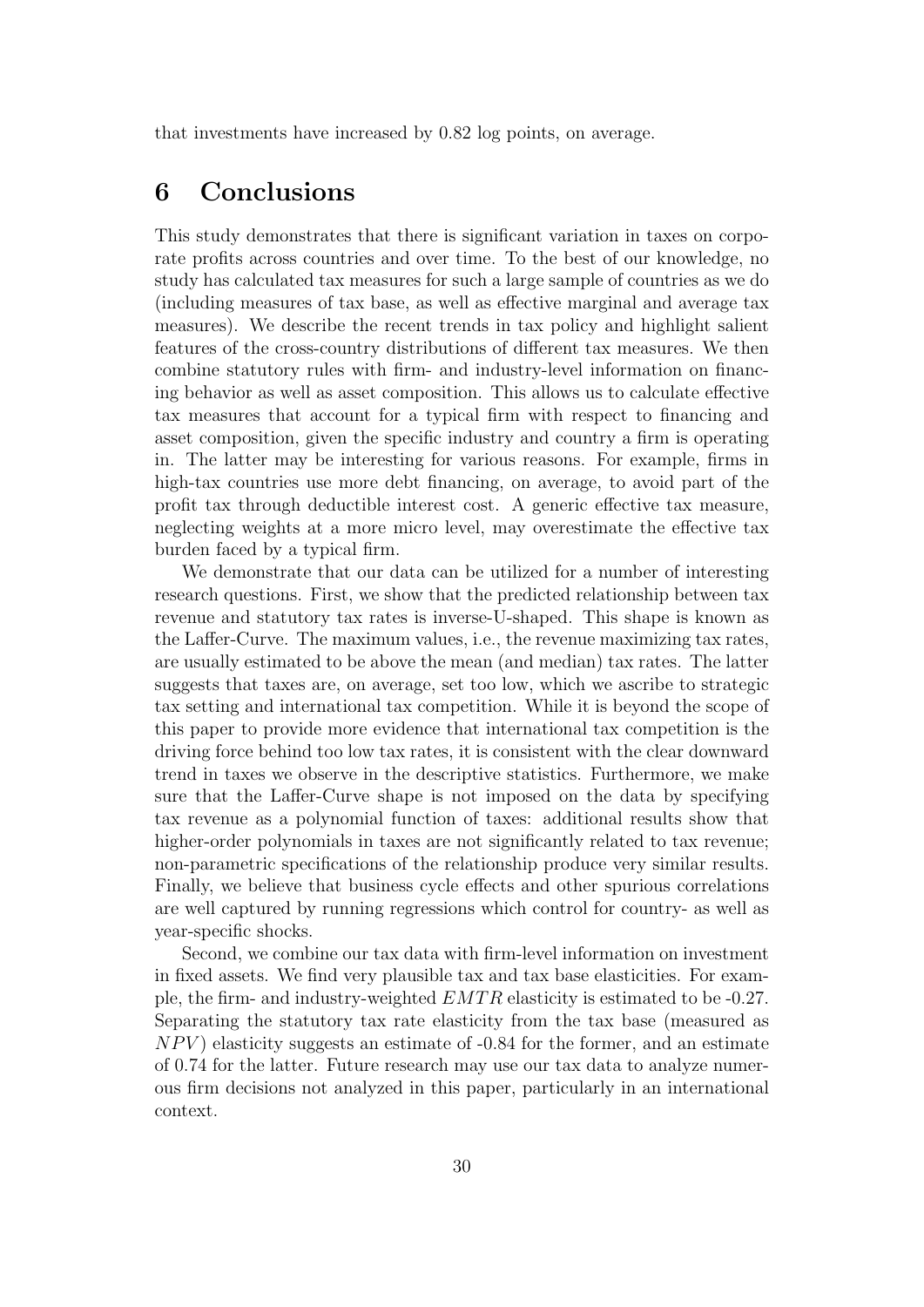### References

- <span id="page-32-11"></span>ARELLANO, M., AND S. BOND (1991): "Some Tests of Specification for Panel Data: Monte Carlo Evidence and an Application to Employment Equations," Review of Economic Studies, 58(2), 277–297.
- <span id="page-32-6"></span>AUERBACH, A. (1979): "Wealth Maximization and the Cost of Capital," The Quarterly Journal of Economics, 93(3), 433–446.
- <span id="page-32-0"></span>Auerbach, A. J., M. P. Devereux, M. Keen, and J. Vella (2017): "Destination-Based Cash Flow Taxation," Working Paper WP 17/01, Oxford University Centre for Business Taxation.
- <span id="page-32-9"></span>BUCOVETSKY, S. (1991): "Asymmetric tax competition," Journal of Urban Economics,  $30(2)$ ,  $167 - 181$ .
- <span id="page-32-7"></span>DESAI, M. A., C. F. FOLEY, AND J. HINES (2004): "A Multinational Perspective on Capital Structure Choice and Internal Capital Markets," Journal of Finance, 59(6), 2451–2487.
- <span id="page-32-2"></span>DEVEREUX, M. P., AND R. GRIFFITH (1998): "The taxation of discrete investment choices," IFS Working Papers W98/16, Institute for Fiscal Studies.

<span id="page-32-3"></span>(2003): "Evaluating tax policy for location decisions," International Tax and Public Finance, 10(2), 107–126.

- <span id="page-32-1"></span>Devereux, M. P., R. Griffith, and A. Klemm (2002): "Corporate income tax reforms and international tax competition," Economic policy, 17(35), 449–495.
- <span id="page-32-8"></span>DUPUIT, J. (1844): "On the measurement of the utility of public works," International Economic Papers, 2(1952), 83–110.
- <span id="page-32-5"></span>EGGER, P. H., AND S. LORETZ (2010): "Homogeneous Profit Tax Effects for Heterogeneous Firms?," The World Economy, 33(8), 1023–1041.
- <span id="page-32-12"></span>Egger, P. H., S. Loretz, M. Pfaffermayr, and H. Winner (2009a): "Bilateral effective tax rates and foreign direct investment," International Tax and Public Finance, 16(6), 822–849.
- <span id="page-32-4"></span>Egger, P. H., S. Loretz, M. Pfaffermayr, and H. Winner (2009b): "Firm-specific forward-looking effective tax rates," International Tax and Public Finance, 16(6), 850–870.
- <span id="page-32-10"></span>Egger, P. H., V. Merlo, and G. Wamser (2014): "Unobserved Tax Avoidance and the Tax Elasticity of FDI," Journal of Economic Behavior  $\&$  Organization, 108(C), 1–18.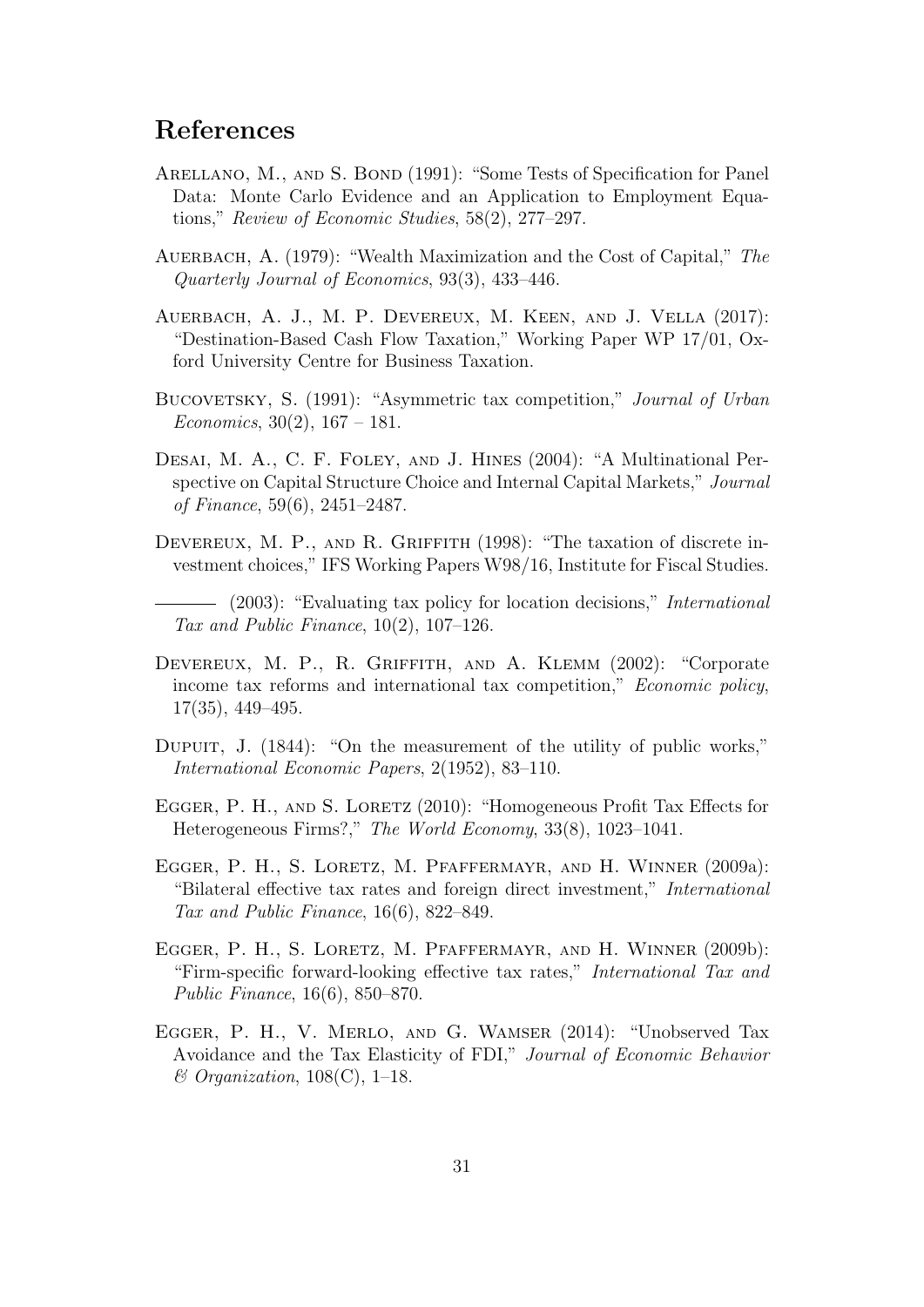- <span id="page-33-4"></span>Fabling, R., N. Gemmell, R. Kneller, and L. Sanderson (2014): "Estimating firm-level effective marginal tax rates and the user cost of capital in New Zealand," Motu Working Paper 13-14, Motu Economic and Public Policy Research.
- <span id="page-33-0"></span>King, M. (1974): "Taxation and the cost of capital," The Review of Economic Studies, 41(1), 21–35.
- <span id="page-33-1"></span>KING, M., AND D. FULLERTON (1984): "Introduction to the Taxation of Income from Capital: A Comparative Study of the United States, the United Kingdom, Sweden, and Germany," in The Taxation of Income from Capital: A Comparative Study of the United States, the United Kingdom, Sweden, and Germany, pp. 1–6. University of Chicago Press.
- <span id="page-33-2"></span>LORETZ, S. (2008): "Corporate taxation in the OECD in a wider context," Oxford Review of Economic Policy, 24(4), 639–660.
- <span id="page-33-5"></span>MCKENZIE, K. J., M. MANSOUR, AND A. BRÛLÉ (1998): The calculation of marginal effective tax rates. Technical Committee on Business Taxation.
- <span id="page-33-10"></span>OATES, W. E. (1972): Fiscal Federalism. Harcourt Brace Jovanovich, Inc.
- <span id="page-33-3"></span>OECD (1991): Taxing profits in a global economy : domestic and international issues. Organisation for Economic Cooperation and Development ; OECD Publication and Information Centre, Paris.
- <span id="page-33-9"></span>PIKETTY, T., AND E. SAEZ (2013): "Chapter 7 - Optimal Labor Income Taxation," in Handbook of Public Economics, Vol. 5, ed. by M. F. Alan J. Auerbach, Raj Chetty, and E. Saez, vol. 5 of Handbook of Public Economics, pp.  $391 - 474$ . Elsevier.
- <span id="page-33-8"></span>Silverman, B. W. (1986): Density Estimation for Statistics and Data Analysis. Chapman & Hall, London.
- <span id="page-33-7"></span>Spengel, C., D. Endres, K. Nicolay, J. Heckemeyer, A. BARTHOLMESS, R. BRÄUTIGAM, J. BRAUN, O. PFEIFFER, M. EVers, C. Harendt, F. Streif, M. Todtenhaupt, and M. Halter  $(2017)$ : Effective Tax Levels using the Devereux/Griffith Methodology -Final report 2016, Project for the EU Commission TAXUD/2013/CC/120. ZEW - Zentrum für Europäische Wirtschaftsforschung / Center for European Economic Research.
- <span id="page-33-11"></span>WILSON, J. D. (1999): "Theories of Tax Competition," National Tax Journal, 52(2), 269–304.
- <span id="page-33-6"></span>Yoo, K.-Y. (2003): "Corporate taxation of foreign direct investment income 1991-2001," OECD Economics Department Working Papers 365, Organisation for Economic Co-operation and Development.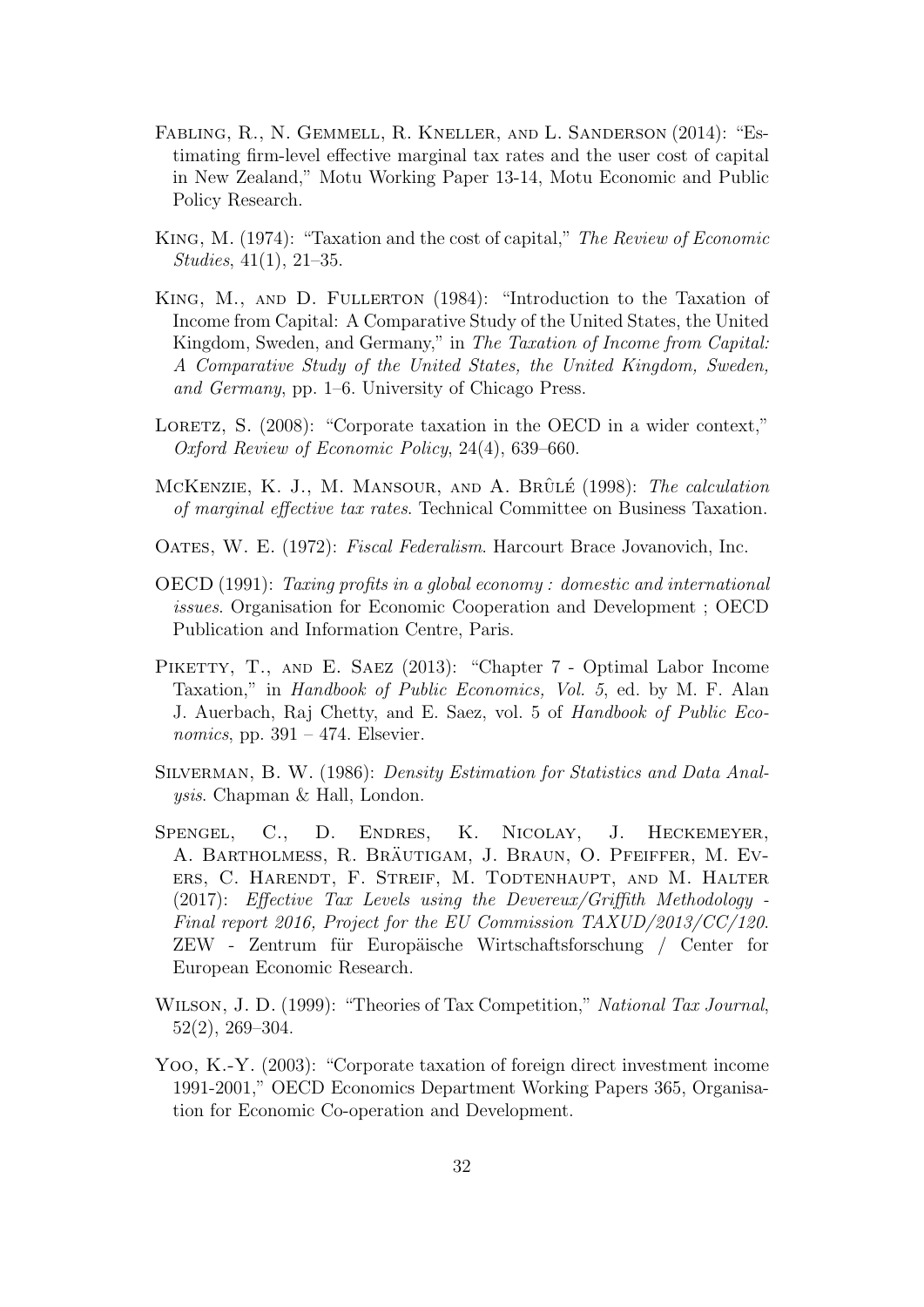- <span id="page-34-0"></span>Zodrow, G. R., and P. Mieszkowski (1986): "Pigou, Tiebout, property taxation, and the underprovision of local public goods," Journal of urban economics, 19(3), 356–370.
- <span id="page-34-1"></span>Zwick, E., and J. Mahon (2017): "Tax Policy and Heterogeneous Investment Behavior," American Economic Review, 107(1), 217–48.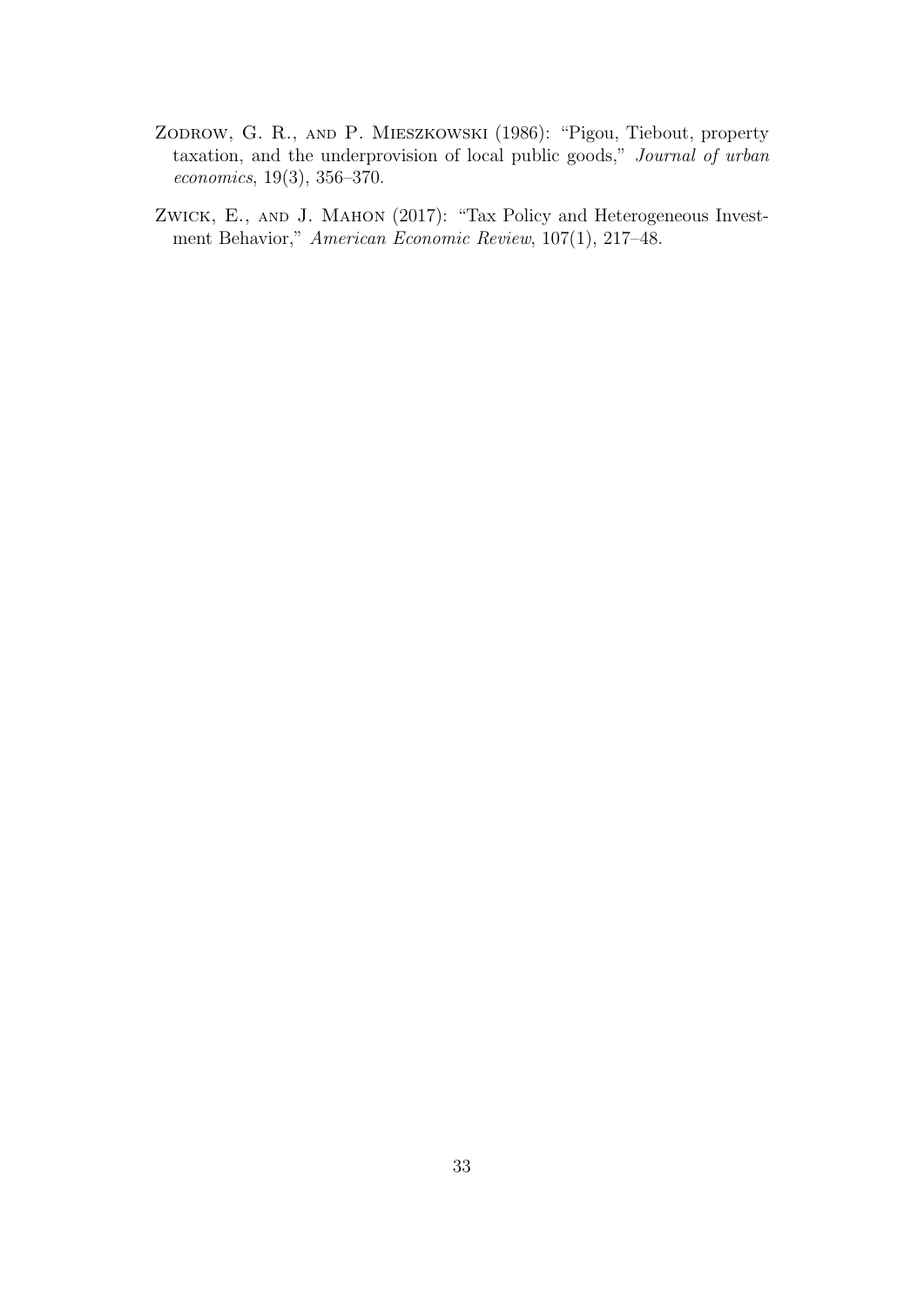### A Appendix

#### <span id="page-35-0"></span>A.1 Depreciation allowances

The following formulas depict how the  $NPVs$  of tax depreciation allowances are calculated for a given depreciation allowance regime and asset type i. The formulas are adapted from [OECD](#page-33-3) [\(1991\)](#page-33-3).

Declining Balance method:

$$
A_D^i = \frac{\phi_D^i \cdot \tau \cdot (1 + \rho)}{\rho + \phi_D^i}
$$
 (A.1)

Straight Line method:

$$
A_S^i = \frac{\phi_S^i \cdot \tau \cdot (1+\rho)}{\rho} \cdot \left(1 - \frac{1}{(1+\rho)^N}\right) \tag{A.2}
$$

Straight Line method with initial allowance:

$$
A_{S,IN}^i = \left(\frac{(\tau \cdot \phi_{S,IN}^i) \cdot (1+\rho)}{\rho \cdot (1 - \frac{1}{(1+\rho)^N})}\right) + A_S^i \cdot (\frac{1}{(1+\rho)^N})
$$
(A.3)

Declining Balance method with initial allowance:

$$
A_{D,IN}^{i} = ((\tau \cdot \phi_{D,IN}^{i}) \cdot (1+\rho)) \cdot (\phi_{D,IN}^{i}) + \left(\frac{(\tau \cdot \phi_{D}^{i}) \cdot (1+\rho)}{\phi_{D}^{i} + \rho}\right) \cdot (1-\phi_{D,IN}^{i})
$$
\n(A.4)

where  $\phi_D^i$   $(\phi_S^i)$  is the depreciation rate under the declining balance (straight line) method,  $\tau$  is the statutory corporate tax rate,  $\rho$  is the market interest rate, N is the depreciation period,  $\phi_{D,IN}^i$  ( $\phi_{S,IN}^i$ ) is the initial allowance rate under the declining balance (straight line) method.

#### <span id="page-35-1"></span>A.2 EATR Calculation

The calculation of the EATR follows [Devereux, Griffith, and Klemm](#page-32-1) [\(2002\)](#page-32-1). The following expression depicts the pre-tax NPV of the hypothetical investment

$$
R^* = -I + \frac{1}{1+\rho} [(p+\sigma)(1+\pi) + (1-\sigma)(1+\pi)] \cdot (I) \tag{A.5}
$$

Setting investment I=1 and disregarding inflation and economic depreciation, we can simplify this to

$$
R^* = -1 + \frac{1}{1+\rho}[(p+1)] = \frac{p-\rho}{1+\rho}
$$
\n(A.6)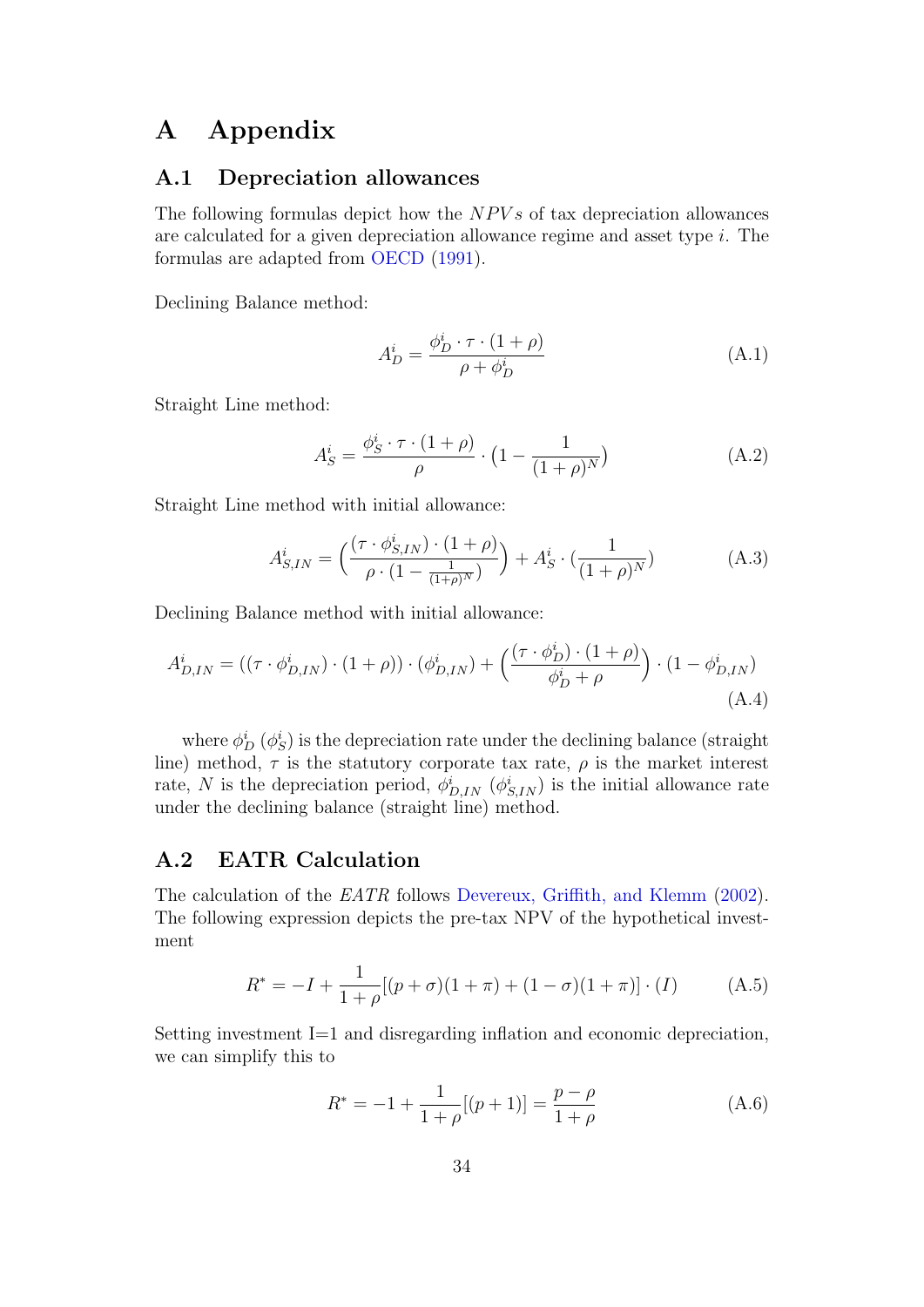The NPV of a hypothetical investment subject to taxation is

$$
R = -(1 - A) + \frac{(1 - \tau) \cdot p + (1 - A)}{1 + \rho} = \frac{p(1 - \tau) - \rho(1 - A)}{1 + \rho}.
$$
 (A.7)

Combining these two present values, we get

$$
R^* - R = \frac{p - \rho}{1 + \rho} - \frac{p(1 - \tau)}{1 + \rho} + \frac{\rho(1 - A)}{1 + \rho}
$$
  
= 
$$
\frac{\tau p - \rho A}{1 + \rho}, \qquad (A.8)
$$

and finally

$$
EATR = \frac{R^* - R}{p/(1+\rho)} = \frac{\tau p - \rho A}{1+\rho} \cdot \frac{1+\rho}{p} = \frac{\tau p - \rho A}{p}.
$$
 (A.9)

### <span id="page-36-0"></span>A.3 Equality of cashflow-based NPV model and neoclassical investment model

As mentioned in Section [2,](#page-4-0) we derive the specifications of our effective tax measures from a neoclassical investment model. To the best of our knowledge, we are the first to do so, as previous approaches (e.g., [Devereux, Griffith,](#page-32-1) [and Klemm](#page-32-1) [\(2002\)](#page-32-1); [Egger, Loretz, Pfaffermayr, and Winner](#page-32-12) [\(2009a\)](#page-32-12)) rely on a cash flow-oriented representation of NPVs to define the EMTR formula. Nonetheless, both approaches lead to the same results:

$$
R = -(1 - A) + \frac{(1 + \pi)(1 - \tau)(p + \delta) + (1 + \pi)(1 - \delta)(1 - A)}{1 + \rho} = 0.
$$
 (A.10)

If we ignore  $\delta$  and  $\pi$ , we get:

$$
R = -(1 - A) + \frac{(1 - \tau)p + (1 - A)}{1 + \rho} = 0
$$
 (A.11)

$$
\leftrightarrow p = \frac{1 - A}{1 - \tau} \cdot \rho \tag{A.12}
$$

Comparing with Equation [\(3\)](#page-5-4) above, it becomes clear that both methods lead to an equivalent term for the required pre-tax rate of return.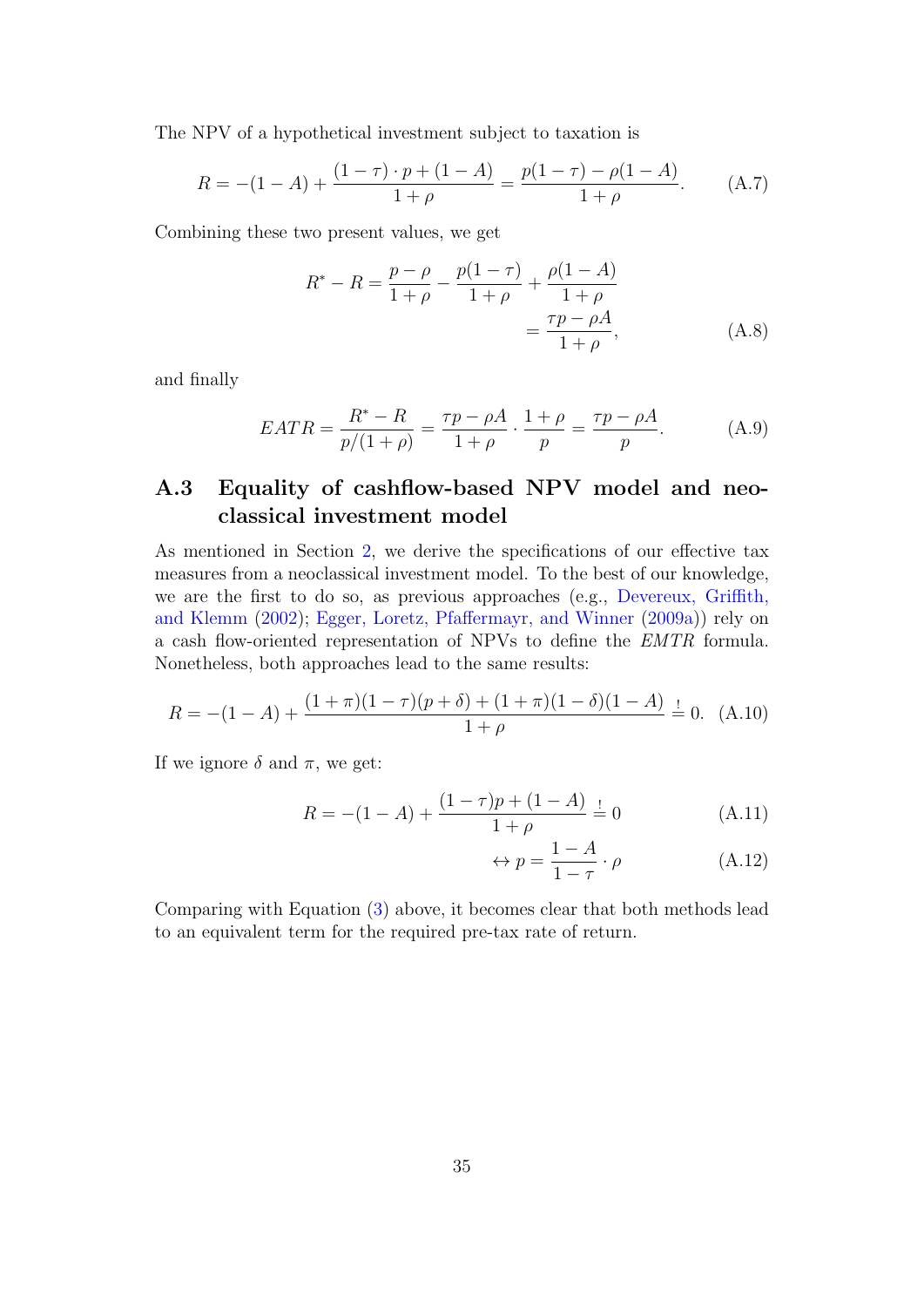### A.4 Descriptive statistics (Section [5.2\)](#page-25-0)

| 7.308<br>2.519<br>18.512<br>$-1.978$<br>0.069<br>0.289<br>0.100<br>0.410<br>0.049<br>0.000<br>0.164<br>0.289<br>0.150<br>0.042<br>0.045<br>0.251<br>$\,0.064\,$<br>0.260<br>0.087<br>0.373<br>0.010<br>0.132<br>0.117<br>0.160<br>0.016<br>0.215<br>0.298<br>0.253<br>0.035<br>0.000<br>0.207<br>0.128<br>0.062<br>0.000<br>0.374<br>0.253<br>2.046<br>0.000<br>9.774<br>19.064<br>0.000<br>4.175<br>1.592<br>12.545<br>27.521<br>1.214<br>23.056<br>30.475<br>10.373<br>0.355<br>8.331<br>11.479<br>$-14.800$<br>15.316<br>0.954<br>3.318<br>9.600<br>6.338<br>1.748<br>2.100<br>65.600<br>12.018<br>30.000<br>90.000<br>15.306<br>147.880<br>72.681<br>376.955<br>0.000<br>128.000<br>87.630<br>23.390<br>77.263<br>29.234<br>1.000<br>136.000<br>20.820<br>1.520<br>11.251<br>22.73414 | rapic <i>I</i> I.I. Descriptive statistics |      |          |         |         |
|-------------------------------------------------------------------------------------------------------------------------------------------------------------------------------------------------------------------------------------------------------------------------------------------------------------------------------------------------------------------------------------------------------------------------------------------------------------------------------------------------------------------------------------------------------------------------------------------------------------------------------------------------------------------------------------------------------------------------------------------------------------------------------------------|--------------------------------------------|------|----------|---------|---------|
|                                                                                                                                                                                                                                                                                                                                                                                                                                                                                                                                                                                                                                                                                                                                                                                           |                                            | Mean | Std.Dev. | Minimum | Maximum |
|                                                                                                                                                                                                                                                                                                                                                                                                                                                                                                                                                                                                                                                                                                                                                                                           | $log FA_{it}$                              |      |          |         |         |
|                                                                                                                                                                                                                                                                                                                                                                                                                                                                                                                                                                                                                                                                                                                                                                                           | $STR_{ct}$                                 |      |          |         |         |
|                                                                                                                                                                                                                                                                                                                                                                                                                                                                                                                                                                                                                                                                                                                                                                                           | $NPV_{ct}$                                 |      |          |         |         |
|                                                                                                                                                                                                                                                                                                                                                                                                                                                                                                                                                                                                                                                                                                                                                                                           | $EMTR_{ct}$                                |      |          |         |         |
|                                                                                                                                                                                                                                                                                                                                                                                                                                                                                                                                                                                                                                                                                                                                                                                           | $EATR_{ct}$                                |      |          |         |         |
|                                                                                                                                                                                                                                                                                                                                                                                                                                                                                                                                                                                                                                                                                                                                                                                           | $EMTR_{ict}$                               |      |          |         |         |
|                                                                                                                                                                                                                                                                                                                                                                                                                                                                                                                                                                                                                                                                                                                                                                                           | $EATR_{ict}$                               |      |          |         |         |
|                                                                                                                                                                                                                                                                                                                                                                                                                                                                                                                                                                                                                                                                                                                                                                                           | $EMTR_{jict}$                              |      |          |         |         |
|                                                                                                                                                                                                                                                                                                                                                                                                                                                                                                                                                                                                                                                                                                                                                                                           | $EATR_{jict}$                              |      |          |         |         |
|                                                                                                                                                                                                                                                                                                                                                                                                                                                                                                                                                                                                                                                                                                                                                                                           | $log SALES_{it-1}$                         |      |          |         |         |
|                                                                                                                                                                                                                                                                                                                                                                                                                                                                                                                                                                                                                                                                                                                                                                                           | $log$ $EMPL_{jt-1}$                        |      |          |         |         |
|                                                                                                                                                                                                                                                                                                                                                                                                                                                                                                                                                                                                                                                                                                                                                                                           | $log$ $GDP_{ct}$                           |      |          |         |         |
|                                                                                                                                                                                                                                                                                                                                                                                                                                                                                                                                                                                                                                                                                                                                                                                           | $log$ GDPP $C_{ct}$                        |      |          |         |         |
|                                                                                                                                                                                                                                                                                                                                                                                                                                                                                                                                                                                                                                                                                                                                                                                           | $GDP\ growth_{ct}$                         |      |          |         |         |
|                                                                                                                                                                                                                                                                                                                                                                                                                                                                                                                                                                                                                                                                                                                                                                                           | $CPI_{ct}$                                 |      |          |         |         |
|                                                                                                                                                                                                                                                                                                                                                                                                                                                                                                                                                                                                                                                                                                                                                                                           | $FIF_{ct}$                                 |      |          |         |         |
|                                                                                                                                                                                                                                                                                                                                                                                                                                                                                                                                                                                                                                                                                                                                                                                           | $DCB_{ct}$                                 |      |          |         |         |
|                                                                                                                                                                                                                                                                                                                                                                                                                                                                                                                                                                                                                                                                                                                                                                                           | $NDTT_{ct}$                                |      |          |         |         |
|                                                                                                                                                                                                                                                                                                                                                                                                                                                                                                                                                                                                                                                                                                                                                                                           | $NBIT_{ct}$                                |      |          |         |         |
|                                                                                                                                                                                                                                                                                                                                                                                                                                                                                                                                                                                                                                                                                                                                                                                           | $log TCAP_{ct-1}$                          |      |          |         |         |

<span id="page-37-0"></span>Table A.1: Descriptive statistics

Notes: 607, 632 Observations. For variable definitions and sources, see [5.2](#page-25-0)

### A.5 Variable definitions and sources